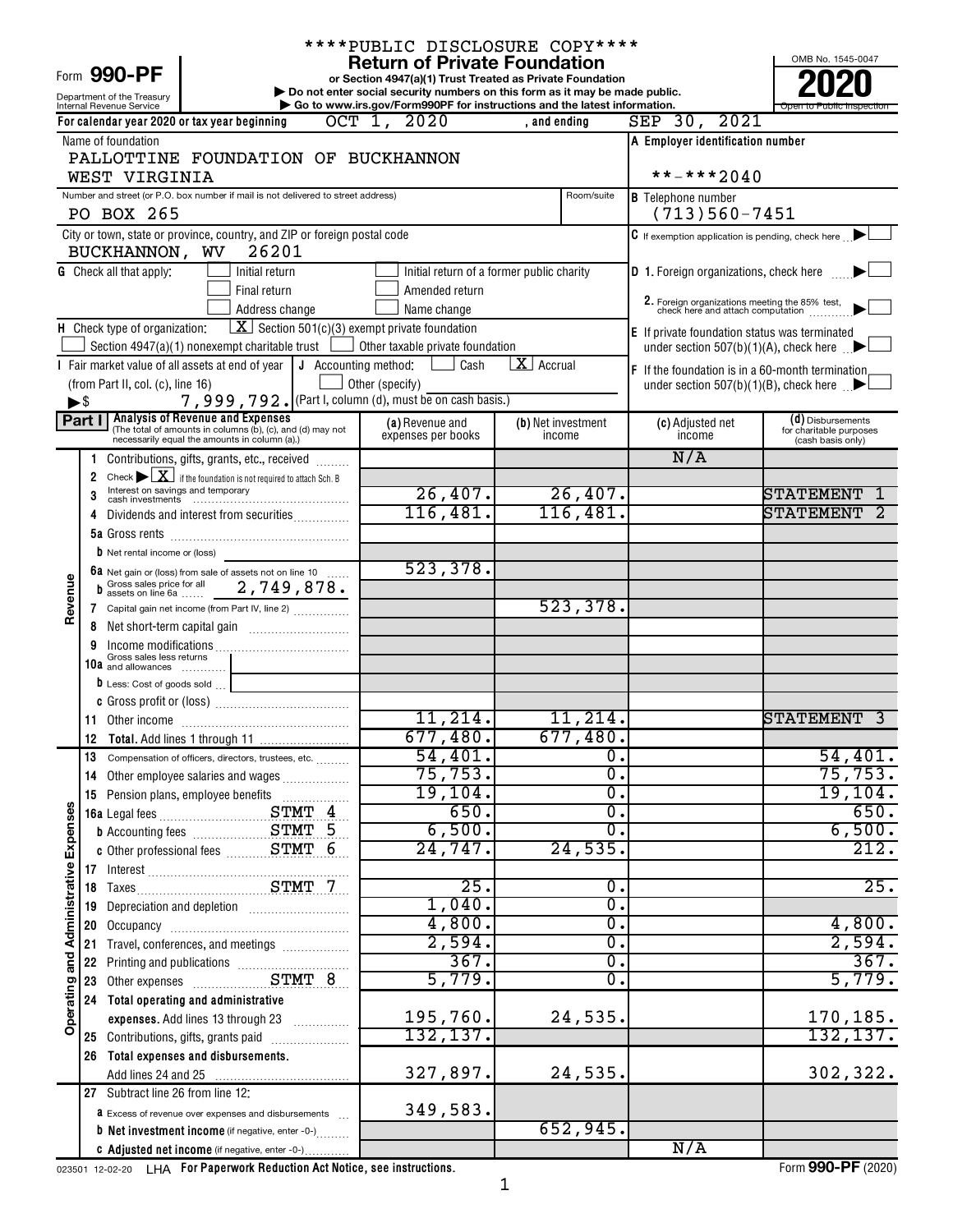# PALLOTTINE FOUNDATION OF BUCKHANNON

|                      |          | WEST VIRGINIA<br>Form 990-PF (2020)                                                                                                                  |                                                                                                 |                  | **-***2040<br>Page 2  |
|----------------------|----------|------------------------------------------------------------------------------------------------------------------------------------------------------|-------------------------------------------------------------------------------------------------|------------------|-----------------------|
|                      | Part II  | <b>Balance Sheets</b> Attached schedules and amounts in the description                                                                              | Beginning of year                                                                               | End of year      |                       |
|                      |          | column should be for end-of-year amounts only.                                                                                                       | (a) Book Value                                                                                  | (b) Book Value   | (c) Fair Market Value |
|                      |          |                                                                                                                                                      | 373,459.                                                                                        | 471, 237.        | 471, 237.             |
|                      |          | 2 Savings and temporary cash investments [111][11] Savings and temporary cash investments                                                            | 157, 292.                                                                                       | 144,185.         | 144, 185.             |
|                      |          | 3 Accounts receivable                                                                                                                                |                                                                                                 |                  |                       |
|                      |          | Less: allowance for doubtful accounts                                                                                                                |                                                                                                 |                  |                       |
|                      |          | 4 Pledges receivable                                                                                                                                 |                                                                                                 |                  |                       |
|                      |          | Less: allowance for doubtful accounts                                                                                                                |                                                                                                 |                  |                       |
|                      |          |                                                                                                                                                      |                                                                                                 |                  |                       |
|                      |          | 6 Receivables due from officers, directors, trustees, and other                                                                                      |                                                                                                 |                  |                       |
|                      |          |                                                                                                                                                      |                                                                                                 |                  |                       |
|                      |          |                                                                                                                                                      |                                                                                                 |                  |                       |
|                      |          | Less: allowance for doubtful accounts                                                                                                                |                                                                                                 |                  |                       |
|                      |          |                                                                                                                                                      |                                                                                                 |                  |                       |
| Assets               |          |                                                                                                                                                      | 420.                                                                                            | 432.             | 432.                  |
|                      |          | 9 Prepaid expenses and deferred charges [11] Prepaid expenses and deferred charges<br>10a Investments - U.S. and state government obligations STMT 9 | 630,614.                                                                                        | 707, 292.        | 711,700.              |
|                      |          |                                                                                                                                                      | 3,455,483.                                                                                      | 3,669,717.       | 4,700,174.            |
|                      |          |                                                                                                                                                      | 235,602.                                                                                        | 221,455.         | 226,581.              |
|                      |          |                                                                                                                                                      |                                                                                                 |                  |                       |
|                      |          | 11 Investments - land, buildings, and equipment: basis                                                                                               |                                                                                                 |                  |                       |
|                      |          |                                                                                                                                                      |                                                                                                 |                  |                       |
|                      |          |                                                                                                                                                      |                                                                                                 |                  |                       |
|                      |          | 13 Investments - other Manuscritt, STMT 12                                                                                                           | 1,570,072.                                                                                      | 1,550,833.       | 1,741,843.            |
|                      |          | 14 Land, buildings, and equipment: basis ><br>20, 400.                                                                                               |                                                                                                 |                  |                       |
|                      |          | Less: accumulated depreciation STMT 13 > 16,760.                                                                                                     | 4,680.                                                                                          | 3,640.           | 3,640.                |
|                      |          | 15 Other assets (describe                                                                                                                            |                                                                                                 |                  |                       |
|                      |          | 16 Total assets (to be completed by all filers - see the                                                                                             |                                                                                                 |                  |                       |
|                      |          |                                                                                                                                                      | 6,427,622.                                                                                      | 6,768,791.       | 7,999,792.            |
|                      |          |                                                                                                                                                      | 20,834.                                                                                         | 12,420.          |                       |
|                      |          |                                                                                                                                                      |                                                                                                 |                  |                       |
|                      |          |                                                                                                                                                      |                                                                                                 |                  |                       |
| Liabilities          |          | 20 Loans from officers, directors, trustees, and other disqualified persons                                                                          |                                                                                                 |                  |                       |
|                      | 21       |                                                                                                                                                      |                                                                                                 |                  |                       |
|                      |          | 22 Other liabilities (describe                                                                                                                       |                                                                                                 |                  |                       |
|                      |          |                                                                                                                                                      |                                                                                                 |                  |                       |
|                      |          |                                                                                                                                                      | 20,834.                                                                                         | 12,420.          |                       |
|                      |          | Foundations that follow FASB ASC 958, check here <b>Fig.</b>                                                                                         |                                                                                                 |                  |                       |
|                      |          | and complete lines 24, 25, 29, and 30.                                                                                                               |                                                                                                 |                  |                       |
|                      | 24       | Net assets without donor restrictions                                                                                                                |                                                                                                 |                  |                       |
| <b>Fund Balances</b> |          |                                                                                                                                                      |                                                                                                 |                  |                       |
|                      |          | Foundations that do not follow FASB ASC 958, check here $\blacktriangleright \boxed{\text{X}}$                                                       |                                                                                                 |                  |                       |
|                      |          | and complete lines 26 through 30.                                                                                                                    |                                                                                                 |                  |                       |
| ð                    |          | 26 Capital stock, trust principal, or current funds                                                                                                  | 0.                                                                                              | о.               |                       |
|                      | 27       | Paid-in or capital surplus, or land, bldg., and equipment fund <i>minimity</i>                                                                       | $\overline{0}$ .                                                                                | σ.               |                       |
| <b>Net Assets</b>    | 28       | Retained earnings, accumulated income, endowment, or other funds                                                                                     | 6,406,788.                                                                                      | 6,756,371.       |                       |
|                      | 29       |                                                                                                                                                      | 6,406,788.                                                                                      | 6,756,371.       |                       |
|                      |          |                                                                                                                                                      |                                                                                                 |                  |                       |
|                      |          | 30 Total liabilities and net assets/fund balances                                                                                                    | 6,427,622.                                                                                      | 6,768,791.       |                       |
|                      |          |                                                                                                                                                      |                                                                                                 |                  |                       |
|                      | Part III | Analysis of Changes in Net Assets or Fund Balances                                                                                                   |                                                                                                 |                  |                       |
|                      |          | 1 Total net assets or fund balances at beginning of year - Part II, column (a), line 29                                                              |                                                                                                 |                  |                       |
|                      |          |                                                                                                                                                      |                                                                                                 |                  | 6,406,788.            |
|                      |          | 2 Enter amount from Part I, line 27a                                                                                                                 | $\overline{2}$                                                                                  | 349,583.         |                       |
| 3                    |          | Other increases not included in line 2 (itemize) $\blacktriangleright$                                                                               | the contract of the contract of the contract of the contract of the contract of the contract of | 3                | 0.                    |
| 4                    |          | Add lines 1, 2, and 3                                                                                                                                |                                                                                                 | 4                | 6,756,371.            |
| 5                    |          | Decreases not included in line 2 (itemize)                                                                                                           |                                                                                                 | 5                | 0.                    |
|                      |          |                                                                                                                                                      |                                                                                                 | $\boldsymbol{6}$ | 6,756,371.            |

| (must agree with end-of-year figure reported on prior year's return)                                    | 6,406,788. |
|---------------------------------------------------------------------------------------------------------|------------|
| 2 Enter amount from Part I, line 27a                                                                    |            |
| 3 Other increases not included in line 2 (itemize) $\blacktriangleright$                                |            |
| 4 Add lines 1, 2, and 3                                                                                 |            |
| 5 Decreases not included in line 2 (itemize) $\blacktriangleright$                                      |            |
| 6 Total net assets or fund balances at end of year (line 4 minus line 5) - Part II, column (b), line 29 |            |
|                                                                                                         |            |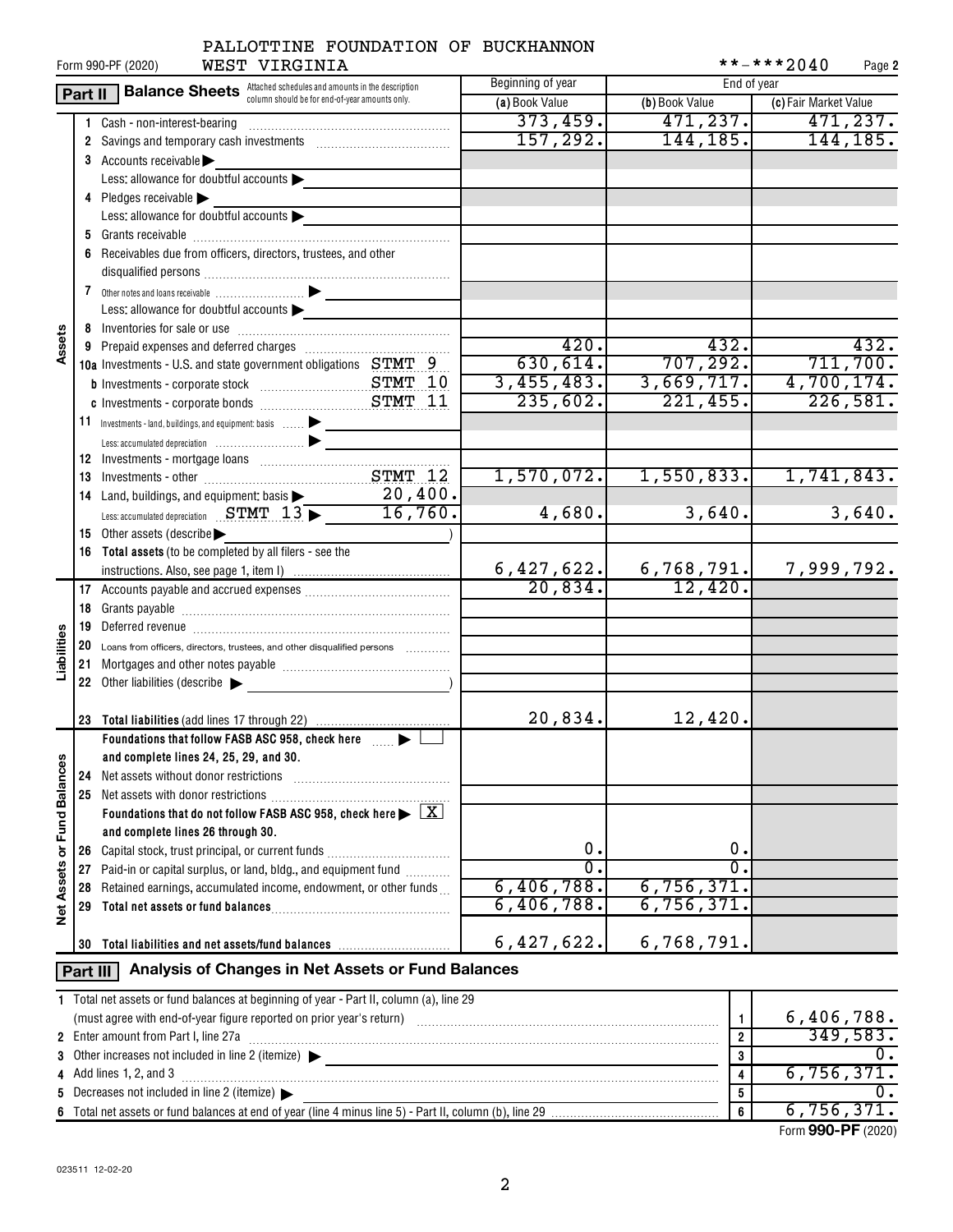| WEST VIRGINIA<br>Form 990-PF (2020)                                                                                                                                                                                                | PALLOTTINE FOUNDATION OF BUCKHANNON                                             |                                                 |            |                     |                                                  |                                                                          | **-***2040 | Page 3                           |
|------------------------------------------------------------------------------------------------------------------------------------------------------------------------------------------------------------------------------------|---------------------------------------------------------------------------------|-------------------------------------------------|------------|---------------------|--------------------------------------------------|--------------------------------------------------------------------------|------------|----------------------------------|
| <b>Part IV</b><br><b>Capital Gains and Losses for Tax on Investment Income</b>                                                                                                                                                     |                                                                                 |                                                 |            |                     |                                                  |                                                                          |            |                                  |
| (a) List and describe the kind(s) of property sold (for example, real estate,                                                                                                                                                      | 2-story brick warehouse, or common stock, 200 shs. MLC Co.)                     |                                                 |            |                     | (b) How acquired<br>P - Purchase<br>D - Donation | (c) Date acquired<br>(mo., day, yr.)                                     |            | (d) Date sold<br>(mo., day, yr.) |
| 1a PUBLICLY TRADED SECURITIES                                                                                                                                                                                                      |                                                                                 |                                                 |            |                     | Ρ                                                | 10/01/20                                                                 |            | 09/30/21                         |
| <b>b PUBLICLY TRADED SECURITIES</b>                                                                                                                                                                                                |                                                                                 |                                                 |            |                     | $\overline{P}$                                   | 10/01/20                                                                 |            | 09/30/21                         |
| c                                                                                                                                                                                                                                  |                                                                                 |                                                 |            |                     |                                                  |                                                                          |            |                                  |
| d                                                                                                                                                                                                                                  |                                                                                 |                                                 |            |                     |                                                  |                                                                          |            |                                  |
| e                                                                                                                                                                                                                                  |                                                                                 |                                                 |            |                     |                                                  |                                                                          |            |                                  |
| (e) Gross sales price                                                                                                                                                                                                              | (f) Depreciation allowed<br>(or allowable)                                      | (g) Cost or other basis<br>plus expense of sale |            |                     |                                                  | (h) Gain or (loss)<br>$((e)$ plus $(f)$ minus $(g)$ )                    |            |                                  |
| 1, 297, 079.<br>a                                                                                                                                                                                                                  |                                                                                 |                                                 | 1,113,551. |                     |                                                  |                                                                          |            | 183,528.                         |
| 1,452,799.<br>b                                                                                                                                                                                                                    |                                                                                 |                                                 | 1,112,949. |                     |                                                  |                                                                          |            | 339,850.                         |
| C                                                                                                                                                                                                                                  |                                                                                 |                                                 |            |                     |                                                  |                                                                          |            |                                  |
| d                                                                                                                                                                                                                                  |                                                                                 |                                                 |            |                     |                                                  |                                                                          |            |                                  |
| e<br>Complete only for assets showing gain in column (h) and owned by the foundation on 12/31/69.                                                                                                                                  |                                                                                 |                                                 |            |                     |                                                  |                                                                          |            |                                  |
|                                                                                                                                                                                                                                    | (j) Adjusted basis                                                              | $(k)$ Excess of col. (i)                        |            |                     |                                                  | (I) Gains (Col. (h) gain minus<br>col. (k), but not less than $-0$ -) or |            |                                  |
| (i) FMV as of 12/31/69                                                                                                                                                                                                             | as of 12/31/69                                                                  | over col. (j), if any                           |            |                     |                                                  | Losses (from col. (h))                                                   |            |                                  |
| a                                                                                                                                                                                                                                  |                                                                                 |                                                 |            |                     |                                                  |                                                                          |            | 183,528.                         |
| b                                                                                                                                                                                                                                  |                                                                                 |                                                 |            |                     |                                                  |                                                                          |            | 339,850.                         |
| C                                                                                                                                                                                                                                  |                                                                                 |                                                 |            |                     |                                                  |                                                                          |            |                                  |
| d                                                                                                                                                                                                                                  |                                                                                 |                                                 |            |                     |                                                  |                                                                          |            |                                  |
| e                                                                                                                                                                                                                                  |                                                                                 |                                                 |            |                     |                                                  |                                                                          |            |                                  |
| 2 Capital gain net income or (net capital loss)<br>3 Net short-term capital gain or (loss) as defined in sections 1222(5) and (6):<br>If gain, also enter in Part I, line 8, column (c). See instructions. If (loss), enter -0- in | If gain, also enter in Part I, line 7<br>If (loss), enter -0- in Part I, line 7 |                                                 |            | $\overline{2}$<br>3 |                                                  |                                                                          | N/A        | 523,378.                         |
| Qualification Under Section 4940(e) for Reduced Tax on Net Investment Income<br>Part V                                                                                                                                             |                                                                                 |                                                 |            |                     |                                                  |                                                                          |            |                                  |
| Reserved                                                                                                                                                                                                                           | SECTION 4940(e) REPEALED ON DECEMBER 20, 2019 - DO NOT COMPLETE.                |                                                 |            |                     |                                                  |                                                                          |            |                                  |
|                                                                                                                                                                                                                                    |                                                                                 |                                                 |            |                     |                                                  |                                                                          | (d)        |                                  |
| (a)<br>Reserved                                                                                                                                                                                                                    | (b)<br>Reserved                                                                 |                                                 |            | (c)<br>Reserved     |                                                  |                                                                          | Reserved   |                                  |
| Reserved                                                                                                                                                                                                                           |                                                                                 |                                                 |            |                     |                                                  |                                                                          |            |                                  |
| Reserved                                                                                                                                                                                                                           |                                                                                 |                                                 |            |                     |                                                  |                                                                          |            |                                  |
| Reserved                                                                                                                                                                                                                           |                                                                                 |                                                 |            |                     |                                                  |                                                                          |            |                                  |
| Reserved<br>Reserved                                                                                                                                                                                                               |                                                                                 |                                                 |            |                     |                                                  |                                                                          |            |                                  |
|                                                                                                                                                                                                                                    |                                                                                 |                                                 |            |                     |                                                  |                                                                          |            |                                  |
|                                                                                                                                                                                                                                    |                                                                                 |                                                 |            |                     |                                                  | $\overline{2}$                                                           |            |                                  |
|                                                                                                                                                                                                                                    |                                                                                 |                                                 |            |                     |                                                  | 3                                                                        |            |                                  |
|                                                                                                                                                                                                                                    |                                                                                 |                                                 |            |                     |                                                  | 4                                                                        |            |                                  |
|                                                                                                                                                                                                                                    |                                                                                 |                                                 |            |                     |                                                  |                                                                          |            |                                  |
|                                                                                                                                                                                                                                    |                                                                                 |                                                 |            |                     |                                                  | 5                                                                        |            |                                  |
|                                                                                                                                                                                                                                    |                                                                                 |                                                 |            |                     |                                                  | 6                                                                        |            |                                  |
|                                                                                                                                                                                                                                    |                                                                                 |                                                 |            |                     |                                                  | 7                                                                        |            |                                  |
|                                                                                                                                                                                                                                    |                                                                                 |                                                 |            |                     |                                                  | 8                                                                        |            |                                  |
|                                                                                                                                                                                                                                    |                                                                                 |                                                 |            |                     |                                                  |                                                                          |            | Form 990-PF (2020)               |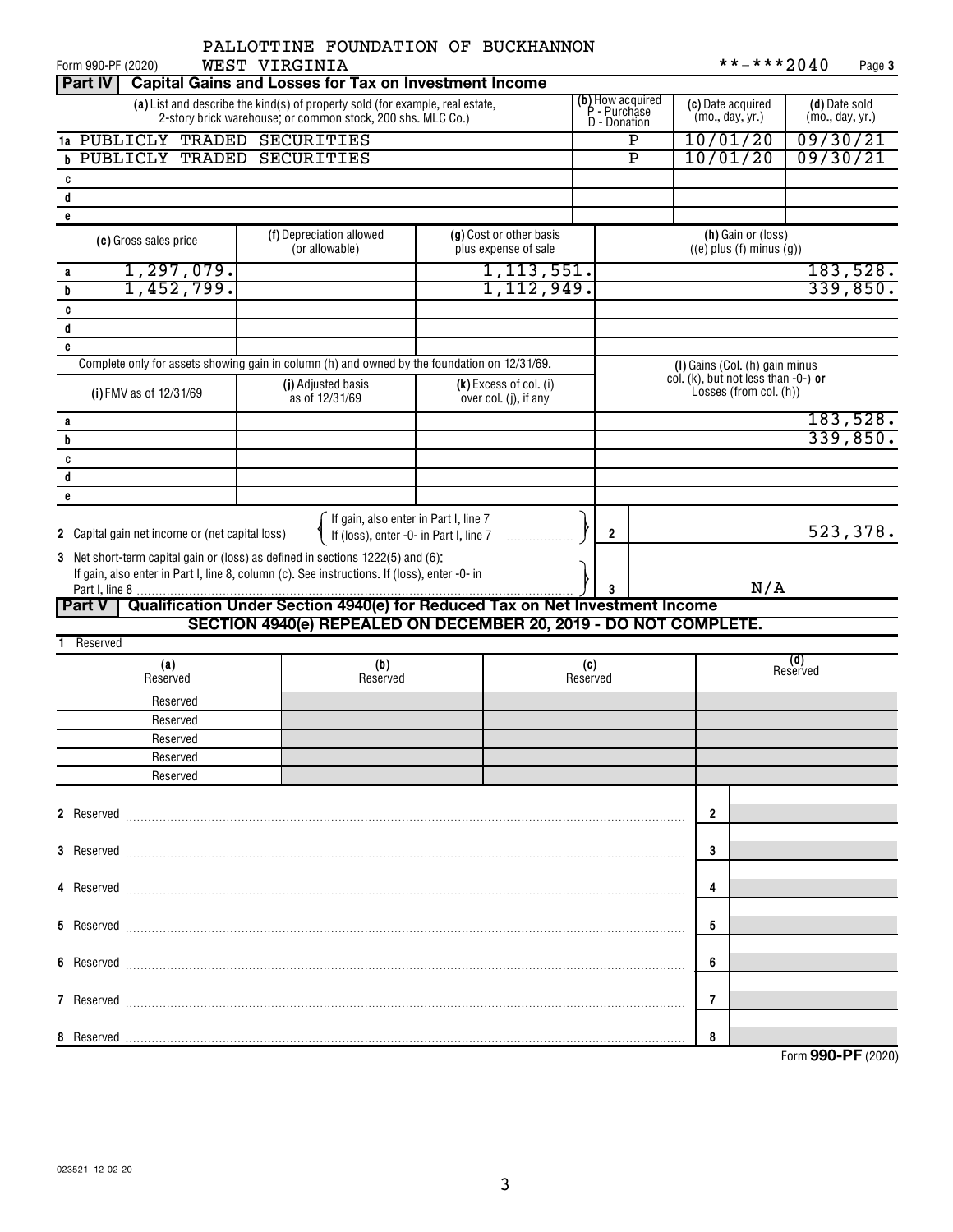# PALLOTTINE FOUNDATION OF BUCKHANNON

| WEST VIRGINIA<br>Form 990-PF (2020)                                                                                                              |                                  | **-***2040              |                |               | Page 4                  |
|--------------------------------------------------------------------------------------------------------------------------------------------------|----------------------------------|-------------------------|----------------|---------------|-------------------------|
| Part VI   Excise Tax Based on Investment Income (Section 4940(a), 4940(b), or 4948 - see instructions)                                           |                                  |                         |                |               |                         |
| <b>1a</b> Exempt operating foundations described in section $4940(d)(2)$ , check here $\Box$ and enter "N/A" on line 1.                          |                                  |                         |                |               |                         |
|                                                                                                                                                  |                                  |                         |                |               |                         |
|                                                                                                                                                  |                                  | $\mathbf{1}$            |                | 9,076.        |                         |
| c All other domestic foundations enter 1.39% of line 27b. Exempt foreign organizations, enter 4%                                                 |                                  |                         |                |               |                         |
|                                                                                                                                                  |                                  |                         |                |               |                         |
|                                                                                                                                                  |                                  | $\overline{2}$          |                |               |                         |
|                                                                                                                                                  |                                  | 3                       |                | 9,076.        |                         |
|                                                                                                                                                  |                                  | $\overline{\mathbf{4}}$ |                |               |                         |
|                                                                                                                                                  |                                  | 5                       |                | 9,076.        |                         |
| Credits/Payments:<br>6                                                                                                                           |                                  |                         |                |               |                         |
| a 2020 estimated tax payments and 2019 overpayment credited to 2020 [11, 12, 13, 13, 13, 13, 13, 13, 13, 13, 1<br>6а                             | $\frac{2,521}{2}$                |                         |                |               |                         |
| 6 <sub>b</sub>                                                                                                                                   | $\overline{0}$<br>$\overline{0}$ |                         |                |               |                         |
| 6c   1<br>c Tax paid with application for extension of time to file (Form 8868) [100] [100] [100] [100] [100] [100] [100                         |                                  |                         |                |               |                         |
| 6d                                                                                                                                               | $\overline{0}$ .                 |                         |                |               |                         |
| 7 Total credits and payments. Add lines 6a through 6d [11] [12] Total Conservation material credits and payments. Add lines 6a through 6d        |                                  | 7                       |                |               | $\frac{2,521}{0}$       |
|                                                                                                                                                  |                                  | 8                       |                |               |                         |
| 9                                                                                                                                                |                                  | 9                       |                | 6,555.        |                         |
| Overpayment. If line 7 is more than the total of lines 5 and 8, enter the amount overpaid manufactured by the T<br>10                            |                                  | 10                      |                |               |                         |
| 11 Enter the amount of line 10 to be: Credited to 2021 estimated tax                                                                             | Refunded                         | 11                      |                |               |                         |
| Part VII-A   Statements Regarding Activities                                                                                                     |                                  |                         |                |               |                         |
| 1a During the tax year, did the foundation attempt to influence any national, state, or local legislation or did it participate or intervene in  |                                  |                         |                | <b>Yes No</b> |                         |
|                                                                                                                                                  |                                  |                         | 1a             |               | х<br>X                  |
| b Did it spend more than \$100 during the year (either directly or indirectly) for political purposes? See the instructions for the definition   |                                  |                         | 1b             |               |                         |
| If the answer is "Yes" to 1a or 1b, attach a detailed description of the activities and copies of any materials published or                     |                                  |                         |                |               |                         |
| distributed by the foundation in connection with the activities.                                                                                 |                                  |                         |                |               | х                       |
|                                                                                                                                                  |                                  |                         | 1c             |               |                         |
| d Enter the amount (if any) of tax on political expenditures (section 4955) imposed during the year:                                             | 0.                               |                         |                |               |                         |
| e Enter the reimbursement (if any) paid by the foundation during the year for political expenditure tax imposed on foundation                    |                                  |                         |                |               |                         |
| managers. $\triangleright$ \$<br>$0$ .                                                                                                           |                                  |                         |                |               |                         |
| 2 Has the foundation engaged in any activities that have not previously been reported to the IRS? [[[[[[[[[[[[[[[[[[[[[[[[]]]]]]]]]]             |                                  |                         | $\overline{2}$ |               | x                       |
| If "Yes," attach a detailed description of the activities.                                                                                       |                                  |                         |                |               |                         |
| 3 Has the foundation made any changes, not previously reported to the IRS, in its governing instrument, articles of incorporation, or            |                                  |                         |                |               |                         |
|                                                                                                                                                  |                                  |                         | 3              |               | х                       |
|                                                                                                                                                  |                                  |                         | 4a             |               | $\overline{\textbf{X}}$ |
|                                                                                                                                                  |                                  |                         | 4b             |               |                         |
|                                                                                                                                                  |                                  |                         | 5              |               | X                       |
| If "Yes," attach the statement required by General Instruction T.                                                                                |                                  |                         |                |               |                         |
| 6 Are the requirements of section 508(e) (relating to sections 4941 through 4945) satisfied either:                                              |                                  |                         |                |               |                         |
| • By language in the governing instrument, or                                                                                                    |                                  |                         |                |               |                         |
| • By state legislation that effectively amends the governing instrument so that no mandatory directions that conflict with the state law         |                                  |                         |                |               |                         |
|                                                                                                                                                  |                                  |                         | 6              | х             |                         |
| 7                                                                                                                                                |                                  |                         | $\overline{7}$ | х             |                         |
|                                                                                                                                                  |                                  |                         |                |               |                         |
| 8a Enter the states to which the foundation reports or with which it is registered. See instructions.                                            |                                  |                         |                |               |                         |
| wv                                                                                                                                               |                                  |                         |                |               |                         |
| <b>b</b> If the answer is "Yes" to line 7, has the foundation furnished a copy of Form 990-PF to the Attorney General (or designate)             |                                  |                         |                |               |                         |
|                                                                                                                                                  |                                  |                         | 8b             | х             |                         |
| Is the foundation claiming status as a private operating foundation within the meaning of section $4942(j)(3)$ or $4942(j)(5)$ for calendar<br>9 |                                  |                         |                |               |                         |
|                                                                                                                                                  |                                  |                         | 9              |               | х                       |
|                                                                                                                                                  |                                  |                         | 10             |               | X                       |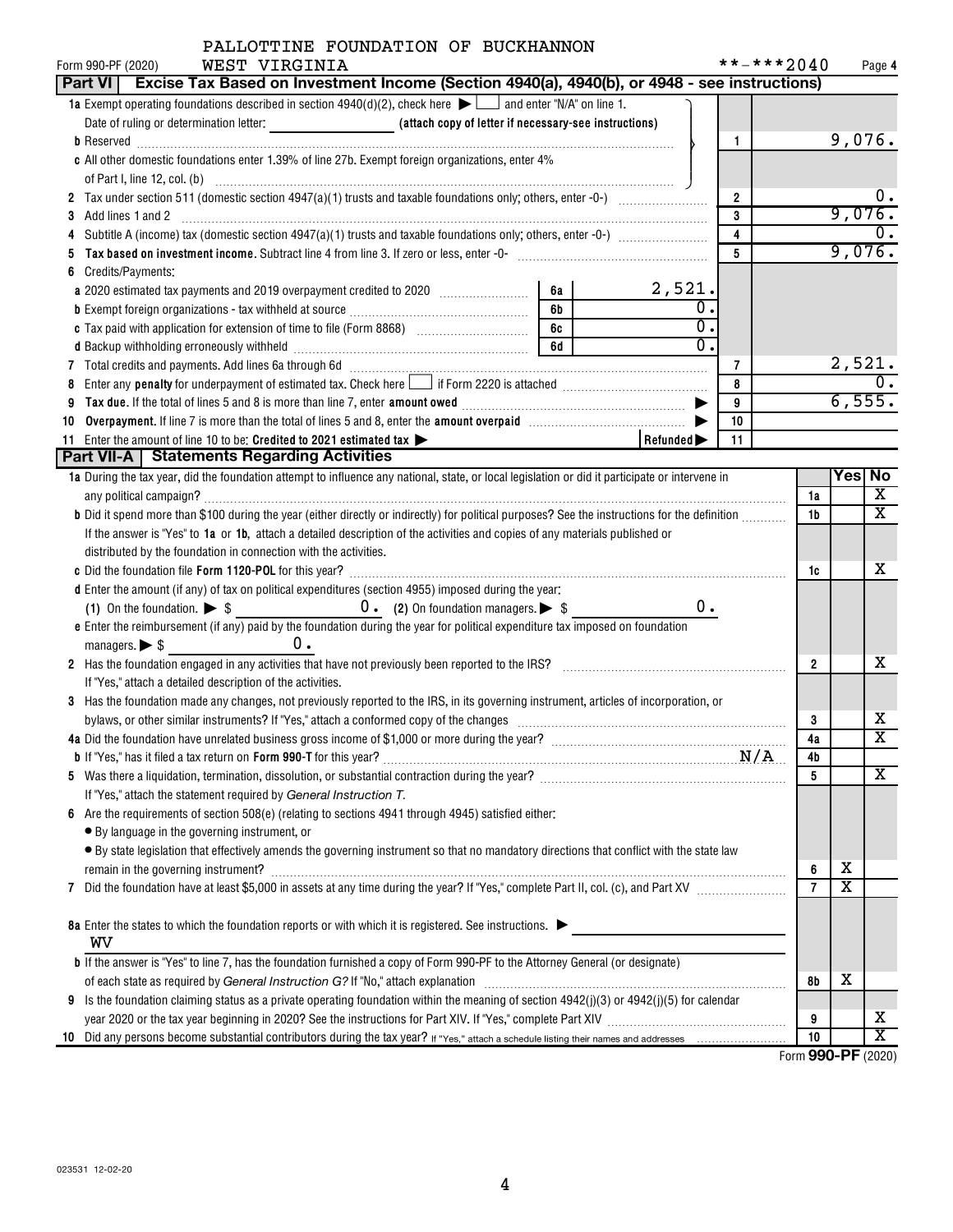| Form 990-PF (2020) | WEST VIRGINIA | **-***2040 | Page 5 |
|--------------------|---------------|------------|--------|
|                    |               |            |        |

|                                                                         | <b>Part VII-A   Statements Regarding Activities (continued)</b>                                                                                                                                                                           |                                               |    |                       |                         |
|-------------------------------------------------------------------------|-------------------------------------------------------------------------------------------------------------------------------------------------------------------------------------------------------------------------------------------|-----------------------------------------------|----|-----------------------|-------------------------|
|                                                                         |                                                                                                                                                                                                                                           |                                               |    | Yes                   | No                      |
|                                                                         | 11 At any time during the year, did the foundation, directly or indirectly, own a controlled entity within the meaning of                                                                                                                 |                                               |    |                       |                         |
|                                                                         |                                                                                                                                                                                                                                           |                                               | 11 |                       | x                       |
|                                                                         | 12 Did the foundation make a distribution to a donor advised fund over which the foundation or a disqualified person had advisory privileges?                                                                                             |                                               |    |                       |                         |
| If "Yes," attach statement. See instructions                            |                                                                                                                                                                                                                                           |                                               | 12 |                       | x                       |
|                                                                         | 13 Did the foundation comply with the public inspection requirements for its annual returns and exemption application?                                                                                                                    |                                               | 13 | $\overline{\text{x}}$ |                         |
|                                                                         | Website address > PALLOTTINEBUCKHANNON.ORG                                                                                                                                                                                                |                                               |    |                       |                         |
| 14 The books are in care of > JANELL RAY                                |                                                                                                                                                                                                                                           | Telephone no. $\triangleright$ (713) 560-7451 |    |                       |                         |
|                                                                         | Located at $\blacktriangleright$ PO BOX 265, BUCKHANNON, WV                                                                                                                                                                               | $ZIP+4$ 26201                                 |    |                       |                         |
|                                                                         | 15 Section 4947(a)(1) nonexempt charitable trusts filing Form 990-PF in lieu of Form 1041 - check here <i>manumerane and 1947</i> (a)(1) nonexempt charitable trusts filing Form 990-PF in lieu of Form 1041 - check here <i>manumera</i> |                                               |    |                       |                         |
|                                                                         | and enter the amount of tax-exempt interest received or accrued during the year $\ldots$ $\ldots$ $\ldots$ $\ldots$ $\ldots$ $\ldots$ $\ldots$ $\ldots$ $\ldots$ $\ldots$ $\ldots$ $\ldots$                                               |                                               |    | N/A                   |                         |
|                                                                         | 16 At any time during calendar year 2020, did the foundation have an interest in or a signature or other authority over a bank,                                                                                                           |                                               |    | Yes                   | No                      |
| securities, or other financial account in a foreign country?            |                                                                                                                                                                                                                                           |                                               | 16 |                       | X                       |
|                                                                         | See the instructions for exceptions and filing requirements for FinCEN Form 114. If "Yes," enter the name of the                                                                                                                          |                                               |    |                       |                         |
| foreign country                                                         |                                                                                                                                                                                                                                           |                                               |    |                       |                         |
|                                                                         | Part VII-B   Statements Regarding Activities for Which Form 4720 May Be Required                                                                                                                                                          |                                               |    |                       |                         |
|                                                                         | File Form 4720 if any item is checked in the "Yes" column, unless an exception applies.                                                                                                                                                   |                                               |    | <b>Yes</b>            | <b>No</b>               |
| 1a During the year, did the foundation (either directly or indirectly): |                                                                                                                                                                                                                                           |                                               |    |                       |                         |
|                                                                         | (1) Engage in the sale or exchange, or leasing of property with a disqualified person?                                                                                                                                                    | $\blacksquare$ Yes $\boxed{\mathrm{X}}$ No    |    |                       |                         |
|                                                                         | (2) Borrow money from, lend money to, or otherwise extend credit to (or accept it from)                                                                                                                                                   |                                               |    |                       |                         |
| a disqualified person?                                                  |                                                                                                                                                                                                                                           | $\blacksquare$ Yes $\boxed{\mathrm{X}}$ No    |    |                       |                         |
|                                                                         |                                                                                                                                                                                                                                           | Yes $X$ No                                    |    |                       |                         |
|                                                                         |                                                                                                                                                                                                                                           | Yes $X$ No                                    |    |                       |                         |
|                                                                         |                                                                                                                                                                                                                                           |                                               |    |                       |                         |
|                                                                         | (5) Transfer any income or assets to a disqualified person (or make any of either available                                                                                                                                               | $\sqrt{}$ Yes $\boxed{\text{X}}$ No           |    |                       |                         |
|                                                                         |                                                                                                                                                                                                                                           |                                               |    |                       |                         |
|                                                                         | (6) Agree to pay money or property to a government official? (Exception. Check "No"                                                                                                                                                       |                                               |    |                       |                         |
|                                                                         | if the foundation agreed to make a grant to or to employ the official for a period after                                                                                                                                                  |                                               |    |                       |                         |
|                                                                         |                                                                                                                                                                                                                                           |                                               |    |                       |                         |
|                                                                         | <b>b</b> If any answer is "Yes" to $1a(1)-(6)$ , did any of the acts fail to qualify under the exceptions described in Regulations                                                                                                        |                                               |    |                       |                         |
|                                                                         | section 53.4941(d)-3 or in a current notice regarding disaster assistance? See instructions $M/A$                                                                                                                                         |                                               | 1b |                       |                         |
|                                                                         |                                                                                                                                                                                                                                           |                                               |    |                       |                         |
|                                                                         | c Did the foundation engage in a prior year in any of the acts described in 1a, other than excepted acts, that were not corrected                                                                                                         |                                               |    |                       |                         |
|                                                                         |                                                                                                                                                                                                                                           |                                               | 1c |                       | х                       |
|                                                                         | 2 Taxes on failure to distribute income (section 4942) (does not apply for years the foundation was a private operating foundation                                                                                                        |                                               |    |                       |                         |
| defined in section $4942(j)(3)$ or $4942(j)(5)$ :                       |                                                                                                                                                                                                                                           |                                               |    |                       |                         |
|                                                                         | a At the end of tax year 2020, did the foundation have any undistributed income (Part XIII, lines                                                                                                                                         |                                               |    |                       |                         |
|                                                                         |                                                                                                                                                                                                                                           |                                               |    |                       |                         |
| If "Yes," list the years $\blacktriangleright$                          |                                                                                                                                                                                                                                           |                                               |    |                       |                         |
|                                                                         | <b>b</b> Are there any years listed in 2a for which the foundation is <b>not</b> applying the provisions of section $4942(a)(2)$ (relating to incorrect                                                                                   |                                               |    |                       |                         |
|                                                                         | valuation of assets) to the year's undistributed income? (If applying section 4942(a)(2) to all years listed, answer "No" and attach                                                                                                      |                                               |    |                       |                         |
|                                                                         |                                                                                                                                                                                                                                           | N/A                                           | 2b |                       |                         |
|                                                                         | c If the provisions of section $4942(a)(2)$ are being applied to any of the years listed in 2a, list the years here.                                                                                                                      |                                               |    |                       |                         |
|                                                                         | 3a Did the foundation hold more than a 2% direct or indirect interest in any business enterprise at any time                                                                                                                              |                                               |    |                       |                         |
|                                                                         |                                                                                                                                                                                                                                           |                                               |    |                       |                         |
| during the year?                                                        |                                                                                                                                                                                                                                           | Yes $X$ No                                    |    |                       |                         |
|                                                                         | <b>b</b> If "Yes," did it have excess business holdings in 2020 as a result of (1) any purchase by the foundation or disqualified persons after                                                                                           |                                               |    |                       |                         |
|                                                                         | May 26, 1969; (2) the lapse of the 5-year period (or longer period approved by the Commissioner under section $4943(c)(7)$ ) to dispose                                                                                                   |                                               |    |                       |                         |
|                                                                         | of holdings acquired by gift or bequest; or (3) the lapse of the 10-, 15-, or 20-year first phase holding period? (Use Form 4720,                                                                                                         |                                               |    |                       |                         |
|                                                                         |                                                                                                                                                                                                                                           |                                               | Зb |                       |                         |
|                                                                         | 4a Did the foundation invest during the year any amount in a manner that would jeopardize its charitable purposes?                                                                                                                        |                                               | 4a |                       | $\overline{\textbf{X}}$ |
|                                                                         | <b>b</b> Did the foundation make any investment in a prior year (but after December 31, 1969) that could jeopardize its charitable purpose that                                                                                           |                                               |    |                       |                         |
|                                                                         |                                                                                                                                                                                                                                           |                                               | 4b |                       | х                       |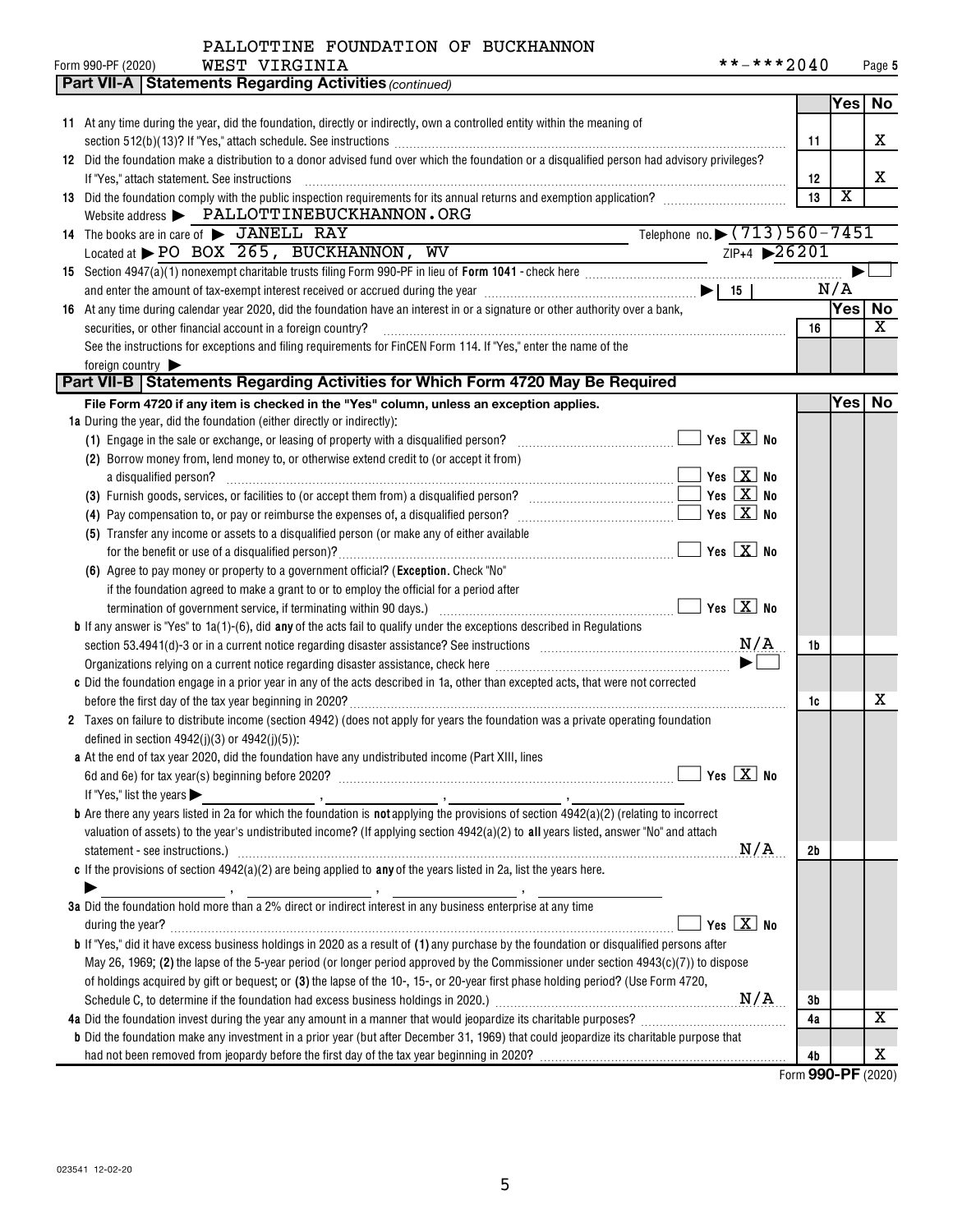| PALLOTTINE FOUNDATION OF BUCKHANNON                                                                                                     |                       |            |     |        |
|-----------------------------------------------------------------------------------------------------------------------------------------|-----------------------|------------|-----|--------|
| WEST VIRGINIA<br>Form 990-PF (2020)                                                                                                     |                       | **-***2040 |     | Page 6 |
| Part VII-B   Statements Regarding Activities for Which Form 4720 May Be Required (continued)                                            |                       |            |     |        |
| <b>5a</b> During the year, did the foundation pay or incur any amount to:                                                               |                       |            | Yes | No     |
|                                                                                                                                         | Yes $X$ No            |            |     |        |
| (2) Influence the outcome of any specific public election (see section 4955); or to carry on, directly or indirectly,                   |                       |            |     |        |
|                                                                                                                                         | Yes $X$ No            |            |     |        |
|                                                                                                                                         | Yes $X$ No            |            |     |        |
| (4) Provide a grant to an organization other than a charitable, etc., organization described in section                                 |                       |            |     |        |
|                                                                                                                                         | Yes $X$ No            |            |     |        |
| (5) Provide for any purpose other than religious, charitable, scientific, literary, or educational purposes, or for                     |                       |            |     |        |
|                                                                                                                                         | Yes $X$ No            |            |     |        |
| <b>b</b> If any answer is "Yes" to 5a(1)-(5), did any of the transactions fail to qualify under the exceptions described in Regulations |                       |            |     |        |
| section 53.4945 or in a current notice regarding disaster assistance? See instructions $M/A$                                            |                       |            | 5b  |        |
|                                                                                                                                         | $\blacktriangleright$ |            |     |        |
| c If the answer is "Yes" to question 5a(4), does the foundation claim exemption from the tax because it maintained                      |                       |            |     |        |
| <u>N/A</u><br>expenditure responsibility for the grant?                                                                                 | Yes                   | No         |     |        |
| If "Yes," attach the statement required by Regulations section 53.4945-5(d).                                                            |                       |            |     |        |
| 6a Did the foundation, during the year, receive any funds, directly or indirectly, to pay premiums on                                   |                       |            |     |        |
| a personal benefit contract?                                                                                                            | Yes $X$ No            |            |     |        |
| <b>b</b> Did the foundation, during the year, pay premiums, directly or indirectly, on a personal benefit contract?                     |                       |            | 6b  | х      |
| If "Yes" to 6b, file Form 8870.                                                                                                         |                       |            |     |        |
| 7a At any time during the tax year, was the foundation a party to a prohibited tax shelter transaction? $\ldots$                        |                       |            |     |        |
|                                                                                                                                         |                       |            | 7b  |        |
| Is the foundation subject to the section 4960 tax on payment(s) of more than \$1,000,000 in remuneration or<br>8                        |                       |            |     |        |
| excess parachute payment(s) during the year?                                                                                            | Yes $X$ No            |            |     |        |

# excess parachute payment(s) during the year? **Part VIII Information About Officers, Directors, Trustees, Foundation Managers, Highly Paid Employees, and Contractors**

| 1 List all officers, directors, trustees, and foundation managers and their compensation. |  |
|-------------------------------------------------------------------------------------------|--|
|-------------------------------------------------------------------------------------------|--|

| (a) Name and address                                                                                           | (b) Title, and average<br>hours per week devoted<br>to position | (c) Compensation<br>(If not paid,<br>enter-0-) | (d) Contributions to<br>employee benefit plans<br>and deferred<br>compensation | (e) Expense<br>account, other<br>allowances |
|----------------------------------------------------------------------------------------------------------------|-----------------------------------------------------------------|------------------------------------------------|--------------------------------------------------------------------------------|---------------------------------------------|
| <b>SEE STATEMENT 14</b>                                                                                        |                                                                 | 42,917.                                        | 11,484.                                                                        | 0.                                          |
|                                                                                                                |                                                                 |                                                |                                                                                |                                             |
|                                                                                                                |                                                                 |                                                |                                                                                |                                             |
| Compensation of five highest-paid employees (other than those included on line 1). If none, enter "NONE."<br>2 |                                                                 |                                                |                                                                                |                                             |
| (a) Name and address of each employee paid more than \$50,000                                                  | (b) Title, and average<br>hours per week<br>devoted to position | (c) Compensation                               | (d) Contributions to<br>employee benefit plans<br>and deferred<br>compensation | (e) Expense<br>account, other<br>allowances |
| <b>NONE</b>                                                                                                    |                                                                 |                                                |                                                                                |                                             |
|                                                                                                                |                                                                 |                                                |                                                                                |                                             |
|                                                                                                                |                                                                 |                                                |                                                                                |                                             |
|                                                                                                                |                                                                 |                                                |                                                                                |                                             |
| <b>Total</b> number of other employees paid over \$50,000                                                      |                                                                 |                                                |                                                                                | $\overline{0}$                              |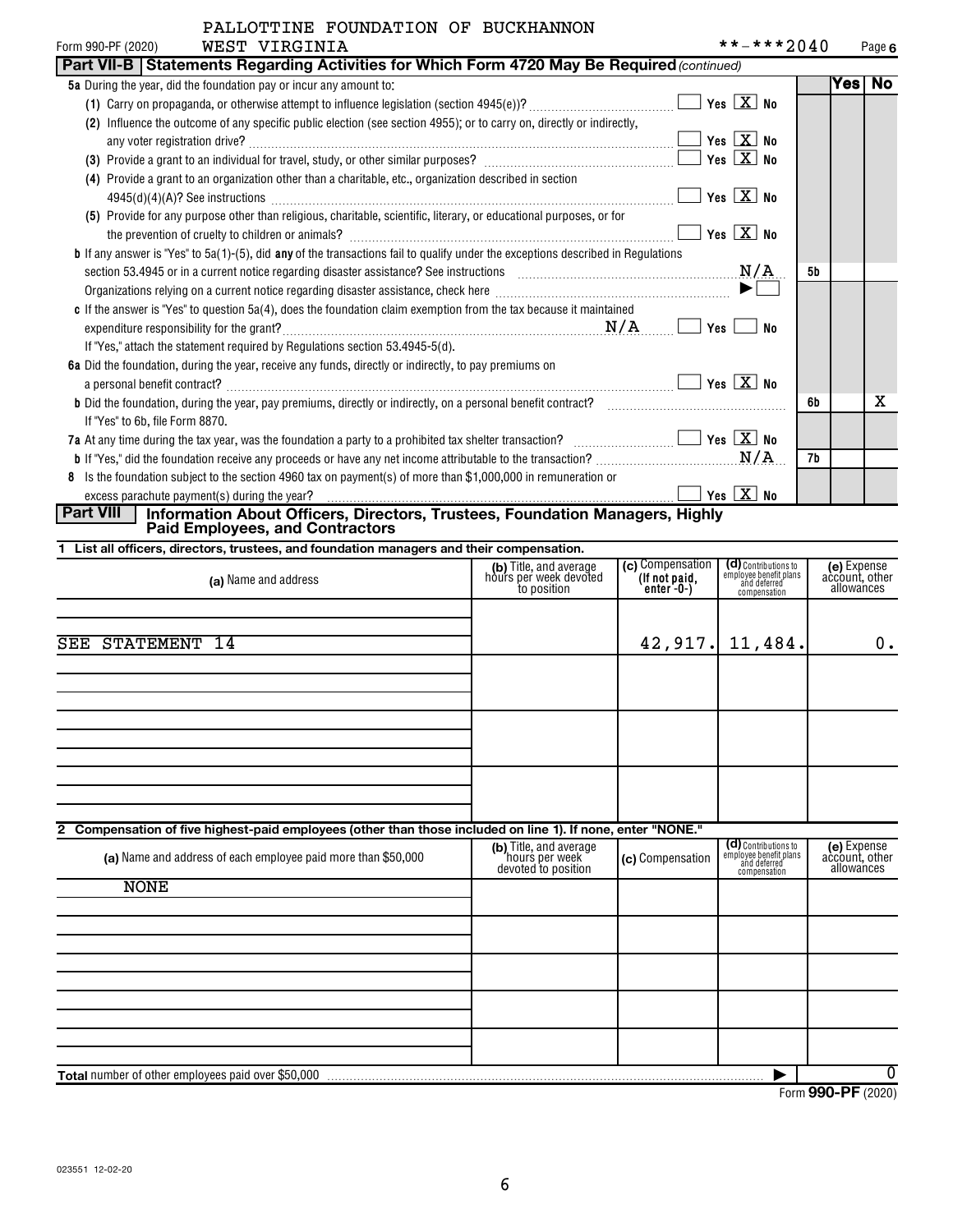| WEST VIRGINIA<br>Form 990-PF (2020)                                                                                                                                                                                                                       |                     | **-***2040<br>Page 7                    |
|-----------------------------------------------------------------------------------------------------------------------------------------------------------------------------------------------------------------------------------------------------------|---------------------|-----------------------------------------|
| <b>Part VIII</b><br>Information About Officers, Directors, Trustees, Foundation Managers, Highly<br>Paid Employees, and Contractors (continued)                                                                                                           |                     |                                         |
| 3 Five highest-paid independent contractors for professional services. If none, enter "NONE."                                                                                                                                                             |                     |                                         |
| (a) Name and address of each person paid more than \$50,000                                                                                                                                                                                               | (b) Type of service | (c) Compensation                        |
| <b>NONE</b>                                                                                                                                                                                                                                               |                     |                                         |
|                                                                                                                                                                                                                                                           |                     |                                         |
|                                                                                                                                                                                                                                                           |                     |                                         |
|                                                                                                                                                                                                                                                           |                     |                                         |
|                                                                                                                                                                                                                                                           |                     |                                         |
|                                                                                                                                                                                                                                                           |                     |                                         |
|                                                                                                                                                                                                                                                           |                     |                                         |
|                                                                                                                                                                                                                                                           |                     |                                         |
|                                                                                                                                                                                                                                                           |                     |                                         |
|                                                                                                                                                                                                                                                           |                     |                                         |
| Part IX-A   Summary of Direct Charitable Activities                                                                                                                                                                                                       |                     | $\overline{0}$<br>$\blacktriangleright$ |
|                                                                                                                                                                                                                                                           |                     |                                         |
| List the foundation's four largest direct charitable activities during the tax year. Include relevant statistical information such as the<br>number of organizations and other beneficiaries served, conferences convened, research papers produced, etc. |                     | Expenses                                |
| 1.                                                                                                                                                                                                                                                        |                     |                                         |
|                                                                                                                                                                                                                                                           |                     |                                         |
| SEE STATEMENT 15                                                                                                                                                                                                                                          |                     | 208,080.                                |
| 2                                                                                                                                                                                                                                                         |                     |                                         |
|                                                                                                                                                                                                                                                           |                     |                                         |
| SEE STATEMENT 16                                                                                                                                                                                                                                          |                     | 20,271.                                 |
| 3                                                                                                                                                                                                                                                         |                     |                                         |
|                                                                                                                                                                                                                                                           |                     |                                         |
| SEE STATEMENT 17                                                                                                                                                                                                                                          |                     | 47,660.                                 |
| 4                                                                                                                                                                                                                                                         |                     |                                         |
| SEE STATEMENT 18                                                                                                                                                                                                                                          |                     | 26,311.                                 |
| Part IX-B Summary of Program-Related Investments                                                                                                                                                                                                          |                     |                                         |
| Describe the two largest program-related investments made by the foundation during the tax year on lines 1 and 2.                                                                                                                                         |                     | Amount                                  |
| N/A<br>1.                                                                                                                                                                                                                                                 |                     |                                         |
|                                                                                                                                                                                                                                                           |                     |                                         |
|                                                                                                                                                                                                                                                           |                     |                                         |
| 2                                                                                                                                                                                                                                                         |                     |                                         |
|                                                                                                                                                                                                                                                           |                     |                                         |
|                                                                                                                                                                                                                                                           |                     |                                         |
| All other program-related investments. See instructions.                                                                                                                                                                                                  |                     |                                         |
| 3                                                                                                                                                                                                                                                         |                     |                                         |
|                                                                                                                                                                                                                                                           |                     |                                         |
|                                                                                                                                                                                                                                                           |                     |                                         |
|                                                                                                                                                                                                                                                           |                     |                                         |
|                                                                                                                                                                                                                                                           |                     |                                         |
| Total. Add lines 1 through 3                                                                                                                                                                                                                              |                     | 0.                                      |
|                                                                                                                                                                                                                                                           |                     | Form 990-PF (2020)                      |

PALLOTTINE FOUNDATION OF BUCKHANNON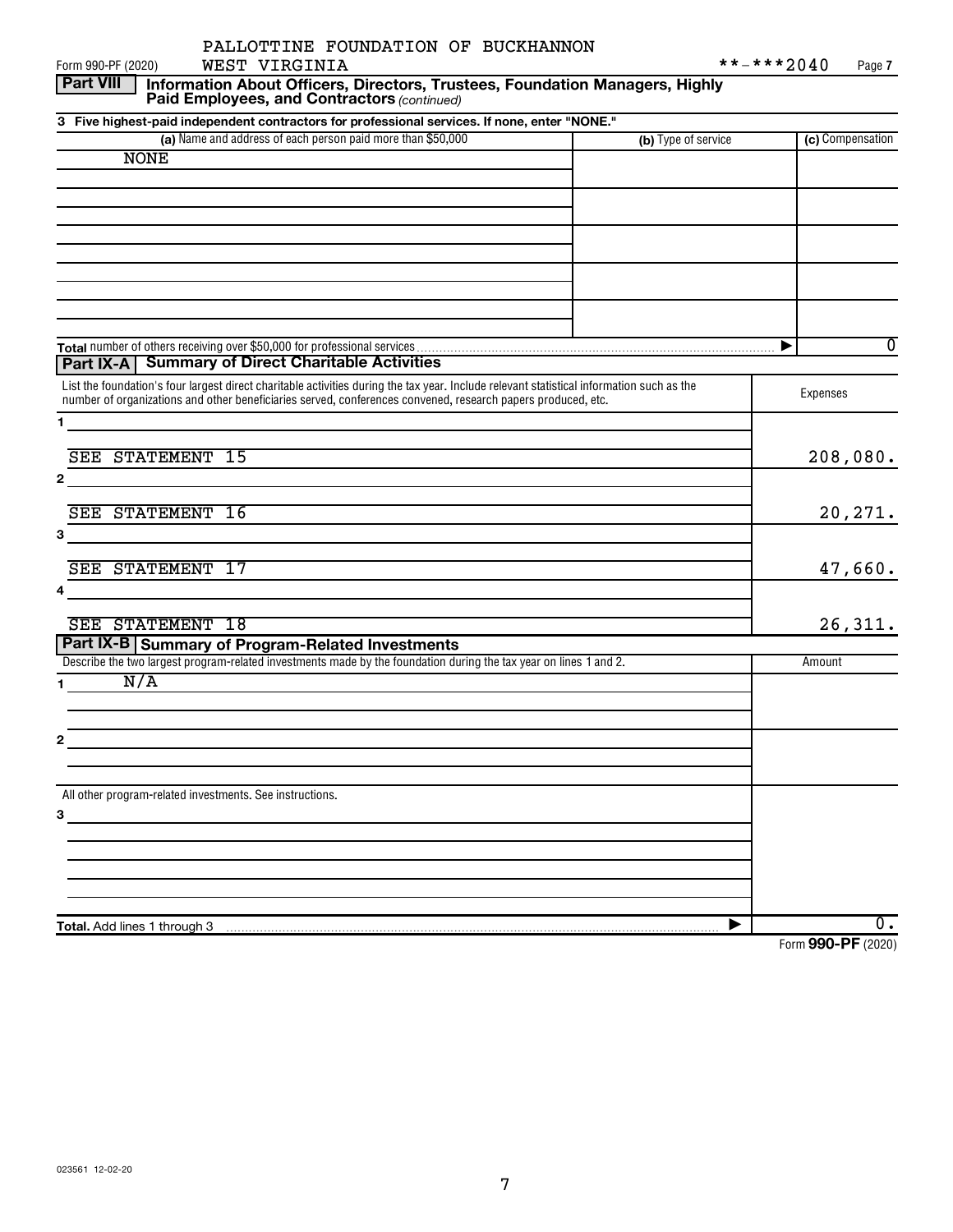| Form 990-PF (2020) |  |
|--------------------|--|

|                | Part X<br>Minimum Investment Return (All domestic foundations must complete this part. Foreign foundations, see instructions.)                                                                                                 |                |        |                |                               |
|----------------|--------------------------------------------------------------------------------------------------------------------------------------------------------------------------------------------------------------------------------|----------------|--------|----------------|-------------------------------|
| 1              | Fair market value of assets not used (or held for use) directly in carrying out charitable, etc., purposes:                                                                                                                    |                |        |                |                               |
|                | a Average monthly fair market value of securities [11] matter content to the control of the second state of securities [11] matter content and average monthly fair market value of securities [11] matter content and average |                |        | 1a             | $\frac{7,478,714.}{313,715.}$ |
|                | b Average of monthly cash balances <b>constructed and all and all and all and all an</b> Average of monthly cash balances                                                                                                      |                |        | 1b             |                               |
|                |                                                                                                                                                                                                                                |                |        | 1c             |                               |
|                | d Total (add lines 1a, b, and c) Mathematical Annual Contract and Total (add lines 1a, b, and c)                                                                                                                               |                |        | 1d             | 7,792,429.                    |
|                | e Reduction claimed for blockage or other factors reported on lines 1a and                                                                                                                                                     |                |        |                |                               |
|                |                                                                                                                                                                                                                                |                | 0.     |                |                               |
| $\overline{2}$ |                                                                                                                                                                                                                                |                |        | $\overline{2}$ | 0.                            |
| 3              | Subtract line 2 from line 1d <b>Machinese and Contract Line 2</b> from line 1d <b>Machinese Automobile 2</b>                                                                                                                   |                |        | 3              | 7,792,429.                    |
| 4              |                                                                                                                                                                                                                                |                |        | 4              | 116,886.                      |
| 5              | Net value of noncharitable-use assets. Subtract line 4 from line 3. Enter here and on Part V, line 4 [11, 1111] Notion 11 [11] Notion 11 [11] Notion 11 [11] Notion 12 [11] Notion 12 [11] Notion 12 [11] Notion 12 [11] Notio |                |        | 5              | 7,675,543.                    |
| 6              | Minimum investment return. Enter 5% of line 5                                                                                                                                                                                  |                |        | 6              | 383,777.                      |
|                | <b>Part XI</b>   Distributable Amount (see instructions) (Section 4942(j)(3) and (j)(5) private operating foundations and certain                                                                                              |                |        |                |                               |
|                | foreign organizations, check here $\blacktriangleright$ $\Box$ and do not complete this part.)                                                                                                                                 |                |        |                |                               |
| 1              | Minimum investment return from Part X, line 6 [11] Minimum and the contract of the contract of the contract of                                                                                                                 |                |        | 1.             | 383,777.                      |
|                |                                                                                                                                                                                                                                |                | 9,076. |                |                               |
|                |                                                                                                                                                                                                                                | 2 <sub>b</sub> |        |                |                               |
|                |                                                                                                                                                                                                                                |                |        | 2c             | 9,076.                        |
| 3              |                                                                                                                                                                                                                                |                |        | 3              | 374,701.                      |
| 4              |                                                                                                                                                                                                                                |                |        | 4              | 0.                            |
| 5              |                                                                                                                                                                                                                                |                |        | 5              | 374,701.                      |
| 6              |                                                                                                                                                                                                                                |                |        | 6              |                               |
| 7              |                                                                                                                                                                                                                                |                |        | $\overline{7}$ | 374,701.                      |
|                | <b>Part XII</b> Qualifying Distributions (see instructions)                                                                                                                                                                    |                |        |                |                               |
|                |                                                                                                                                                                                                                                |                |        |                |                               |
| 1              | Amounts paid (including administrative expenses) to accomplish charitable, etc., purposes:                                                                                                                                     |                |        |                |                               |
|                |                                                                                                                                                                                                                                |                |        | 1a             | 302,322.                      |
|                |                                                                                                                                                                                                                                |                |        | 1b             |                               |
| 2              |                                                                                                                                                                                                                                |                |        | $\overline{2}$ |                               |
| 3              | Amounts set aside for specific charitable projects that satisfy the:                                                                                                                                                           |                |        |                |                               |
|                |                                                                                                                                                                                                                                |                |        | 3a             |                               |
|                |                                                                                                                                                                                                                                |                |        | 3b             | 302, 322.                     |
| 4              |                                                                                                                                                                                                                                |                |        | 4              |                               |
| 5              | Foundations that qualify under section 4940(e) for the reduced rate of tax on net investment                                                                                                                                   |                |        |                |                               |
|                |                                                                                                                                                                                                                                |                |        | 5<br>6         | $\mathbf 0$ .<br>302, 322.    |
| 6              |                                                                                                                                                                                                                                |                |        |                |                               |
|                | Note: The amount on line 6 will be used in Part V, column (b), in subsequent years when calculating whether the foundation qualifies for the section<br>4940(e) reduction of tax in those years.                               |                |        |                |                               |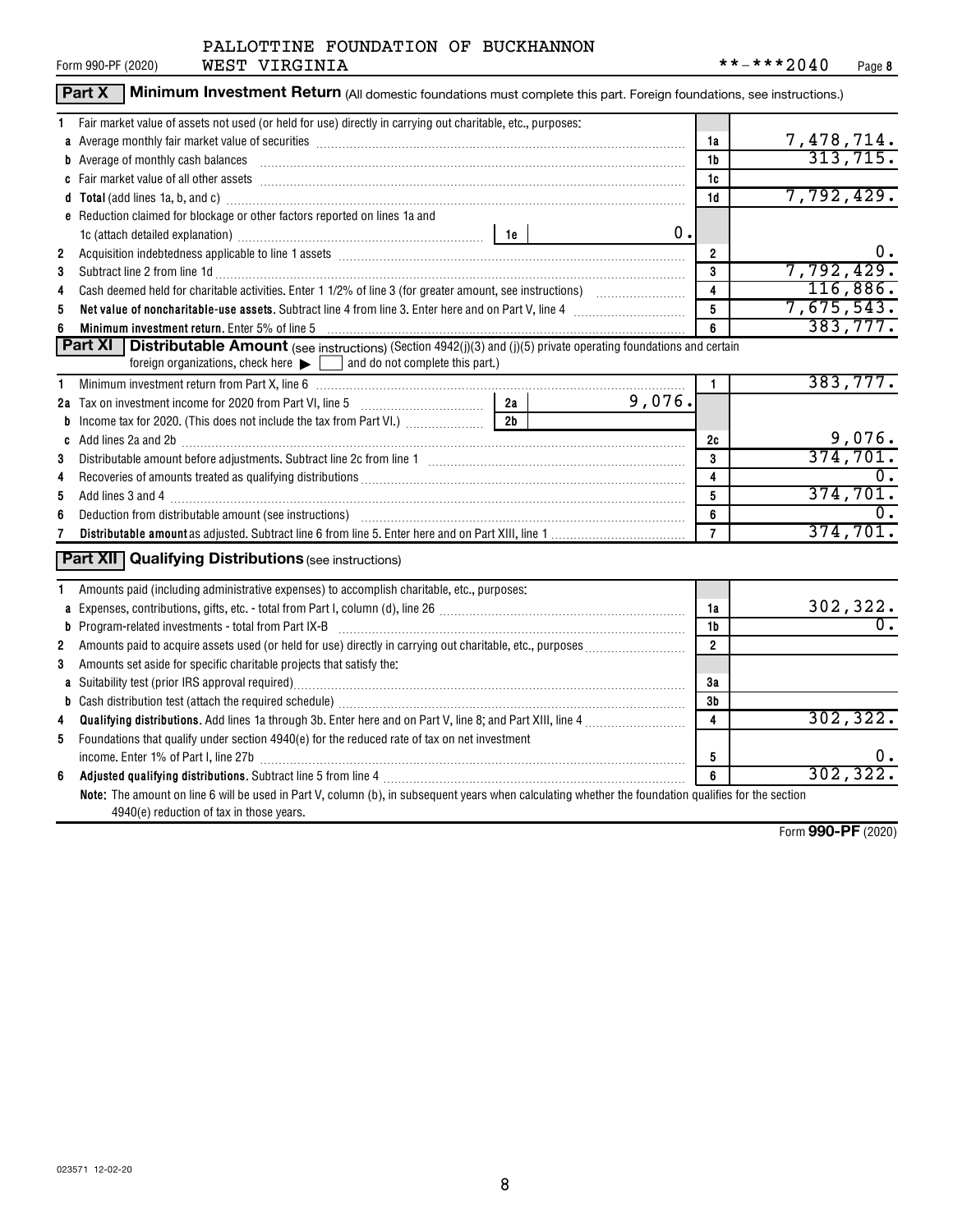# **Part XIII Undistributed Income** (see instructions)

|                                                                                                             | (a)<br>Corpus | (b)<br>Years prior to 2019 | (c)<br>2019   | (d)<br>2020 |
|-------------------------------------------------------------------------------------------------------------|---------------|----------------------------|---------------|-------------|
| 1 Distributable amount for 2020 from Part XI,                                                               |               |                            |               |             |
| line 7                                                                                                      |               |                            |               | 374,701.    |
| 2 Undistributed income, if any, as of the end of 2020:                                                      |               |                            |               |             |
| a Enter amount for 2019 only                                                                                |               |                            | О.            |             |
| <b>b</b> Total for prior years:                                                                             |               |                            |               |             |
| 3 Excess distributions carryover, if any, to 2020:                                                          |               | 0.                         |               |             |
| a From 2015                                                                                                 |               |                            |               |             |
| .<br>207,586.<br><b>b</b> From 2016                                                                         |               |                            |               |             |
| .<br>9,550.<br>c From 2017<br>.                                                                             |               |                            |               |             |
| 61,830.<br>dFrom 2018<br>.                                                                                  |               |                            |               |             |
| 153, 105.<br>eFrom 2019<br>.                                                                                |               |                            |               |             |
| f Total of lines 3a through e                                                                               | 432,071.      |                            |               |             |
| 4 Qualifying distributions for 2020 from                                                                    |               |                            |               |             |
| 302, 322.<br>Part XII, line 4: $\triangleright$ \$                                                          |               |                            |               |             |
| a Applied to 2019, but not more than line 2a                                                                |               |                            | О.            |             |
| <b>b</b> Applied to undistributed income of prior                                                           |               |                            |               |             |
| years (Election required - see instructions)                                                                |               | 0.                         |               |             |
| c Treated as distributions out of corpus                                                                    |               |                            |               |             |
| (Election required - see instructions)                                                                      | $\mathbf 0$ . |                            |               |             |
| d Applied to 2020 distributable amount                                                                      |               |                            |               | 302, 322.   |
| <b>e</b> Remaining amount distributed out of corpus                                                         | σ.            |                            |               |             |
| Excess distributions carryover applied to 2020<br>5<br>(If an amount appears in column (d), the same amount | 72,379.       |                            |               | 72,379.     |
| 6<br>Enter the net total of each column as<br>indicated below;                                              |               |                            |               |             |
| <b>a</b> Corpus. Add lines 3f, 4c, and 4e. Subtract line 5                                                  | 359,692.      |                            |               |             |
| <b>b</b> Prior years' undistributed income. Subtract                                                        |               |                            |               |             |
| line 4b from line 2b                                                                                        |               | Ο.                         |               |             |
| <b>c</b> Enter the amount of prior years'                                                                   |               |                            |               |             |
| undistributed income for which a notice of                                                                  |               |                            |               |             |
| deficiency has been issued, or on which<br>the section 4942(a) tax has been previously                      |               |                            |               |             |
| assessed                                                                                                    |               | Ο.                         |               |             |
| <b>d</b> Subtract line 6c from line 6b. Taxable                                                             |               |                            |               |             |
| amount - see instructions                                                                                   |               | 0.                         |               |             |
| e Undistributed income for 2019. Subtract line                                                              |               |                            |               |             |
| 4a from line 2a. Taxable amount - see instr.                                                                |               |                            | $\mathbf 0$ . |             |
| f Undistributed income for 2020. Subtract                                                                   |               |                            |               |             |
| lines 4d and 5 from line 1. This amount must                                                                |               |                            |               |             |
| be distributed in 2021                                                                                      |               |                            |               | 0.          |
| 7 Amounts treated as distributions out of                                                                   |               |                            |               |             |
| corpus to satisfy requirements imposed by                                                                   |               |                            |               |             |
| section 170(b)(1)(F) or 4942(g)(3) (Election                                                                |               |                            |               |             |
| may be required - see instructions)                                                                         | $\mathbf 0$ . |                            |               |             |
| 8 Excess distributions carryover from 2015                                                                  |               |                            |               |             |
|                                                                                                             | $\mathbf 0$ . |                            |               |             |
| 9 Excess distributions carryover to 2021.                                                                   | 359,692.      |                            |               |             |
| Subtract lines 7 and 8 from line 6a<br>.                                                                    |               |                            |               |             |
| 10 Analysis of line 9:<br>135,207.                                                                          |               |                            |               |             |
| a Excess from 2016<br>9,550.<br><b>b</b> Excess from 2017 $\ldots$                                          |               |                            |               |             |
| 61,830.<br>c Excess from 2018                                                                               |               |                            |               |             |
| 153,105.<br>dExcess from 2019                                                                               |               |                            |               |             |
| e Excess from 2020                                                                                          |               |                            |               |             |

023581 12-02-20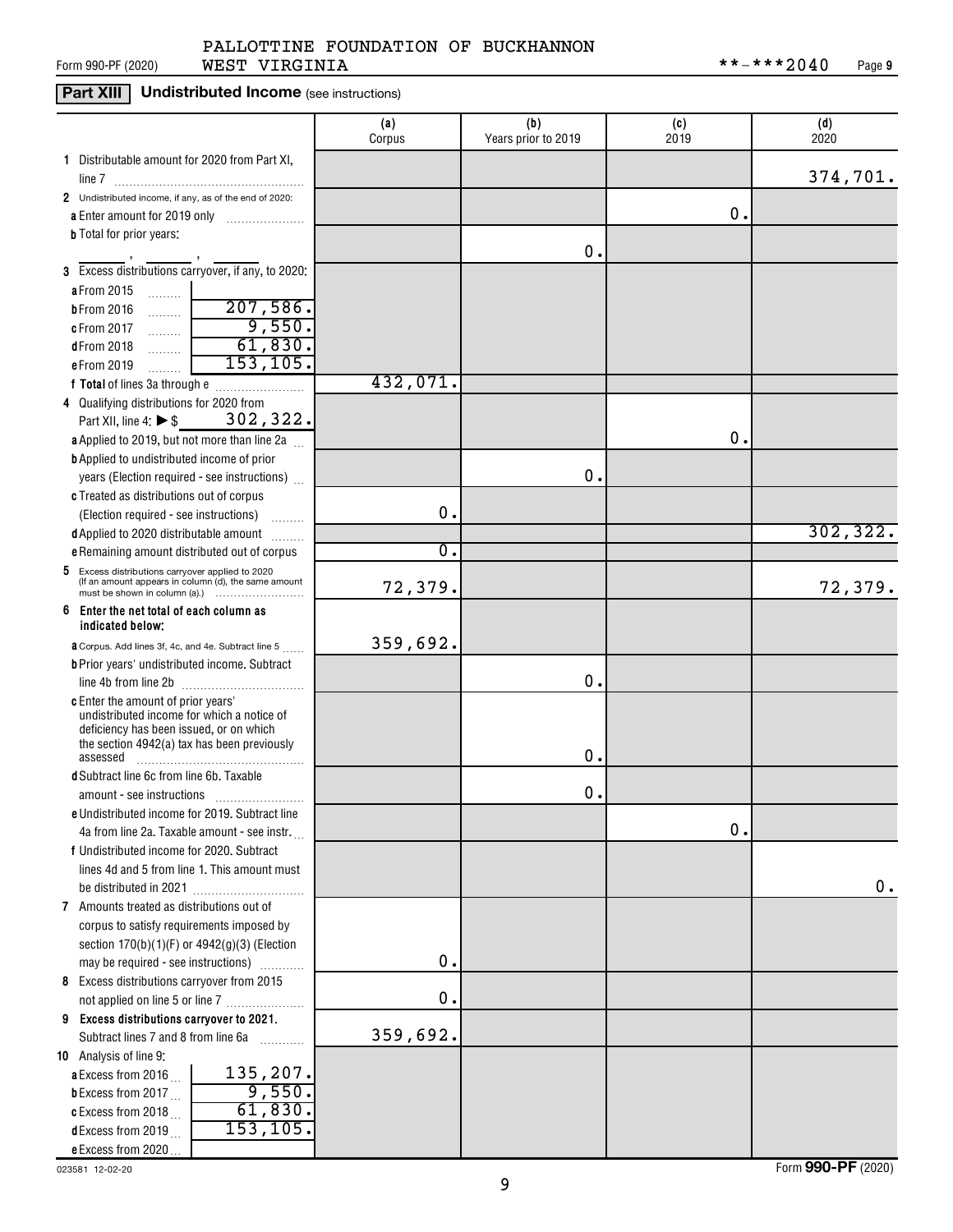| WEST VIRGINIA<br>Form 990-PF (2020)                                                                                                                                                                                                                                                                  |          | PALLOTTINE FOUNDATION OF BUCKHANNON |               | **-***2040    | Page 10    |
|------------------------------------------------------------------------------------------------------------------------------------------------------------------------------------------------------------------------------------------------------------------------------------------------------|----------|-------------------------------------|---------------|---------------|------------|
| Part XIV   Private Operating Foundations (see instructions and Part VII-A, question 9)                                                                                                                                                                                                               |          |                                     |               | N/A           |            |
| 1 a If the foundation has received a ruling or determination letter that it is a private operating<br>foundation, and the ruling is effective for 2020, enter the date of the ruling<br><b>b</b> Check box to indicate whether the foundation is a private operating foundation described in section |          |                                     | ▶<br>.        | 4942(j)(3) or | 4942(j)(5) |
| 2 a Enter the lesser of the adjusted net                                                                                                                                                                                                                                                             | Tax year |                                     | Prior 3 years |               |            |
| income from Part I or the minimum                                                                                                                                                                                                                                                                    | (a) 2020 | (b) 2019                            | $(c)$ 2018    | $(d)$ 2017    | (e) Total  |
| investment return from Part X for                                                                                                                                                                                                                                                                    |          |                                     |               |               |            |
|                                                                                                                                                                                                                                                                                                      |          |                                     |               |               |            |
|                                                                                                                                                                                                                                                                                                      |          |                                     |               |               |            |
| c Qualifying distributions from Part XII,                                                                                                                                                                                                                                                            |          |                                     |               |               |            |
| line 4, for each year listed                                                                                                                                                                                                                                                                         |          |                                     |               |               |            |
| <b>d</b> Amounts included in line 2c not                                                                                                                                                                                                                                                             |          |                                     |               |               |            |
| used directly for active conduct of<br>exempt activities                                                                                                                                                                                                                                             |          |                                     |               |               |            |
| e Qualifying distributions made directly                                                                                                                                                                                                                                                             |          |                                     |               |               |            |
| for active conduct of exempt activities.                                                                                                                                                                                                                                                             |          |                                     |               |               |            |
| Subtract line 2d from line 2c<br>Complete 3a, b, or c for the<br>3<br>alternative test relied upon:<br>a "Assets" alternative test - enter:<br>(1) Value of all assets                                                                                                                               |          |                                     |               |               |            |
| (2) Value of assets qualifying<br>under section $4942(j)(3)(B)(i)$                                                                                                                                                                                                                                   |          |                                     |               |               |            |
| <b>b</b> "Endowment" alternative test - enter<br>2/3 of minimum investment return<br>shown in Part X, line 6, for each year<br>$listed \_$                                                                                                                                                           |          |                                     |               |               |            |
| c "Support" alternative test - enter:                                                                                                                                                                                                                                                                |          |                                     |               |               |            |
| (1) Total support other than gross<br>investment income (interest,<br>dividends, rents, payments on<br>securities loans (section<br>$512(a)(5)$ , or royalties)                                                                                                                                      |          |                                     |               |               |            |
| (2) Support from general public<br>and 5 or more exempt<br>organizations as provided in<br>section $4942(j)(3)(B)(iii)$<br>.                                                                                                                                                                         |          |                                     |               |               |            |
| (3) Largest amount of support from                                                                                                                                                                                                                                                                   |          |                                     |               |               |            |
| an exempt organization                                                                                                                                                                                                                                                                               |          |                                     |               |               |            |
| (4) Gross investment income                                                                                                                                                                                                                                                                          |          |                                     |               |               |            |
| Supplementary Information (Complete this part only if the foundation had \$5,000 or more in assets<br><b>Part XV</b>                                                                                                                                                                                 |          |                                     |               |               |            |
| at any time during the year-see instructions.)                                                                                                                                                                                                                                                       |          |                                     |               |               |            |

**1 Information Regarding Foundation Managers:**

**a** List any managers of the foundation who have contributed more than 2% of the total contributions received by the foundation before the close of any tax year (but only if they have contributed more than \$5,000). (See section 507(d)(2).)

#### NONE

**b** List any managers of the foundation who own 10% or more of the stock of a corporation (or an equally large portion of the ownership of a partnership or other entity) of which the foundation has a 10% or greater interest.

#### NONE

**2 Information Regarding Contribution, Grant, Gift, Loan, Scholarship, etc., Programs:** Check here  $\sum X_i$  if the foundation only makes contributions to preselected charitable organizations and does not accept unsolicited requests for funds. If the foundation makes gifts, grants, etc., to individuals or organizations under other conditions, complete items 2a, b, c, and d.

**a** The name, address, and telephone number or email address of the person to whom applications should be addressed:

# SEE STATEMENT 19

**b** The form in which applications should be submitted and information and materials they should include:

**c** Any submission deadlines:

**d** Any restrictions or limitations on awards, such as by geographical areas, charitable fields, kinds of institutions, or other factors: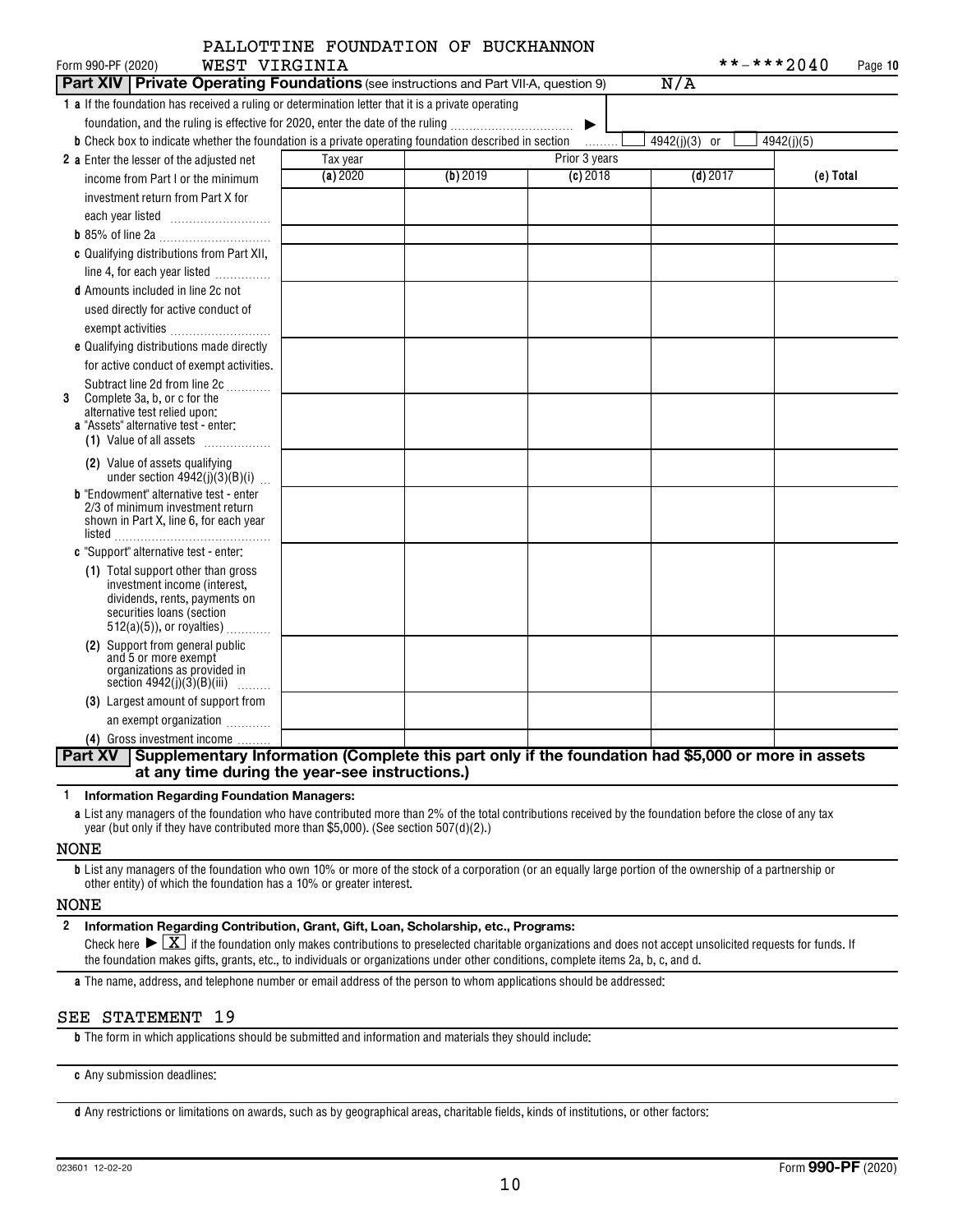# PALLOTTINE FOUNDATION OF BUCKHANNON

**Part XV** | Supplementary Information (continued)

| Grants and Contributions Paid During the Year or Approved for Future Payment<br>3 |                                                            |                         |                                            |               |  |  |
|-----------------------------------------------------------------------------------|------------------------------------------------------------|-------------------------|--------------------------------------------|---------------|--|--|
| Recipient                                                                         | If recipient is an individual,<br>show any relationship to | Foundation<br>status of | Purpose of grant or<br>contribution        | Amount        |  |  |
| Name and address (home or business)                                               | any foundation manager<br>or substantial contributor       | recipient               | $\star\star$                               |               |  |  |
| a Paid during the year                                                            |                                                            |                         |                                            |               |  |  |
| CATHOLIC CHARITIES WV                                                             |                                                            | ÞС                      | TO SUPPORT HEALTHY                         |               |  |  |
| 2000 MAIN STREET                                                                  |                                                            |                         | COMMUNITIES AND                            |               |  |  |
| WHEELING, WV 26003                                                                |                                                            |                         | CAPACITY BUILDING                          |               |  |  |
|                                                                                   |                                                            |                         | PROGRAMS.                                  |               |  |  |
|                                                                                   |                                                            |                         | TO SUPPORT WELLNESS                        | 5,700.        |  |  |
|                                                                                   |                                                            |                         |                                            |               |  |  |
| CENTERS AGAINST VIOLENCE                                                          |                                                            | ÞС                      | TO SUPPORT HEALTHY                         |               |  |  |
| PO BOX 2062                                                                       |                                                            |                         | COMMUNITIES PROGRAM.                       |               |  |  |
| ELKINS, WV 26241                                                                  |                                                            |                         |                                            | 12,000.       |  |  |
|                                                                                   |                                                            |                         |                                            |               |  |  |
|                                                                                   |                                                            |                         |                                            |               |  |  |
| CHAPEL HILL UNITED METHODIST CHURCH<br>88 S KANAWHA ST                            |                                                            | ÞС                      | TO SUPPORT HEALTHY<br>COMMUNITIES PROGRAM. |               |  |  |
| BUCKHANNON, WV 26201                                                              |                                                            |                         | TO SUPPORT THE CHURCH                      | 3,500.        |  |  |
|                                                                                   |                                                            |                         |                                            |               |  |  |
| LEWIS COUNTY FAMILY RESOURCE NETWORK                                              |                                                            | ÞС                      | TO SUPPORT HEALTHY                         |               |  |  |
| 240 COURT AVENUE                                                                  |                                                            |                         | COMMUNITIES PROGRAM.                       |               |  |  |
| WESTON, WV 26452                                                                  |                                                            |                         |                                            | 6,000.        |  |  |
|                                                                                   |                                                            |                         |                                            |               |  |  |
| LEWIS COUNTY SENIOR CITIZENS CENTER,                                              |                                                            | ÞС                      | TO SUPPORT HEALTHY                         |               |  |  |
| INC.                                                                              |                                                            |                         | COMMUNITIES PROGRAM.                       |               |  |  |
| 171 W 2ND ST                                                                      |                                                            |                         |                                            |               |  |  |
| WESTON, WV 26452<br>SEE CONTINUATION SHEET(S)                                     |                                                            |                         |                                            | 8,000.        |  |  |
| Total<br><b>b</b> Approved for future payment                                     |                                                            |                         | $\triangleright$ 3a                        | 132,137.      |  |  |
|                                                                                   |                                                            |                         |                                            |               |  |  |
| <b>NONE</b>                                                                       |                                                            |                         |                                            |               |  |  |
|                                                                                   |                                                            |                         |                                            |               |  |  |
|                                                                                   |                                                            |                         |                                            |               |  |  |
|                                                                                   |                                                            |                         |                                            |               |  |  |
|                                                                                   |                                                            |                         |                                            |               |  |  |
|                                                                                   |                                                            |                         |                                            |               |  |  |
|                                                                                   |                                                            |                         |                                            |               |  |  |
|                                                                                   |                                                            |                         |                                            |               |  |  |
|                                                                                   |                                                            |                         |                                            |               |  |  |
|                                                                                   |                                                            |                         |                                            |               |  |  |
| Total                                                                             |                                                            |                         | 3b<br>▶                                    | $\mathbf 0$ . |  |  |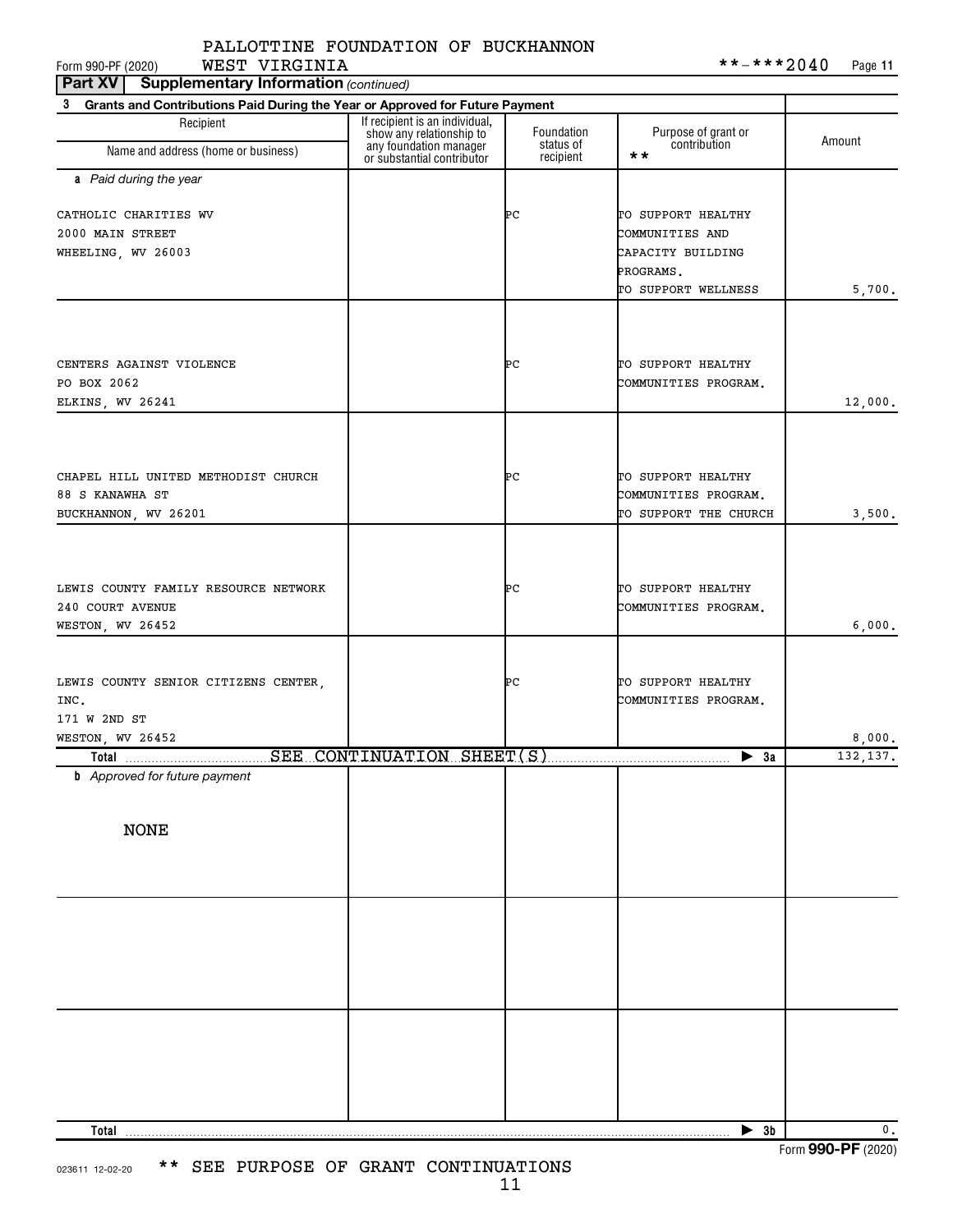# Form 990-PF (2020) **WEST VIRGINIA** \* \* - \* \* \* 2 **0 4 0** Page PALLOTTINE FOUNDATION OF BUCKHANNON

# **Part XVI-A Analysis of Income-Producing Activities**

| Enter gross amounts unless otherwise indicated.                                                                                                       |                         | Unrelated business income |                      | Excluded by section 512, 513, or 514 | (e)               |
|-------------------------------------------------------------------------------------------------------------------------------------------------------|-------------------------|---------------------------|----------------------|--------------------------------------|-------------------|
|                                                                                                                                                       | (a)                     | (b)                       | <b>(C)</b><br>Exclu- | (d)                                  | Related or exempt |
| 1 Program service revenue:                                                                                                                            | <b>Business</b><br>code | Amount                    | sion<br>code         | Amount                               | function income   |
| a                                                                                                                                                     |                         |                           |                      |                                      |                   |
| b                                                                                                                                                     |                         |                           |                      |                                      |                   |
|                                                                                                                                                       |                         |                           |                      |                                      |                   |
|                                                                                                                                                       |                         |                           |                      |                                      |                   |
|                                                                                                                                                       |                         |                           |                      |                                      |                   |
|                                                                                                                                                       |                         |                           |                      |                                      |                   |
| Fees and contracts from government agencies<br>g                                                                                                      |                         |                           |                      |                                      |                   |
|                                                                                                                                                       |                         |                           |                      |                                      |                   |
| 3 Interest on savings and temporary cash                                                                                                              |                         |                           |                      |                                      |                   |
|                                                                                                                                                       |                         |                           | 14                   | $\frac{26,407.}{116,481.}$           |                   |
| 4 Dividends and interest from securities                                                                                                              |                         |                           | $\overline{14}$      |                                      |                   |
| 5 Net rental income or (loss) from real estate:                                                                                                       |                         |                           |                      |                                      |                   |
|                                                                                                                                                       |                         |                           |                      |                                      |                   |
|                                                                                                                                                       |                         |                           |                      |                                      |                   |
| 6 Net rental income or (loss) from personal                                                                                                           |                         |                           |                      |                                      |                   |
|                                                                                                                                                       |                         |                           |                      |                                      |                   |
|                                                                                                                                                       |                         |                           | 14                   | 11,214.                              |                   |
| 8 Gain or (loss) from sales of assets other                                                                                                           |                         |                           |                      |                                      |                   |
|                                                                                                                                                       |                         | 523,378.                  |                      |                                      |                   |
|                                                                                                                                                       |                         |                           |                      |                                      |                   |
| 10 Gross profit or (loss) from sales of inventory                                                                                                     |                         |                           |                      |                                      |                   |
| 11 Other revenue:                                                                                                                                     |                         |                           |                      |                                      |                   |
| a                                                                                                                                                     |                         |                           |                      |                                      |                   |
| b                                                                                                                                                     |                         |                           |                      |                                      |                   |
|                                                                                                                                                       |                         |                           |                      |                                      |                   |
|                                                                                                                                                       |                         |                           |                      |                                      |                   |
|                                                                                                                                                       |                         |                           |                      |                                      | $0$ .             |
|                                                                                                                                                       |                         |                           |                      |                                      | 677,480.          |
| (See worksheet in line 13 instructions to verify calculations.)                                                                                       |                         |                           |                      |                                      |                   |
|                                                                                                                                                       |                         |                           |                      |                                      |                   |
| Relationship of Activities to the Accomplishment of Exempt Purposes<br><b>Part XVI-B</b>                                                              |                         |                           |                      |                                      |                   |
| Explain below how each activity for which income is reported in column (e) of Part XVI-A contributed importantly to the accomplishment of<br>Line No. |                         |                           |                      |                                      |                   |
| the foundation's exempt purposes (other than by providing funds for such purposes).<br>$\blacktriangledown$                                           |                         |                           |                      |                                      |                   |
|                                                                                                                                                       |                         |                           |                      |                                      |                   |
|                                                                                                                                                       |                         |                           |                      |                                      |                   |
|                                                                                                                                                       |                         |                           |                      |                                      |                   |
|                                                                                                                                                       |                         |                           |                      |                                      |                   |
|                                                                                                                                                       |                         |                           |                      |                                      |                   |
|                                                                                                                                                       |                         |                           |                      |                                      |                   |
|                                                                                                                                                       |                         |                           |                      |                                      |                   |
|                                                                                                                                                       |                         |                           |                      |                                      |                   |
|                                                                                                                                                       |                         |                           |                      |                                      |                   |
|                                                                                                                                                       |                         |                           |                      |                                      |                   |
|                                                                                                                                                       |                         |                           |                      |                                      |                   |
|                                                                                                                                                       |                         |                           |                      |                                      |                   |
|                                                                                                                                                       |                         |                           |                      |                                      |                   |
|                                                                                                                                                       |                         |                           |                      |                                      |                   |
|                                                                                                                                                       |                         |                           |                      |                                      |                   |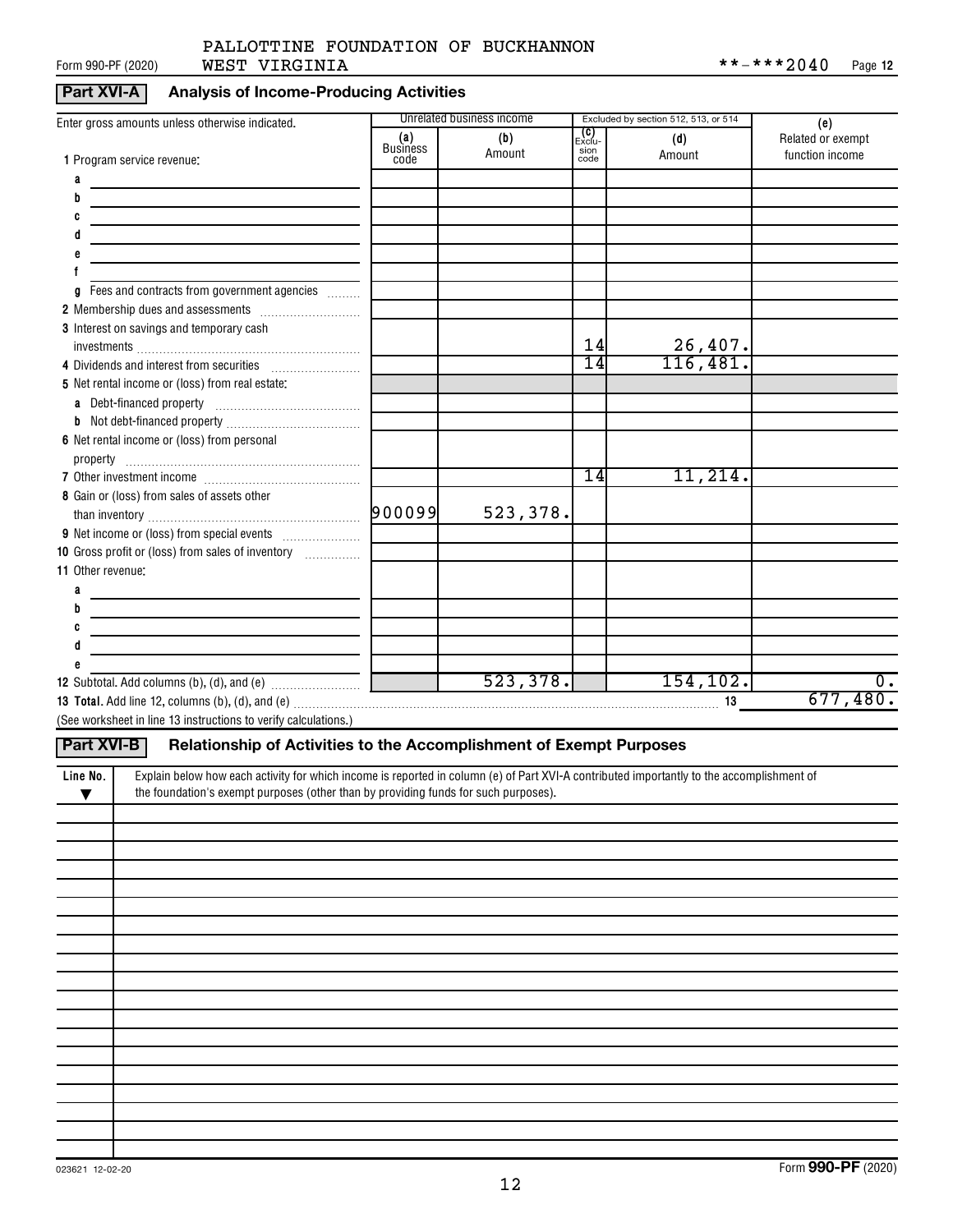# PALLOTTINE FOUNDATION OF BUCKHANNON

| Form 990-PF (2020)                                                                   |                                                                          | WEST VIRGINIA        |                      | PALLOTIINE FOUNDATION OF BUCKHANNON                                                                                                                                                                                                  |                 |                                                                      | **-***2040                                           |        | Page 13                      |
|--------------------------------------------------------------------------------------|--------------------------------------------------------------------------|----------------------|----------------------|--------------------------------------------------------------------------------------------------------------------------------------------------------------------------------------------------------------------------------------|-----------------|----------------------------------------------------------------------|------------------------------------------------------|--------|------------------------------|
| Part XVII                                                                            |                                                                          |                      |                      | Information Regarding Transfers to and Transactions and Relationships With Noncharitable                                                                                                                                             |                 |                                                                      |                                                      |        |                              |
|                                                                                      | <b>Exempt Organizations</b>                                              |                      |                      |                                                                                                                                                                                                                                      |                 |                                                                      |                                                      |        |                              |
| $\mathbf{1}$                                                                         |                                                                          |                      |                      | Did the organization directly or indirectly engage in any of the following with any other organization described in section 501(c)                                                                                                   |                 |                                                                      |                                                      | Yes No |                              |
|                                                                                      |                                                                          |                      |                      | (other than section 501(c)(3) organizations) or in section 527, relating to political organizations?                                                                                                                                 |                 |                                                                      |                                                      |        |                              |
| a Transfers from the reporting foundation to a noncharitable exempt organization of: |                                                                          |                      |                      |                                                                                                                                                                                                                                      |                 |                                                                      |                                                      |        |                              |
|                                                                                      |                                                                          |                      |                      |                                                                                                                                                                                                                                      |                 |                                                                      | 1a(1)                                                |        | x                            |
|                                                                                      |                                                                          |                      |                      |                                                                                                                                                                                                                                      |                 |                                                                      |                                                      |        | $\overline{\text{x}}$        |
| Other transactions:                                                                  |                                                                          |                      |                      |                                                                                                                                                                                                                                      |                 |                                                                      |                                                      |        |                              |
|                                                                                      |                                                                          |                      |                      | (1) Sales of assets to a noncharitable exempt organization manufactured contained and a set of assets to a noncharitable exempt organization                                                                                         |                 |                                                                      | 1b(1)                                                |        | х<br>$\overline{\textbf{x}}$ |
|                                                                                      |                                                                          |                      |                      |                                                                                                                                                                                                                                      |                 |                                                                      |                                                      |        |                              |
|                                                                                      |                                                                          |                      |                      | (3) Rental of facilities, equipment, or other assets [1] resummand content to content the set of the set of the set of the set of the set of the set of the set of the set of the set of the set of the set of the set of the        |                 |                                                                      | 1b(3)                                                |        | $\overline{\mathbf{X}}$      |
|                                                                                      |                                                                          |                      |                      |                                                                                                                                                                                                                                      |                 |                                                                      | 1b(4)                                                |        | $\overline{\mathbf{X}}$      |
|                                                                                      |                                                                          |                      |                      | (5) Loans or loan guarantees <b>commission contract and contract and contract and contract and contract and contract and contract and contract and contract and contract and contract and contract and contract and contract and</b> |                 |                                                                      | 1b(5)                                                |        | $\overline{\text{x}}$        |
|                                                                                      |                                                                          |                      |                      | (6) Performance of services or membership or fundraising solicitations [11] manufacture material manufacture of services or membership or fundraising solicitations [11] manufacture material materials and the service of the       |                 |                                                                      | 1b(6)                                                |        | $\overline{\textbf{x}}$      |
|                                                                                      |                                                                          |                      |                      |                                                                                                                                                                                                                                      |                 |                                                                      | 1c                                                   |        | $\overline{\textbf{x}}$      |
|                                                                                      |                                                                          |                      |                      | d If the answer to any of the above is "Yes," complete the following schedule. Column (b) should always show the fair market value of the goods, other assets,                                                                       |                 |                                                                      |                                                      |        |                              |
|                                                                                      | column (d) the value of the goods, other assets, or services received.   |                      |                      | or services given by the reporting foundation. If the foundation received less than fair market value in any transaction or sharing arrangement, show in                                                                             |                 |                                                                      |                                                      |        |                              |
| $(a)$ Line no.                                                                       | (b) Amount involved                                                      |                      |                      | (c) Name of noncharitable exempt organization                                                                                                                                                                                        |                 | (d) Description of transfers, transactions, and sharing arrangements |                                                      |        |                              |
|                                                                                      |                                                                          |                      | N/A                  |                                                                                                                                                                                                                                      |                 |                                                                      |                                                      |        |                              |
|                                                                                      |                                                                          |                      |                      |                                                                                                                                                                                                                                      |                 |                                                                      |                                                      |        |                              |
|                                                                                      |                                                                          |                      |                      |                                                                                                                                                                                                                                      |                 |                                                                      |                                                      |        |                              |
|                                                                                      |                                                                          |                      |                      |                                                                                                                                                                                                                                      |                 |                                                                      |                                                      |        |                              |
|                                                                                      |                                                                          |                      |                      |                                                                                                                                                                                                                                      |                 |                                                                      |                                                      |        |                              |
|                                                                                      |                                                                          |                      |                      |                                                                                                                                                                                                                                      |                 |                                                                      |                                                      |        |                              |
|                                                                                      |                                                                          |                      |                      |                                                                                                                                                                                                                                      |                 |                                                                      |                                                      |        |                              |
|                                                                                      |                                                                          |                      |                      |                                                                                                                                                                                                                                      |                 |                                                                      |                                                      |        |                              |
|                                                                                      |                                                                          |                      |                      |                                                                                                                                                                                                                                      |                 |                                                                      |                                                      |        |                              |
|                                                                                      |                                                                          |                      |                      |                                                                                                                                                                                                                                      |                 |                                                                      |                                                      |        |                              |
|                                                                                      |                                                                          |                      |                      |                                                                                                                                                                                                                                      |                 |                                                                      |                                                      |        |                              |
|                                                                                      |                                                                          |                      |                      |                                                                                                                                                                                                                                      |                 |                                                                      |                                                      |        |                              |
|                                                                                      |                                                                          |                      |                      |                                                                                                                                                                                                                                      |                 |                                                                      |                                                      |        |                              |
|                                                                                      |                                                                          |                      |                      |                                                                                                                                                                                                                                      |                 |                                                                      |                                                      |        |                              |
|                                                                                      |                                                                          |                      |                      |                                                                                                                                                                                                                                      |                 |                                                                      |                                                      |        |                              |
|                                                                                      |                                                                          |                      |                      |                                                                                                                                                                                                                                      |                 |                                                                      |                                                      |        |                              |
|                                                                                      |                                                                          |                      |                      | 2a Is the foundation directly or indirectly affiliated with, or related to, one or more tax-exempt organizations described                                                                                                           |                 |                                                                      |                                                      |        |                              |
|                                                                                      | in section $501(c)$ (other than section $501(c)(3)$ ) or in section 527? |                      |                      |                                                                                                                                                                                                                                      |                 |                                                                      | Yes                                                  |        | $\overline{\textbf{X}}$ No   |
|                                                                                      | <b>b</b> If "Yes," complete the following schedule.                      |                      |                      |                                                                                                                                                                                                                                      |                 |                                                                      |                                                      |        |                              |
|                                                                                      | (a) Name of organization                                                 |                      |                      | (b) Type of organization                                                                                                                                                                                                             |                 | (c) Description of relationship                                      |                                                      |        |                              |
|                                                                                      | N/A                                                                      |                      |                      |                                                                                                                                                                                                                                      |                 |                                                                      |                                                      |        |                              |
|                                                                                      |                                                                          |                      |                      |                                                                                                                                                                                                                                      |                 |                                                                      |                                                      |        |                              |
|                                                                                      |                                                                          |                      |                      |                                                                                                                                                                                                                                      |                 |                                                                      |                                                      |        |                              |
|                                                                                      |                                                                          |                      |                      |                                                                                                                                                                                                                                      |                 |                                                                      |                                                      |        |                              |
|                                                                                      |                                                                          |                      |                      | Under penalties of perjury, I declare that I have examined this return, including accompanying schedules and statements, and to the best of my knowledge                                                                             |                 |                                                                      |                                                      |        |                              |
| <b>Sign</b>                                                                          |                                                                          |                      |                      | and belief, it is true, correct, and complete. Declaration of preparer (other than taxpayer) is based on all information of which preparer has any knowledge.                                                                        |                 |                                                                      | May the IRS discuss this<br>return with the preparer |        |                              |
| Here                                                                                 |                                                                          |                      |                      |                                                                                                                                                                                                                                      | <b>DIRECTOR</b> |                                                                      | shown below? See instr.<br>$\overline{\text{X}}$ Yes |        |                              |
|                                                                                      | Signature of officer or trustee                                          |                      |                      | Date                                                                                                                                                                                                                                 | Title           |                                                                      |                                                      |        | No                           |
|                                                                                      | Print/Type preparer's name                                               |                      | Preparer's signature |                                                                                                                                                                                                                                      | Date            | Check<br>jţ.                                                         | <b>PTIN</b>                                          |        |                              |
|                                                                                      |                                                                          |                      |                      |                                                                                                                                                                                                                                      |                 | self-employed                                                        |                                                      |        |                              |
| Paid                                                                                 |                                                                          |                      |                      | MIRI D. HUNTER, CPAMIRI D. HUNTER, C                                                                                                                                                                                                 | 01/26/22        |                                                                      | P01297361                                            |        |                              |
| Preparer                                                                             | Firm's name > SUTTLE & STALNAKER, PLLC                                   |                      |                      |                                                                                                                                                                                                                                      |                 | Firm's EIN                                                           | **-***8163                                           |        |                              |
| <b>Use Only</b>                                                                      |                                                                          |                      |                      |                                                                                                                                                                                                                                      |                 |                                                                      |                                                      |        |                              |
|                                                                                      |                                                                          |                      |                      | Firm's address $\blacktriangleright$ 1411 VIRGINIA ST., E, STE 100                                                                                                                                                                   |                 |                                                                      |                                                      |        |                              |
|                                                                                      |                                                                          | CHARLESTON, WV 25301 |                      |                                                                                                                                                                                                                                      |                 | Phone no. (304) 343-4126                                             |                                                      |        |                              |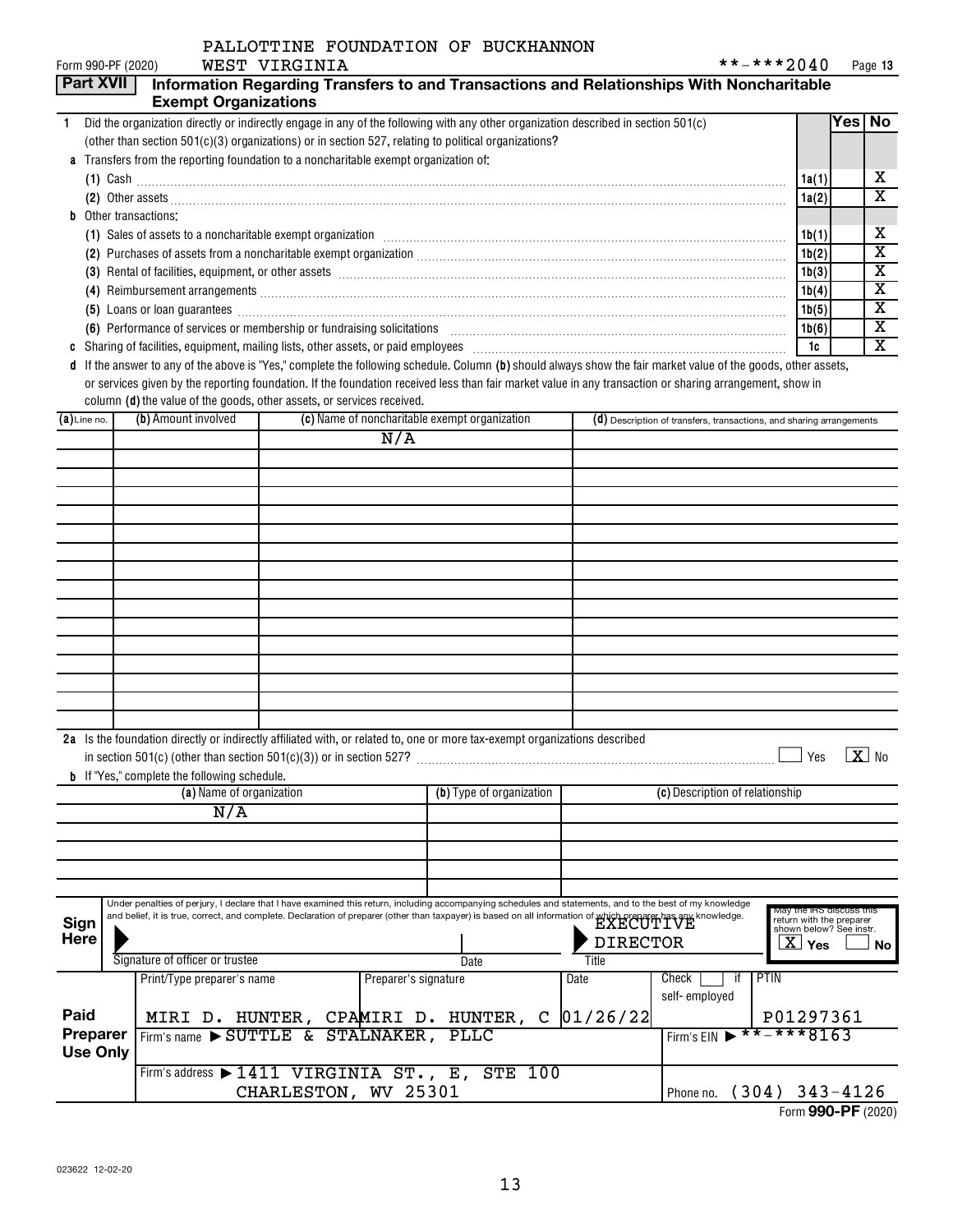# PALLOTTINE FOUNDATION OF BUCKHANNON WEST\_VIRGINIA \*\*\*\*\*2040

| <b>Part XV</b><br><b>Supplementary Information</b>             |                                                            |                        |                        |         |
|----------------------------------------------------------------|------------------------------------------------------------|------------------------|------------------------|---------|
| 3 Grants and Contributions Paid During the Year (Continuation) |                                                            |                        |                        |         |
| Recipient                                                      | If recipient is an individual,<br>show any relationship to | Foundation             | Purpose of grant or    | Amount  |
| Name and address (home or business)                            | any foundation manager<br>or substantial contributor       | status of<br>recipient | contribution           |         |
| MARSHALL UNIVERSITY RESERCH                                    |                                                            | ÞС                     | TO SUPPORT HEALTHY     |         |
| CORPORATION                                                    |                                                            |                        | COMMUNITIES PROGRAM.   |         |
| 1 JOHN MARSHALL DRIVE                                          |                                                            |                        | TO SUPPORT HEALTHY     |         |
| HUNTINGTON, WV 25755                                           |                                                            |                        | COMMUNITIES PROGRAM.   | 12,000. |
|                                                                |                                                            |                        |                        |         |
| MID OHIO VALLEY REGIONAL COUNCIL                               |                                                            | ÞС                     | TO SUPPORT THE         |         |
| PO BOX 247                                                     |                                                            |                        | SPIRITUAL& PASTORAL    |         |
| PARKERSBURG, WV 26102                                          |                                                            |                        | CARE PROGRAM.          | 8,000.  |
| MILAN PUSKAR HEALTH RIGHT                                      |                                                            | ÞС                     | TO SUPPORT THE HEALTHY |         |
| 341 SPRUCE STREET, PO BOX 1519                                 |                                                            |                        | COMMUNITIES PROGRAM.   |         |
| MORGANTOWN, WV 26505                                           |                                                            |                        | TO SUPPORT THE HEALTHY |         |
|                                                                |                                                            |                        | COMMUNITIES PROGRAM.   | 3,000.  |
| MOUNTAIN CAP OF WV                                             |                                                            | ÞС                     | TO SUPPORT THE         |         |
| 26 N. KANAWHA ST. STE 201                                      |                                                            |                        | LEADERSHIP EDUCATION   |         |
| BUCKHANNON, WV 26201                                           |                                                            |                        | AND CAPACITY BUILDING  |         |
|                                                                |                                                            |                        | PROGRAMS.              | 9,958.  |
|                                                                |                                                            |                        |                        |         |
| MOUNTAINEER FOOD BANK                                          |                                                            | ÞС                     | TO SUPPORT THE HEALTHY |         |
| 484 ENTERPRISE DR.                                             |                                                            |                        | COMMUNITIES AND        |         |
| GASSAWAY, WV 26624                                             |                                                            |                        | CAPACITY BUILDING      |         |
|                                                                |                                                            |                        | PROGRAMS.              | 10,619. |
| NICHOLAS COUNTY FAMILY RESOURCE                                |                                                            | ÞС                     | TO SUPPORT SPISITUAL & |         |
| <b>NETWORK</b>                                                 |                                                            |                        | PASTORAL CARE PROGRAM. |         |
| 503 BROAD STREET, PO BOX 406                                   |                                                            |                        |                        |         |
| SUMMERVILLE, WV 26651                                          |                                                            |                        |                        | 2,000.  |
| THE COMMITTEE ON AGING FOR RANDOLPH                            |                                                            | ÞС                     | TO SUPPORT HEALTHY     |         |
| COUNTY                                                         |                                                            |                        | COMMUNITIES PROGRAM.   |         |
| PO BOX 727, #1 FIFTH STREET                                    |                                                            |                        |                        |         |
| ELKINS, WV 26241                                               |                                                            |                        |                        | 10,000. |
|                                                                |                                                            |                        |                        |         |
| UPSHUR PARISH HOUSE                                            |                                                            | ÞС                     | TO SUPPORT THE HEALTHY |         |
| 68 COLLEGE AVE                                                 |                                                            |                        | COMMUNITIES PROGRAM.   |         |
| BUCKHANNON, WV 26201                                           |                                                            |                        |                        | 12,000. |
| WEST VIRGINIA FOOD & FARM COALITION,                           |                                                            | ÞС                     | TO SUPPORT HEALTHY     |         |
| INC.                                                           |                                                            |                        | COMMUNITIES,           |         |
| 3820 MCCORKLE AVENUE SE                                        |                                                            |                        | LEADERSHIP EDUCATION,  |         |
| CHARLESTON, WV 25304                                           |                                                            |                        | AND CAPACITY BUILDING  |         |
|                                                                |                                                            |                        | PROGRAMS.              | 8,967.  |
|                                                                |                                                            |                        |                        |         |
| WEST VIRGINIA HEMPOHILIA FOUNDATION                            |                                                            | ÞС                     | TO SUPPORT LEADERSHIP  |         |
| PO BOX 4214                                                    |                                                            |                        | EDUCATION PROGRAM.     |         |
| MORGANTOWN, WV 26504                                           |                                                            |                        |                        | 3,500.  |
| Total from continuation sheets                                 |                                                            |                        |                        | 96,937. |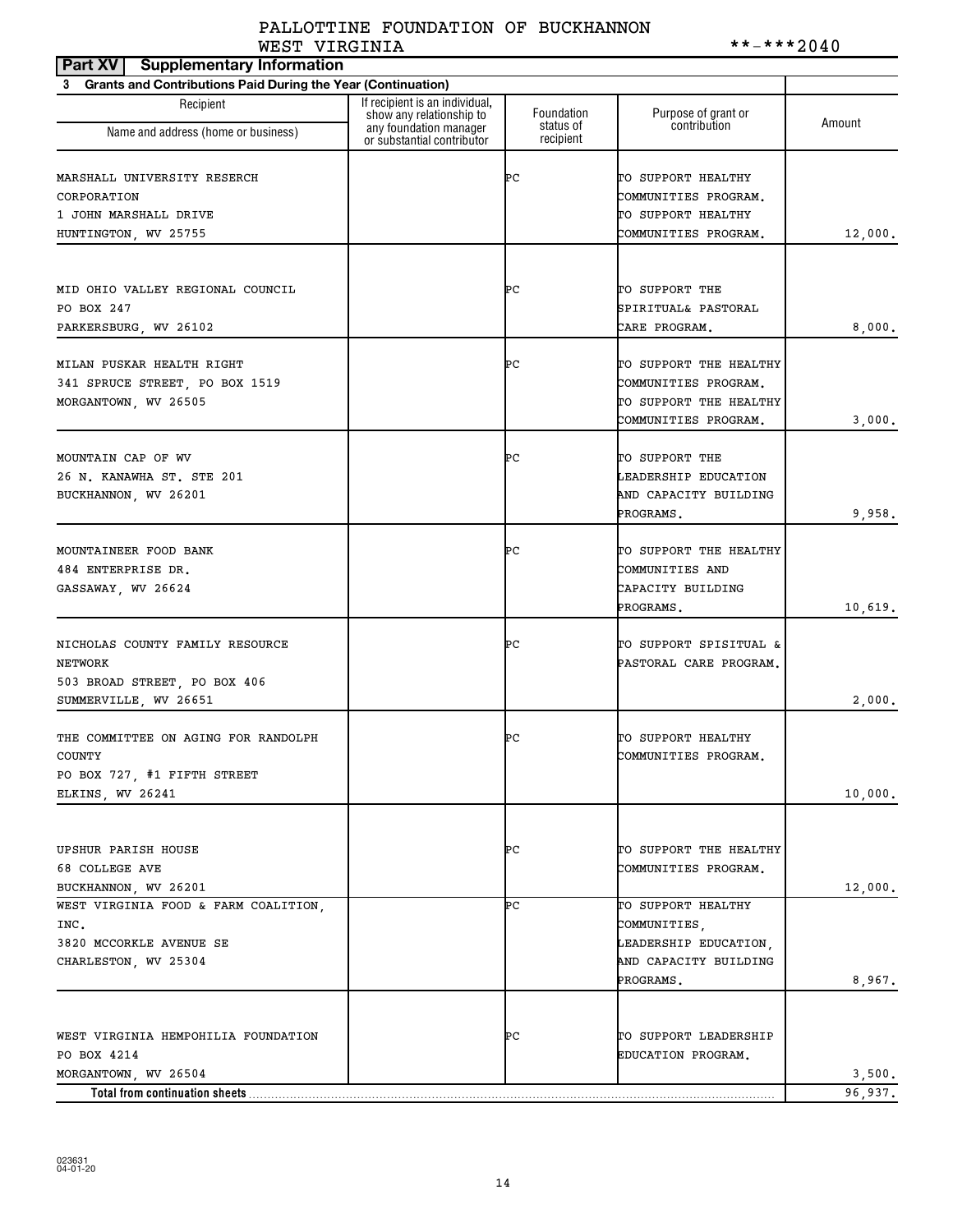# PALLOTTINE FOUNDATION OF BUCKHANNON WEST VIRGINIA \*\*-\*\*\*2040

| Part XV<br><b>Supplementary Information</b>                                        |                                                            |                         |                                                                  |            |
|------------------------------------------------------------------------------------|------------------------------------------------------------|-------------------------|------------------------------------------------------------------|------------|
| <b>Grants and Contributions Paid During the Year (Continuation)</b><br>$3^{\circ}$ |                                                            |                         |                                                                  |            |
| Recipient                                                                          | If recipient is an individual,<br>show any relationship to | Foundation<br>status of | Purpose of grant or<br>contribution                              | Amount     |
| Name and address (home or business)                                                | any foundation manager<br>or substantial contributor       | recipient               |                                                                  |            |
| WEST VIRGINIA RURAL HEALTH<br>ASSOCIATION<br>PO BOX 908                            |                                                            | ÞС                      | TO SUPPORT LEADERSHIP<br>EDUCATION PROGRAM.                      |            |
| BARBOURSVILLE, WV 25504                                                            |                                                            |                         |                                                                  | 2,500.     |
|                                                                                    |                                                            |                         |                                                                  |            |
| RANDOLPH COUNTY FAMILY RESOURCE<br>NETWORK                                         |                                                            | ÞС                      | REFUND OF PY SUPPORT.                                            |            |
| 142 ROBERT E. LEE AVE                                                              |                                                            |                         |                                                                  |            |
| ELKINS, WV 26241                                                                   |                                                            |                         |                                                                  | $-3, 257.$ |
|                                                                                    |                                                            |                         |                                                                  |            |
| HEART AND HAND HOUSE, INC.<br>PO BOX 128                                           |                                                            | ÞС                      | TO SUPPORT HEALTHY<br>COMMUNITIES PROGRAM.                       |            |
| PHILIPPI, WV 26416                                                                 |                                                            |                         |                                                                  | 7,200.     |
| NEW VISION RENEWABLE ENERGY<br>734 WILLIS AVENUE<br>BRIDGEPORT, WV 26330           |                                                            | ÞС                      | TO SUPPORT CAPACITY<br>BUILDING AND SPIRITUAL<br>& PASTORAL CARE |            |
|                                                                                    |                                                            |                         | PROGRAMS.                                                        | 6,450.     |
|                                                                                    |                                                            |                         |                                                                  |            |
| TUCKER COUNTY FAMILY RESOURCE NETWORK<br>100 EDUCATION LANE                        |                                                            | ÞС                      | TO SUPPORT CAPACITY<br>BUILDING PROGRAM.                         |            |
| PARSONS, WV 26287                                                                  |                                                            |                         |                                                                  | 4,000.     |
|                                                                                    |                                                            |                         |                                                                  |            |
|                                                                                    |                                                            |                         |                                                                  |            |
|                                                                                    |                                                            |                         |                                                                  |            |
|                                                                                    |                                                            |                         |                                                                  |            |
|                                                                                    |                                                            |                         |                                                                  |            |
|                                                                                    |                                                            |                         |                                                                  |            |
|                                                                                    |                                                            |                         |                                                                  |            |
|                                                                                    |                                                            |                         |                                                                  |            |
|                                                                                    |                                                            |                         |                                                                  |            |
|                                                                                    |                                                            |                         |                                                                  |            |
|                                                                                    |                                                            |                         |                                                                  |            |
|                                                                                    |                                                            |                         |                                                                  |            |
|                                                                                    |                                                            |                         |                                                                  |            |
|                                                                                    |                                                            |                         |                                                                  |            |
|                                                                                    |                                                            |                         |                                                                  |            |
|                                                                                    |                                                            |                         |                                                                  |            |
| Total from continuation sheets                                                     |                                                            |                         |                                                                  |            |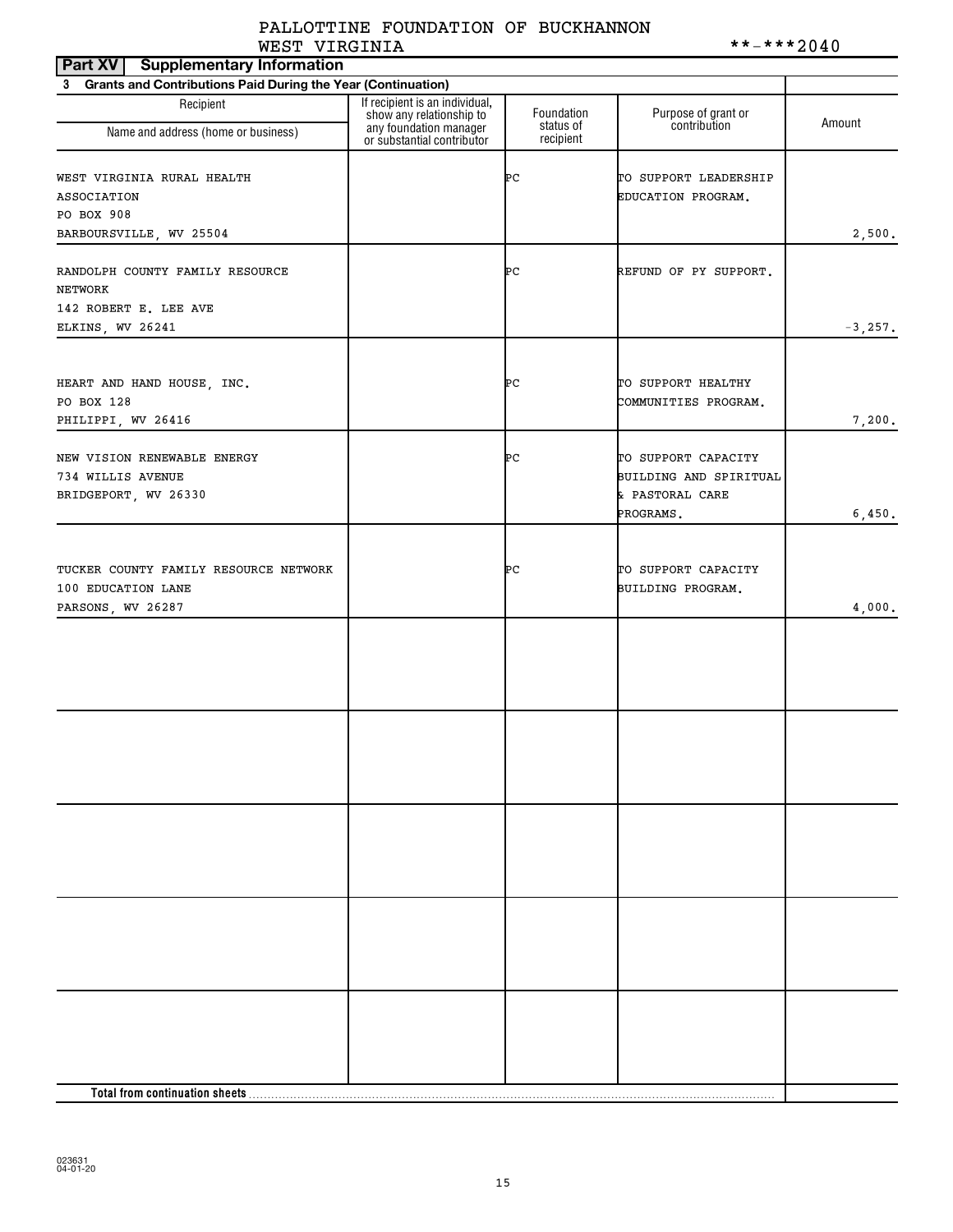# **Part XV Supplementary Information**

**3a Grants and Contributions Paid During the Year Continuation of Purpose of Grant or Contribution**

NAME OF RECIPIENT - CATHOLIC CHARITIES WV

TO SUPPORT HEALTHY COMMUNITIES AND CAPACITY BUILDING PROGRAMS.

TO SUPPORT WELLNESS WORKS FOOD PANTRIES-COMPREHENSIVE CASE MANAGEMENT

PROGRAM TO HELP FAMILIES IMPROVE HEALTH AND WELL-BEING. WELLNESS WORKS

PROGRAM INCORPORATES THE DISTRIBUTION OF NUTRITIONALLY SOUND FOOD ITEMS

AND WRITTEN EDUCATIONAL MATERIALS FOR INDIVIDUALS WITH CHRONIC HEALTH

CONDITIONS, INCLUDING DIABETES, HEART DISEASE, AND HIGH CHOLESTEROL.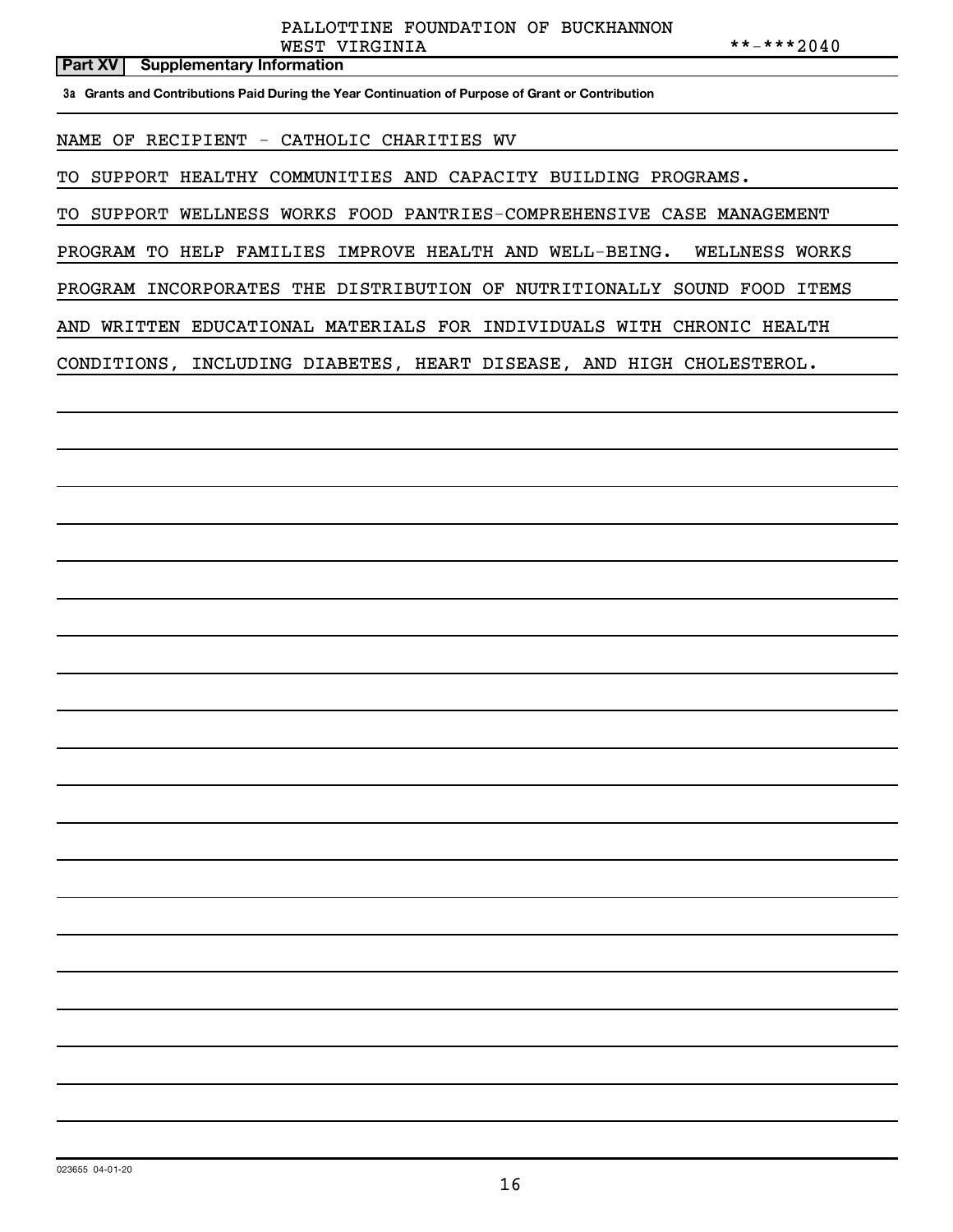| FORM 990-PF                           | INTEREST ON SAVINGS AND TEMPORARY CASH INVESTMENTS |                                      |                                           |                                    |    |                                           | <b>STATEMENT</b><br>1                |
|---------------------------------------|----------------------------------------------------|--------------------------------------|-------------------------------------------|------------------------------------|----|-------------------------------------------|--------------------------------------|
| <b>SOURCE</b>                         |                                                    |                                      | (A)<br><b>REVENUE</b><br>NET<br>PER BOOKS |                                    |    | (B)<br><b>INVESTMENT</b><br><b>INCOME</b> | (C)<br><b>ADJUSTED</b><br>NET INCOME |
| <b>INTEREST</b><br><b>INCOME</b>      |                                                    |                                      | 26,407.                                   |                                    |    | 26,407.                                   |                                      |
| TOTAL TO PART I, LINE 3               |                                                    |                                      | 26,407.                                   |                                    |    | 26,407.                                   |                                      |
| FORM 990-PF                           | DIVIDENDS AND INTEREST FROM SECURITIES             |                                      |                                           |                                    |    |                                           | 2<br><b>STATEMENT</b>                |
| <b>SOURCE</b>                         | GROSS<br><b>AMOUNT</b>                             | CAPITAL<br>GAINS<br><b>DIVIDENDS</b> |                                           | (A)<br><b>REVENUE</b><br>PER BOOKS |    | (B)<br>NET INVEST-<br>MENT INCOME         | (C)<br><b>ADJUSTED</b><br>NET INCOME |
| <b>INVESTMENTS</b>                    | 116,481.                                           |                                      | 0.                                        | 116,481.                           |    | 116,481.                                  |                                      |
| TO PART I, LINE 4                     | 116,481.                                           |                                      | 0.                                        | 116,481.                           |    | 116,481.                                  |                                      |
| FORM 990-PF                           |                                                    |                                      | OTHER INCOME                              |                                    |    |                                           | <b>STATEMENT</b><br>3                |
| DESCRIPTION                           |                                                    |                                      |                                           | (A)<br><b>REVENUE</b><br>PER BOOKS |    | (B)<br>NET INVEST-<br>MENT INCOME         | (C)<br><b>ADJUSTED</b><br>NET INCOME |
| CAPITAL GAIN DISTRIBUTIONS            |                                                    |                                      |                                           | 11,214.                            |    | 11,214.                                   |                                      |
| TOTAL TO FORM 990-PF, PART I, LINE 11 |                                                    |                                      |                                           | 11,214.                            |    | 11,214.                                   |                                      |
| FORM 990-PF                           |                                                    |                                      | LEGAL FEES                                |                                    |    |                                           | <b>STATEMENT</b><br>4                |
| DESCRIPTION                           |                                                    | (A)<br>EXPENSES<br>PER BOOKS         |                                           | (B)<br>NET INVEST-<br>MENT INCOME  |    | (C)<br>ADJUSTED<br>NET INCOME             | (D)<br><b>CHARITABLE</b><br>PURPOSES |
| LEGAL                                 |                                                    |                                      | 650.                                      |                                    | 0. |                                           | 650.                                 |
| TO FM 990-PF, PG 1, LN 16A            |                                                    |                                      | 650.                                      |                                    | 0. |                                           | 650.                                 |

}}}}}}}}}}}}}}}}}}}}}}}}}}}}}}}}}}}}}}}} }}}}}}}}}}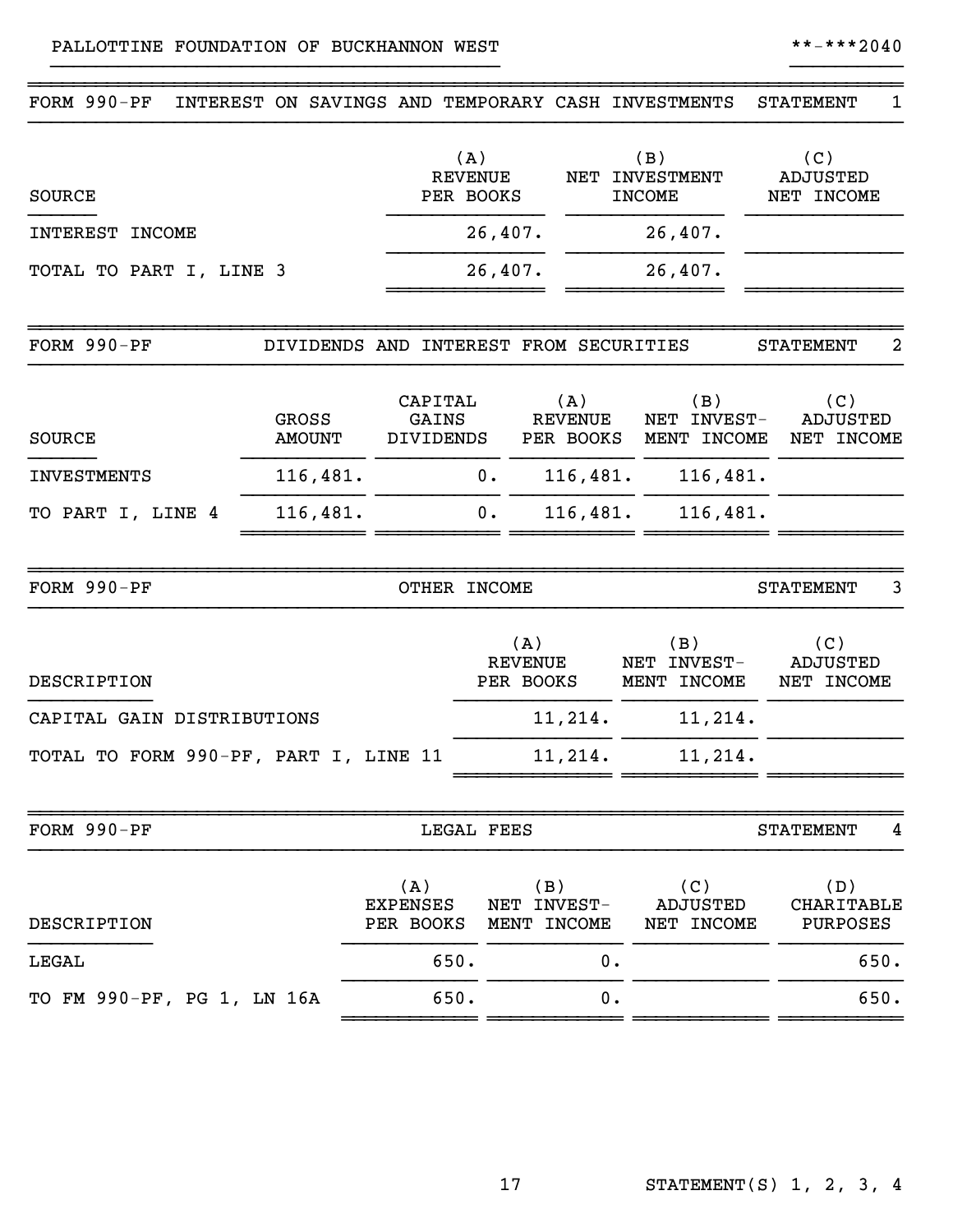# PALLOTTINE FOUNDATION OF BUCKHANNON WEST \*\*-\*\*\*\*2040

| FORM 990-PF                                                                 | <b>ACCOUNTING FEES</b>              |                                   | 5<br><b>STATEMENT</b>                |                                      |  |
|-----------------------------------------------------------------------------|-------------------------------------|-----------------------------------|--------------------------------------|--------------------------------------|--|
| DESCRIPTION                                                                 | (A)<br><b>EXPENSES</b><br>PER BOOKS | (B)<br>NET INVEST-<br>MENT INCOME | (C)<br><b>ADJUSTED</b><br>NET INCOME | (D)<br>CHARITABLE<br>PURPOSES        |  |
| <b>ACCOUNTING</b>                                                           | 6,500.                              | 0.                                |                                      | 6,500.                               |  |
| TO FORM 990-PF, PG 1, LN 16B                                                | 6,500.                              | 0.                                |                                      | 6,500.                               |  |
| FORM 990-PF                                                                 | OTHER PROFESSIONAL FEES             |                                   |                                      | <b>STATEMENT</b><br>6                |  |
| DESCRIPTION                                                                 | (A)<br><b>EXPENSES</b><br>PER BOOKS | (B)<br>NET INVEST-<br>MENT INCOME | (C)<br><b>ADJUSTED</b><br>NET INCOME | (D)<br>CHARITABLE<br>PURPOSES        |  |
| <b>BROKERAGE FEES</b><br>CONSULTING                                         | 24,535.<br>212.                     | 24,535.<br>0.                     |                                      | 0.<br>212.                           |  |
| TO FORM 990-PF, PG 1, LN 16C                                                | 24,747.                             | 24,535.                           |                                      | 212.                                 |  |
| FORM 990-PF                                                                 | <b>TAXES</b>                        |                                   |                                      | 7<br><b>STATEMENT</b>                |  |
| DESCRIPTION                                                                 | (A)<br><b>EXPENSES</b><br>PER BOOKS | (B)<br>NET INVEST-<br>MENT INCOME | (C)<br>ADJUSTED<br>NET INCOME        | (D)<br>CHARITABLE<br>PURPOSES        |  |
| LICENSES                                                                    | 25.                                 | 0.                                |                                      | 25.                                  |  |
| TO FORM 990-PF, PG 1, LN 18                                                 | 25                                  | $\mathbf{0}$                      |                                      | 25.                                  |  |
| FORM 990-PF                                                                 | OTHER EXPENSES                      |                                   |                                      | 8<br><b>STATEMENT</b>                |  |
| DESCRIPTION                                                                 | (A)<br><b>EXPENSES</b><br>PER BOOKS | (B)<br>NET INVEST-<br>MENT INCOME | (C)<br>ADJUSTED<br>NET INCOME        | (D)<br><b>CHARITABLE</b><br>PURPOSES |  |
| MEMBERSHIPS AND DUES<br><b>INSURANCE</b><br>WEBSITE SERVICES<br>TELEPHONE & | 1,769.<br>453.<br>1,897.            | 0.<br>0.<br>0.                    |                                      | 1,769.<br>453.<br>1,897.             |  |
| <b>TELECOMMUNICATIONS</b><br><b>TAXES</b>                                   | 674.<br>912.                        | 0.<br>0.                          |                                      | 674.<br>912.                         |  |

}}}}}}}}}}}}}}}}}}}}}}}}}}}}}}}}}}}}}}}} }}}}}}}}}}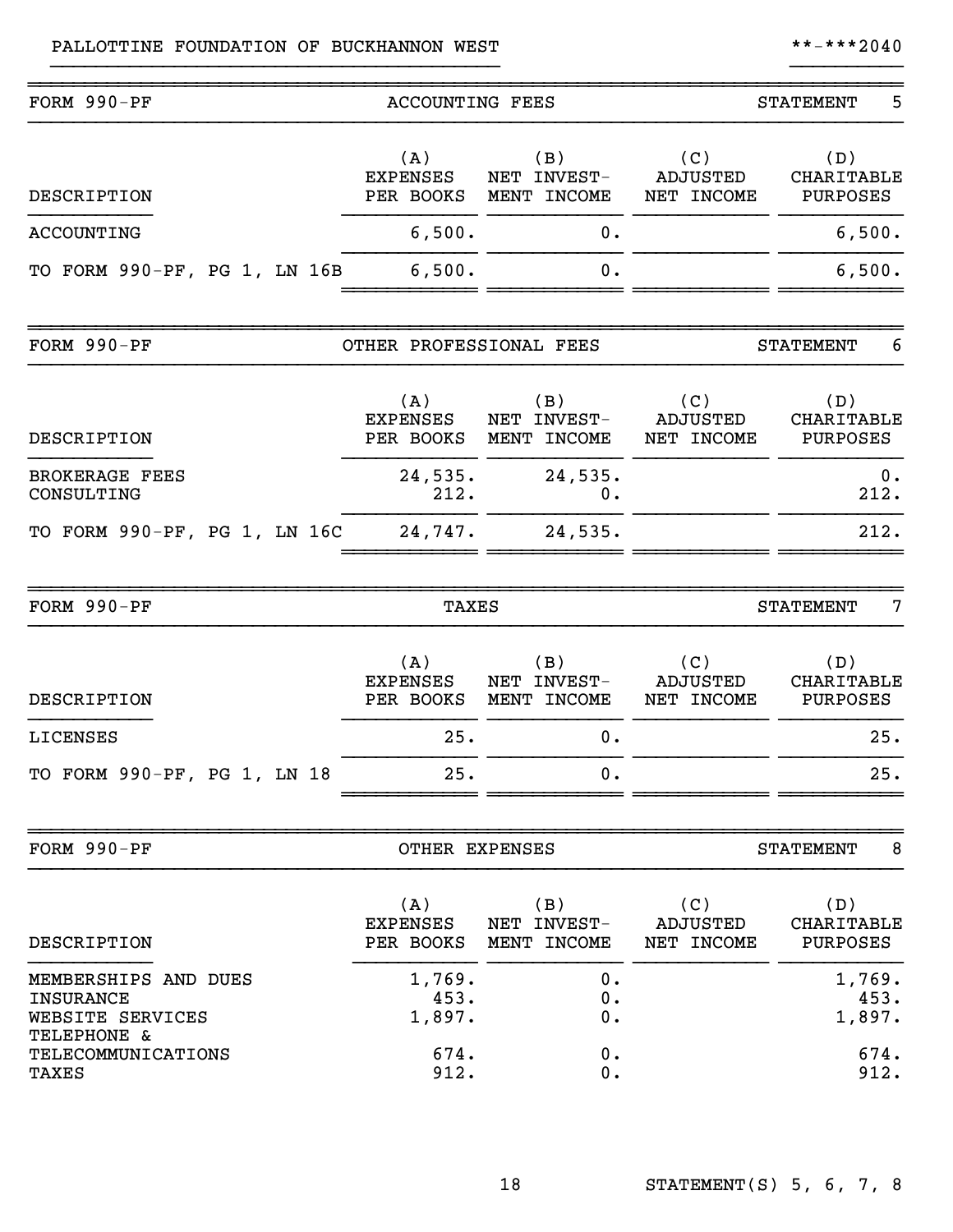| PALLOTTINE FOUNDATION OF BUCKHANNON WEST         |                        |                       |                                            | **-***2040                         |
|--------------------------------------------------|------------------------|-----------------------|--------------------------------------------|------------------------------------|
| <b>MISCELLANEOUS</b>                             | 74.                    |                       | 0.                                         | 74.                                |
| TO FORM 990-PF, PG 1, LN 23                      | 5,779.                 |                       | 0.                                         | 5,779.                             |
| FORM 990-PF                                      |                        |                       | U.S. AND STATE/CITY GOVERNMENT OBLIGATIONS | <b>STATEMENT</b><br>9              |
| DESCRIPTION                                      | U.S.<br>GOV'T          | <b>OTHER</b><br>GOV'T | <b>BOOK VALUE</b>                          | <b>FAIR MARKET</b><br><b>VALUE</b> |
| MORGAN STANLEY INVESTMENTS                       | х                      |                       | 707,292.                                   | 711,700.                           |
| TOTAL U.S. GOVERNMENT OBLIGATIONS                |                        |                       | 707,292.                                   | 711,700.                           |
| TOTAL STATE AND MUNICIPAL GOVERNMENT OBLIGATIONS |                        |                       |                                            |                                    |
| TOTAL TO FORM 990-PF, PART II, LINE 10A          |                        |                       | 707,292.                                   | 711,700.                           |
| FORM 990-PF                                      | CORPORATE STOCK        |                       |                                            | 10<br><b>STATEMENT</b>             |
| DESCRIPTION                                      |                        |                       | <b>BOOK VALUE</b>                          | <b>FAIR MARKET</b><br><b>VALUE</b> |
| MORGAN STANLEY INVESTMENTS                       |                        |                       | 3,669,717.                                 | 4,700,174.                         |
| TOTAL TO FORM 990-PF, PART II, LINE 10B          |                        |                       | 3,669,717.                                 | 4,700,174.                         |
| FORM 990-PF                                      | <b>CORPORATE BONDS</b> |                       |                                            | 11<br><b>STATEMENT</b>             |
| DESCRIPTION                                      |                        |                       | <b>BOOK VALUE</b>                          | <b>FAIR MARKET</b><br>VALUE        |
| MORGAN STANLEY INVESTMENTS                       |                        |                       | 221,455.                                   | 226,581.                           |
| TOTAL TO FORM 990-PF, PART II, LINE 10C          |                        |                       | 221,455.                                   | 226,581.                           |

~~~~~~~~~~~~~~ ~~~~~~~~~~~~~~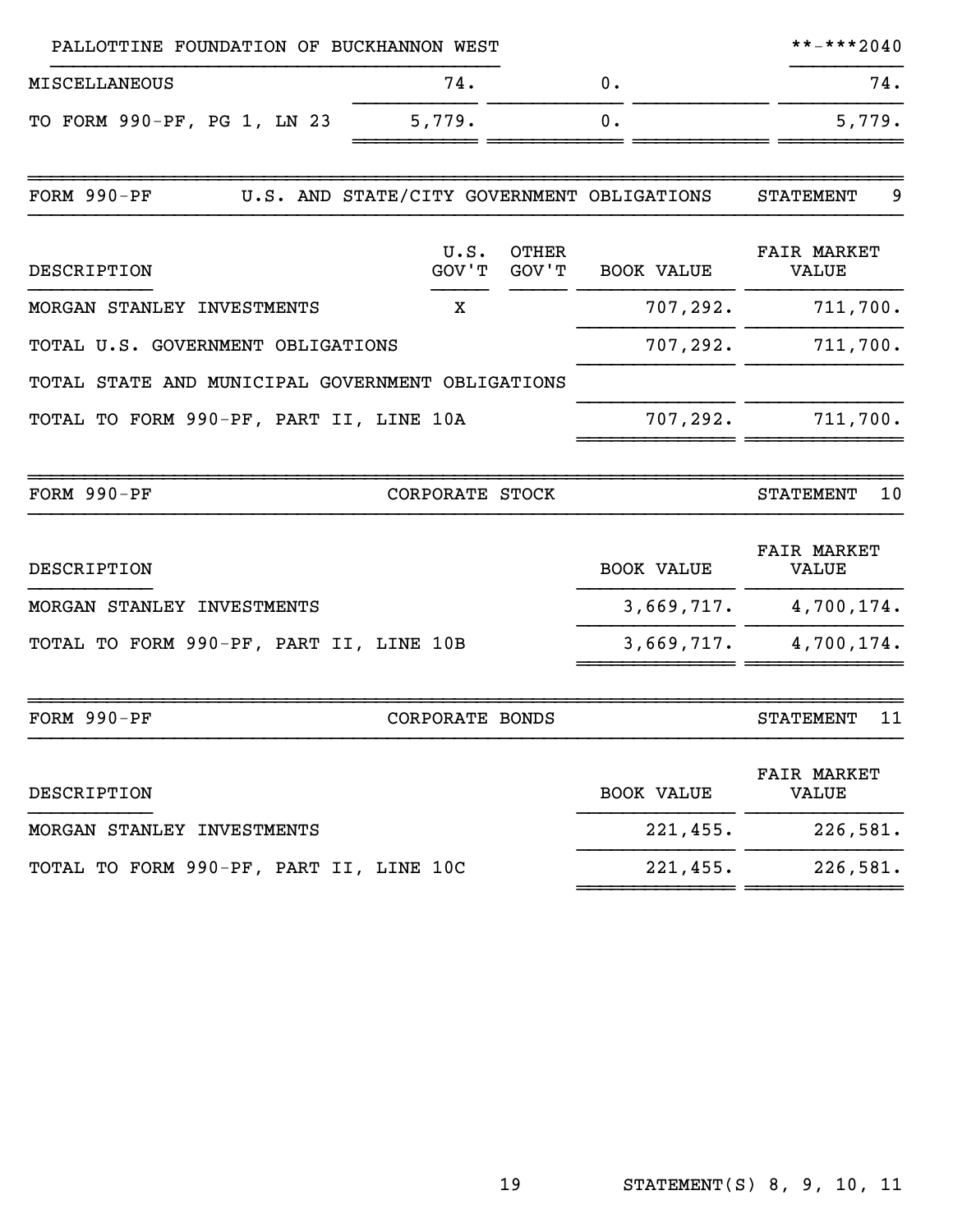| FORM $990-PF$                                                   | OTHER INVESTMENTS           |                                    | 12<br><b>STATEMENT</b>             |  |  |
|-----------------------------------------------------------------|-----------------------------|------------------------------------|------------------------------------|--|--|
| DESCRIPTION                                                     | <b>VALUATION</b><br>METHOD  | <b>BOOK VALUE</b>                  | <b>FAIR MARKET</b><br><b>VALUE</b> |  |  |
| STANLEY<br><b>INVESTMENTS</b><br>MORGAN                         | <b>COST</b>                 | 1,550,833.                         | 1,741,843.                         |  |  |
| TOTAL TO FORM 990-PF, PART II, LINE 13                          |                             | 1,550,833.                         | 1,741,843.                         |  |  |
| FORM $990-PF$<br>DEPRECIATION OF ASSETS NOT HELD FOR INVESTMENT |                             |                                    | 13<br><b>STATEMENT</b>             |  |  |
| DESCRIPTION                                                     | COST OR<br>OTHER BASIS      | <b>ACCUMULATED</b><br>DEPRECIATION | <b>BOOK VALUE</b>                  |  |  |
| MANAGEMENT<br>SOFTWARE<br><b>SOFTWARE</b><br><b>SOFTWARE</b>    | 10,000.<br>5,200.<br>5,200. | 10,000.<br>5,200.<br>1,560.        | 0.<br>0.<br>3,640.                 |  |  |
| TOTAL TO FM 990-PF, PART II, LN 14                              | 20,400.                     | 16,760.                            | 3,640.                             |  |  |

}}}}}}}}}}}}}}}}}}}}}}}}}}}}}}}}}}}}}}}} }}}}}}}}}}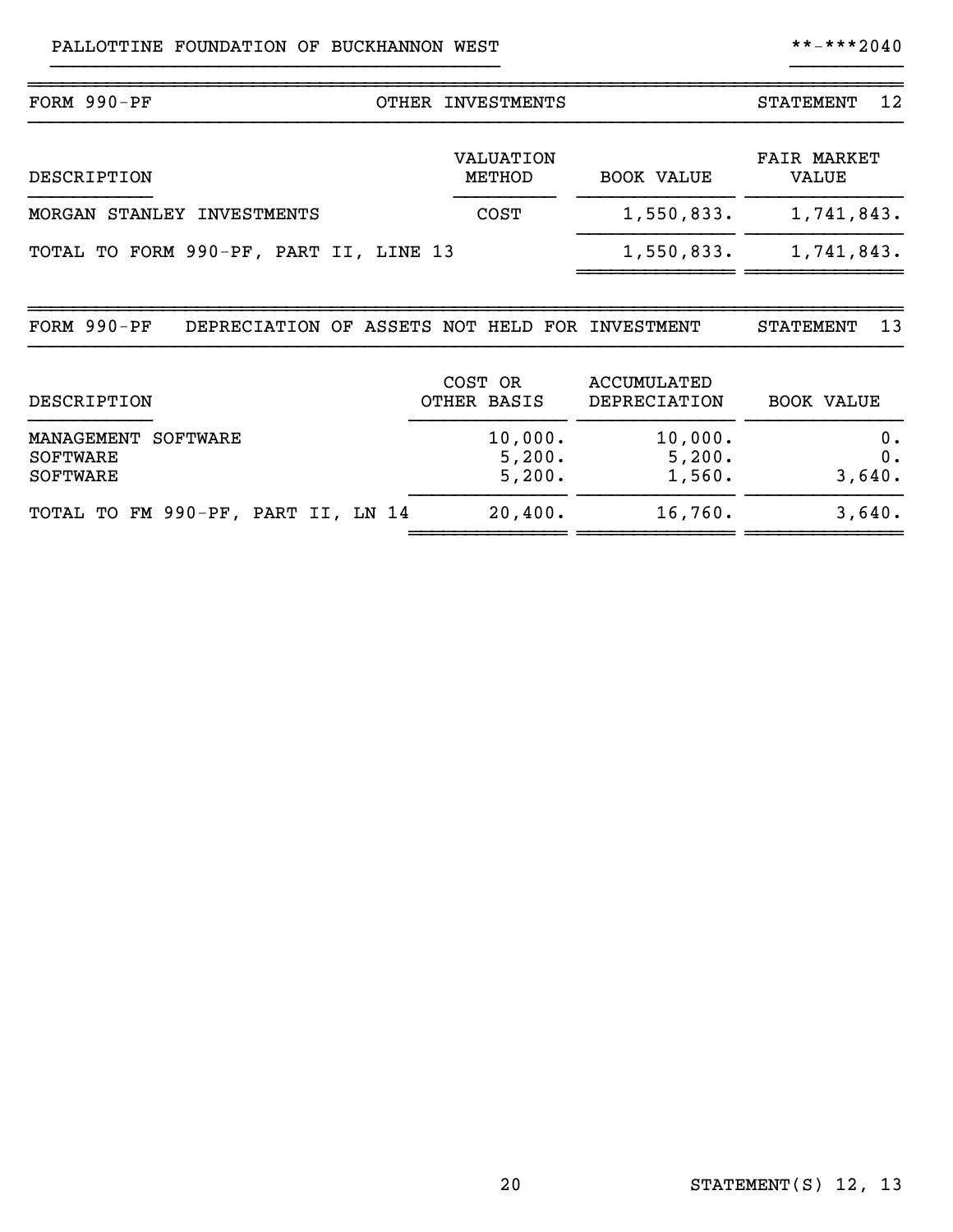| FORM 990-PF<br>PART VIII - LIST OF OFFICERS, DIRECTORS                               | TRUSTEES AND FOUNDATION MANAGERS                                         |       |                 | STATEMENT 14 |
|--------------------------------------------------------------------------------------|--------------------------------------------------------------------------|-------|-----------------|--------------|
| NAME AND ADDRESS                                                                     | TITLE AND COMPEN- BEN PLAN EXPENSE<br>AVRG HRS/WK SATION CONTRIB ACCOUNT |       | <b>EMPLOYEE</b> |              |
| SR. MARY GRACE BARILE, S.A.C.<br>PO BOX 265<br>BUCKHANNON, WV 26201                  | CHAIR<br>1.00                                                            | 0.    | 0.              | 0.           |
| SR. FRANCESCA LOWIS, S.A.C.<br>PO BOX 265<br>BUCKHANNON, WV 26201                    | VICE CHAIR/SECRETARY<br>1.00                                             | 0.    | $0$ .           | 0.           |
| MR. S. DAVID CREECH<br>PO BOX 265<br>BUCKHANNON, WV 26201                            | <b>TREASURER</b><br>1.00                                                 | $0$ . | 0.              | 0.           |
| MS. TRISH COLLETT<br>PO BOX 265<br>BUCKHANNON, WV 26201                              | <b>BOARD MEMBER</b><br>1.00                                              | $0$ . | $0$ .           | 0.           |
| MR. BRYSON VANNOSTRAND, AIA<br>PO BOX 265<br>BUCKHANNON, WV 26201                    | <b>BOARD MEMBER</b><br>1.00                                              | $0$ . | 0.              | 0.           |
| MS. DAYA WRIGHT<br>PO BOX 265<br>BUCKHANNON, WV 26201                                | <b>BOARD MEMBER</b><br>1.00                                              | $0$ . | 0.              | 0.           |
| MR. R. DENNIS XANDER<br>PO BOX 265<br>BUCKHANNON, WV 26201                           | <b>BOARD MEMBER</b><br>1.00                                              | $0$ . | $0$ .           | 0.           |
| <b>JANELL RAY</b><br>PO BOX 265<br>BUCKHANNON, WV 26201                              | EXECUTIVE DIRECTOR<br>40.00                                              |       | 42,917. 11,484. | 0.           |
| MR. IVAR (SKIP) GJOLBERG<br>PO BOX 265<br>BUCKHANNON, WV 26201                       | BOARD MEMBER<br>1.00                                                     | $0$ . | $0$ .           | 0.           |
| DR. THERESA POLING, PHD, MSN, FNP BOARD MEMBER<br>PO BOX 265<br>BUCKHANNON, WV 26201 | 1.00                                                                     | 0.    | $0$ .           | 0.           |
| TOTALS INCLUDED ON 990-PF, PAGE 6, PART VIII                                         |                                                                          |       | 42,917. 11,484. | 0.           |

}}}}}}}}}}}}}}}}}}}}}}}}}}}}}}}}}}}}}}}} }}}}}}}}}}

~~~~~~~~~~~ ~~~~~~~~ ~~~~~~~~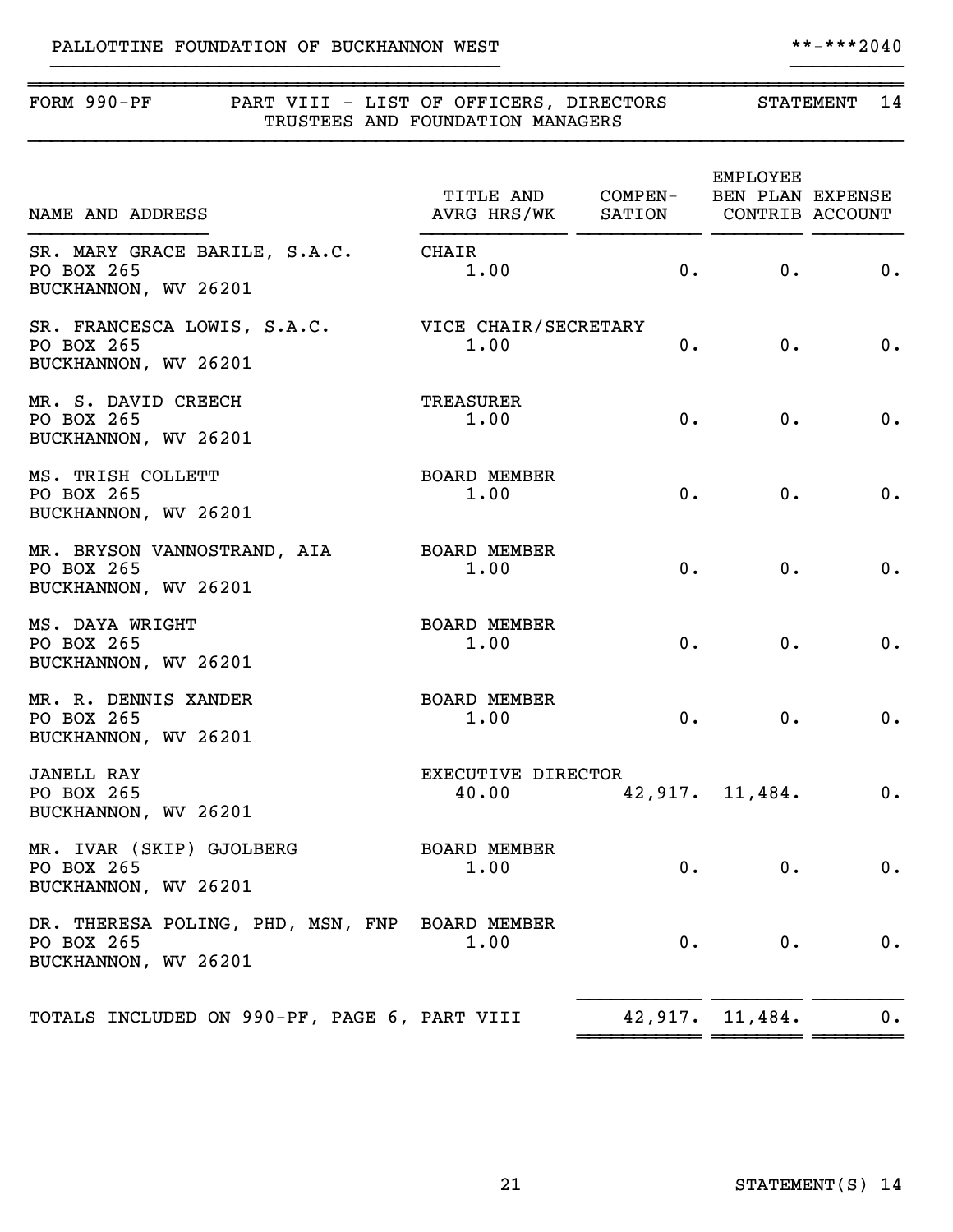# ~~~~~~~~~~~~~~~~~~~~~~~~~~~~~~~~~~~~~~~~~~~~~~~~~~~~~~~~~~~~~~~~~~~~~~~~~~~~~~ FORM 990-PF SUMMARY OF DIRECT CHARITABLE ACTIVITIES STATEMENT 15 }}}}}}}}}}}}}}}}}}}}}}}}}}}}}}}}}}}}}}}}}}}}}}}}}}}}}}}}}}}}}}}}}}}}}}}}}}}}}}

}}}}}}}}}}}}}}}}}}}}}}}}}}}}}}}}}}}}}}}} }}}}}}}}}}

ACTIVITY ONE }}}}}}}}}}}}

HEALTH & WELLNESS - SERVICES THAT PROMOTE A HEALTHY QUALITY OF LIFE INCLUDING BUT NOT LIMITED TO - DIABETES MANAGEMENT AND TREATMENT PROGRAMS - PRENATAL SERVICES FOR LOW INCOME/UNINSURED/UNDERINSURED - ORAL HEALTH AND HYGIENE EDUCATION PROGRAMS - TRANSPORTATION AND ACCESS TO HEALTHCARE SERVICES IN THIS CATEGORY, FUNDING PROVIDED SERVICES TO FOOD BANKS AND PANTRIES, ORAL HEALTH CARE PREVENTION AND TREATMENT FOR SENIORS, A HEALTHY HOME CARE PROGRAM FOR LOW-INCOME SENIORS, AND A HIGH-RISK DIABETES CASE MANAGEMENT PROGRAM

> EXPENSES }}}}}}}}}}}}}}

TO FORM 990-PF, PART IX-A, LINE 1 208,080.

~~~~~~~~~~~~~~

| FORM | $990-DP$ | SUMMARY | DЕ | DIRECT | CHARTTARLE. | IES<br>ACT J | ⊿EN‴<br>eп<br>'н м<br>'A'I | - |
|------|----------|---------|----|--------|-------------|--------------|----------------------------|---|
|      |          |         |    |        |             |              |                            |   |

ACTIVITY TWO }}}}}}}}}}}}

LEADERSHIP EDUCATION - SERVICES THAT TARGET LIFESTYLE CONDITIONS THAT THREATEN OUR COMMUNITY INCLUDING BUT NOT LIMITED TO - OBESITY PREVENTION AND TREATMENT PROGRAMS - SUBSTANCE ABUSE AND MENTAL HEALTH PROGRAMS - DOMESTIC VIOLENCE PREVENTION PROGRAMS - HOMELESS ASSISTANCE PROGRAMS IN THIS CATEGORY, FUNDING WAS PROVIDED FOR ADULT AND CHILD DOMESTIC ABUSE SERVICES VICTIMS FUND, A COMMUNITY BABY SHOWER, ELEMENTARY SCHOOL NUTRITIONAL EDUCATION, COMPREHENSIVE COMMUNITY HEALTHY COOKING PROGRAMS, FAMILY EDUCATIONAL SESSIONS, AND CHILD ABUSE PREVENTION COMMUNITY EDUCATION PROGRAMS.

> EXPENSES }}}}}}}}}}}}}}

> ~~~~~~~~~~~~~~

TO FORM 990-PF, PART IX-A, LINE 2 20,271.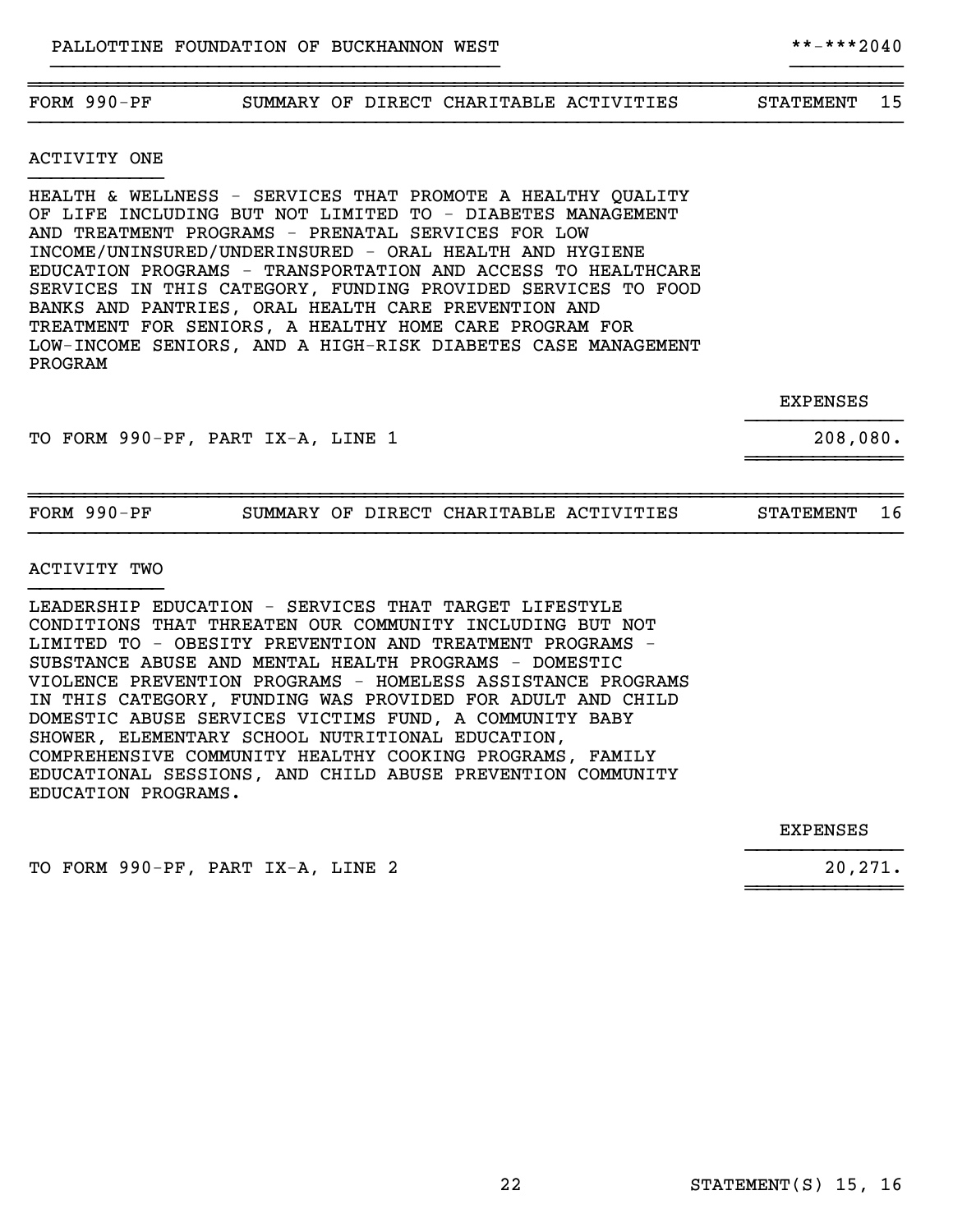# FORM 990-PF SUMMARY OF DIRECT CHARITABLE ACTIVITIES STATEMENT 17

~~~~~~~~~~~~~~~~~~~~~~~~~~~~~~~~~~~~~~~~~~~~~~~~~~~~~~~~~~~~~~~~~~~~~~~~~~~~~~

}}}}}}}}}}}}}}}}}}}}}}}}}}}}}}}}}}}}}}}} }}}}}}}}}}

}}}}}}}}}}}}}}}}}}}}}}}}}}}}}}}}}}}}}}}}}}}}}}}}}}}}}}}}}}}}}}}}}}}}}}}}}}}}}}

## ACTIVITY THREE }}}}}}}}}}}}}}

CAPACITY BUILDING -WHATEVER IS NEEDED TO BRING A NONPROFIT TO THE NEXT LEVEL OF OPERATIONAL, PROGRAMMATIC, FINANCIAL, OR ORGANIZATIONAL MATURITY, SO IT MAY MORE EFFECTIVELY AND EFFICIENTLY ADVANCE ITS MISSION INTO THE FUTURE. CAPACITY BUILDING IS NOT A ONE-TIME EFFORT TO IMPROVE SHORT-TERM EFFECTIVENESS, BUT A CONTINUOUS IMPROVEMENT STRATEGY TOWARD THE CREATION OF A SUSTAINABLE AND EFFECTIVE ORGANIZATION.GRANTS ARE DESIGNED TO STRENGTHEN THE ORGANIZATIONAL INFRASTRUCTURE, MANAGEMENT, AND GOVERNANCE OF ELIGIBLE NONPROFITS. THESE GRANTS ARE NOT ABOUT EXPANDING AN ORGANIZATION'S SERVICES, ADDING A NEW PROGRAM, OR RENOVATING A BUILDING. THE IDEA OF CAPACITY BUILDING IS THAT IMPROVED INTERNAL SYSTEMS WILL SUPPORT IMPROVED AND CONTINUED HIGH-QUALITY SERVICES TO CLIENTS.

EXPENSES

~~~~~~~~~~~~~~

TO FORM 990-PF, PART IX-A, LINE 3 47,660.

~~~~~~~~~~~~~~~~~~~~~~~~~~~~~~~~~~~~~~~~~~~~~~~~~~~~~~~~~~~~~~~~~~~~~~~~~~~~~~ FORM 990-PF SUMMARY OF DIRECT CHARITABLE ACTIVITIES STATEMENT 18 }}}}}}}}}}}}}}}}}}}}}}}}}}}}}}}}}}}}}}}}}}}}}}}}}}}}}}}}}}}}}}}}}}}}}}}}}}}}}}

#### ACTIVITY FOUR }}}}}}}}}}}}}

SPIRITUAL AND PASTORAL CARE - SERVICES THAT HELP MEET THE RELIGIOUS, SPIRITUAL, EMOTIONAL AND PASTORAL NEEDS OF THE COMMUNITY, INCLUDING BUT NOT LIMITED TO - HOSPICE AND PALLIATIVE CARE PROGRAMS - ALZHEIMERS'S AND DEMENTIA SUPPORT SERVICES - SENIOR ADULTS CARE AND SERVICES - BEREAVEMENT AND GRIEF COUNSELING. FUNDING IN THIS CATEGORY PROVIDED MILEAGE REIMBURSEMENT FOR VOLUNTEERS MAKING HOME VISITS TO SENIORS NEEDING ASSISTANCE WITH A VARIETY OF PERSONAL CARE CHALLENGES

> EXPENSES }}}}}}}}}}}}}}

> ~~~~~~~~~~~~~~

TO FORM 990-PF, PART IX-A, LINE 4 26,311.

}}}}}}}}}}}}}}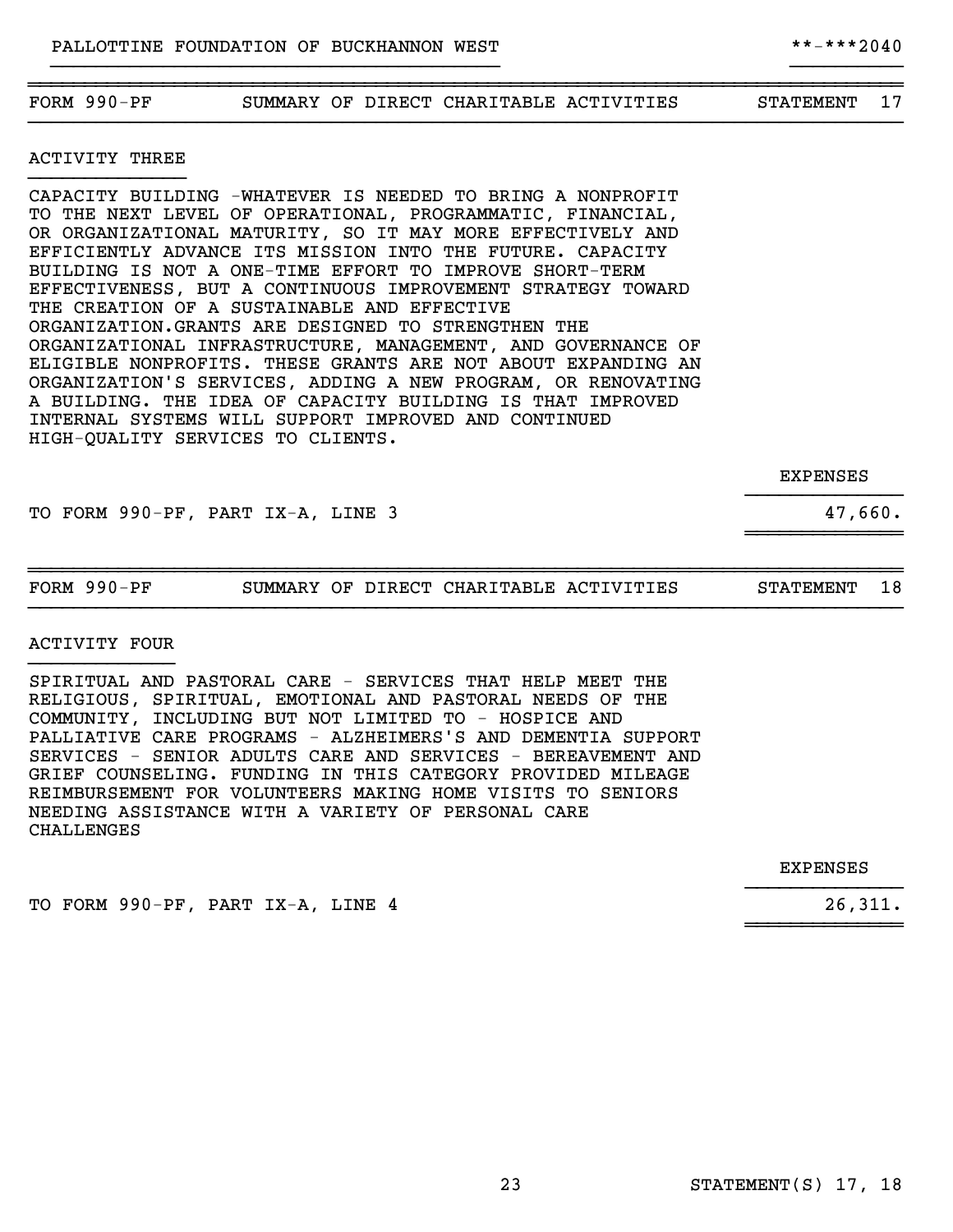~~~~~~~~~~~~~~~~~~~~~~~~~~~~~~~~~~~~~~~~~~~~~~~~~~~~~~~~~~~~~~~~~~~~~~~~~~~~~~

NAME AND ADDRESS OF PERSON TO WHOM APPLICATIONS SHOULD BE SUBMITTED }}}}}}}}}}}}}}}}}}}}}}}}}}}}}}}}}}}}}}}}}}}}}}}}}}}}}}}}}}}}}}}}}}}

JANELL RAY PO BOX 265 BUCKHANNON, WV 26201

TELEPHONE NUMBER NAME OF GRANT PROGRAM }}}}}}}}}}}}}}}} }}}}}}}}}}}}}}}}}}}}}

(713)560-7451 HEALTHY COMMUNITIES

EMAIL ADDRESS

JERAY@PALLOTTINESAC.ORG

FORM AND CONTENT OF APPLICATIONS }}}}}}}}}}}}}}}}}}}}}}}}}}}}}}}}

}}}}}}}}}}}}}}}}}}}}}}}}}}}}}}

THE GRANT APPLICATION MUST BE SUBMITTED ONLINE TO PFB AND FOLLOW THE PRESCRIBED GUIDELINES TO RECEIVE CONSIDERATION. THOSE GUIDELINES ARE - ORGANIZATION'S FULL NAME, ADDRESS, PHONE NUMBER, AND EMAIL ADDRESS - CONTACT NAME, ADDRESS, PHONE NUMBER, AND EMAIL ADDRESS - BRIEF DESCRIPTION OF THE ORGANIZATION'S PURPOSE AND MISSION - ORGANIZATION'S TAX-EXEMPT STATUS VERIFICATION - DESCRIPTION OF THE PROBLEM OR NEEDS THE PROJECT WILL ADDRESS - DESIRED PROJECT GOALS AND HOW PROJECT OUTCOMES WILL BE MEASURED. EACH APPROVED GRANTEE MUST SUBMIT AN INTERIM GRANT REPORT AND FINAL GRANT REPORT WHICH INCLUDES GOAL ATTAINMENT, OUTCOMES, AND FINANCIAL REPORT.

## ANY SUBMISSION DEADLINES }}}}}}}}}}}}}}}}}}}}}}}}

REQUEST FOR PROPOSALS ISSUED - MARCH 1, 2021; PROPOSAL SUBMISSION DEADLINE -APRIL 30, 2021

## RESTRICTIONS AND LIMITATIONS ON AWARDS }}}}}}}}}}}}}}}}}}}}}}}}}}}}}}}}}}}}}}

THE GRANTEE MUST BE RECOGNIZED BY THE INTERNAL REVENUE SERVICE AS A TAX-EXEMPT PUBLIC CHARITY WITHIN THE MEANING OF SECTIONS 501(C)(3) AND 509(A)(1) OR (2) OF THE CODE, GRANT REQUEST MUST BE FOR A PROGRAM, PROJECT, OR SERVICE THAT IS COMPATIBLE WITH THE MISSION, VISION, VALUES, AND FUNDING PRIORITIES OF THE PALLOTINE FOUNDATION OF BUCKHANNON (PFB). THE APPLYING ORGANIZATION MUST SUPPORT CLIENTS IN THE REGION SERVED BY ST. JOSEPH'S HOSPITAL IN BUCKHANNON, WEST VIRGINIA , SPECIFICALLY BARBOUR, LEWIS, RANDOLPH, UPSHUR, AND WEBSTER COUNTIES. GRANT REQUESTS FOR/OR FROM THE FOLLOWING WILL NOT BE CONSIDERED - INDIVIDUALS - ENDOWMENTS - SCHOLARSHIPS OR CAPITAL PROJECTS.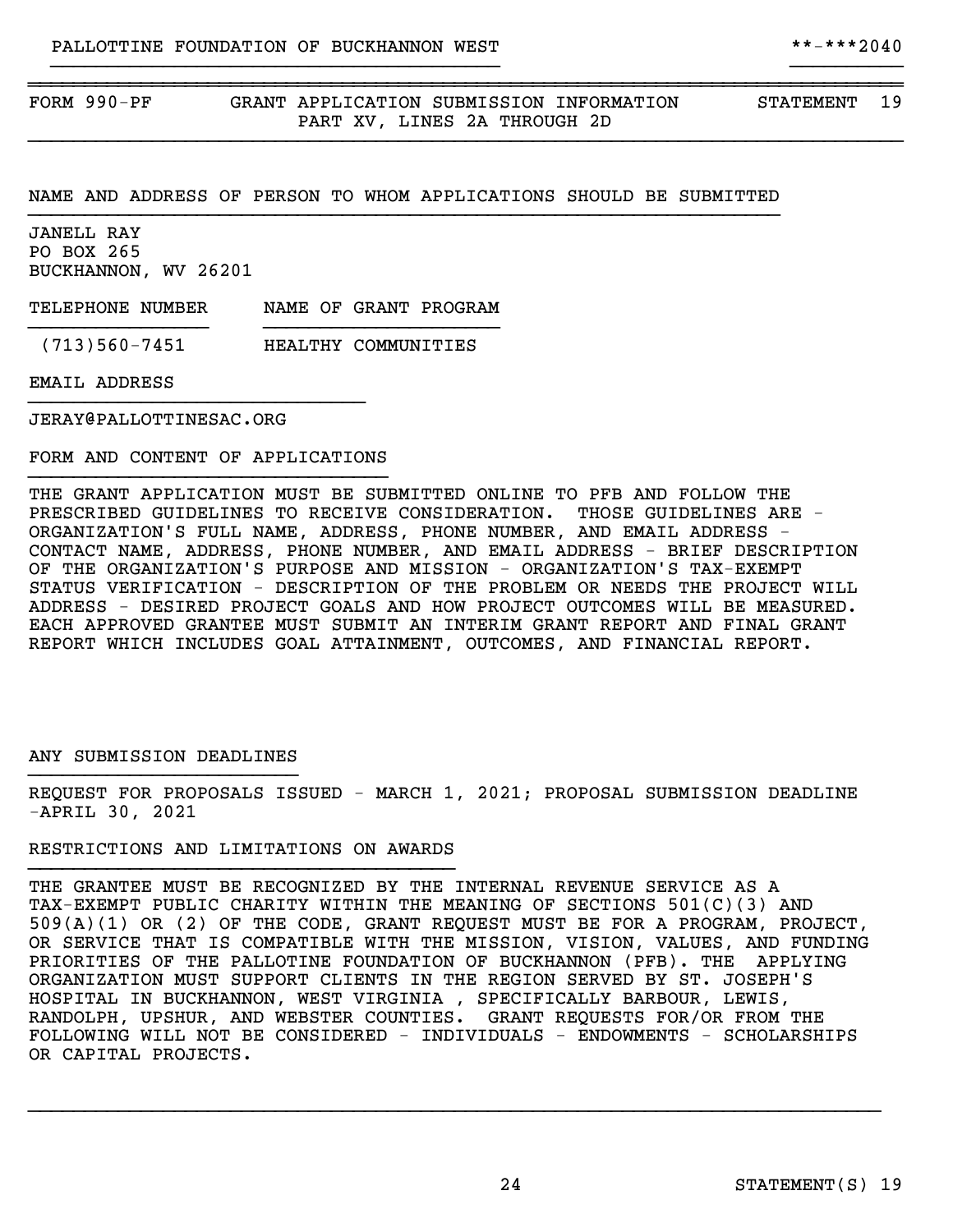}}}}}}}}}}}}}}}}}}}}}}}}}}}}}}}}}}}}}}}} }}}}}}}}}}

JANELL RAY PO BOX 265 BUCKHANNON, WV 26201

TELEPHONE NUMBER NAME OF GRANT PROGRAM }}}}}}}}}}}}}}}} }}}}}}}}}}}}}}}}}}}}}

(713)560-7451 CORE PRIORITIES

EMAIL ADDRESS

JERAY@PALLOTTINESAC.ORG

FORM AND CONTENT OF APPLICATIONS }}}}}}}}}}}}}}}}}}}}}}}}}}}}}}}}

}}}}}}}}}}}}}}}}}}}}}}}}}}}}}}

THE GRANT APPLICATION MUST BE SUBMITTED ONLINE TO PFB AND FOLLOW THE PRESCRIBED GUIDELINES TO RECEIVE CONSIDERATION. THOSE GUIDELINES ARE - ORGANIZATION'S FULL NAME, ADDRESS, PHONE NUMBER, AND EMAIL ADDRESS - CONTACT NAME, ADDRESS, PHONE NUMBER, AND EMAIL ADDRESS - BRIEF DESCRIPTION OF THE ORGANIZATION'S PURPOSE AND MISSION - ORGANIZATION'S TAX-EXEMPT STATUS VERIFICATION - DESCRIPTION OF THE PROBLEM OR NEEDS THE PROJECT WILL ADDRESS - DESIRED PROJECT GOALS AND HOW PROJECT OUTCOMES WILL BE MEASURED. EACH APPROVED GRANTEE MUST SUBMIT AN INTERIM GRANT REPORT AND FINAL GRANT REPORT WHICH INCLUDES GOAL ATTAINMENT, OUTCOMES, AND FINANCIAL REPORT.

ANY SUBMISSION DEADLINES }}}}}}}}}}}}}}}}}}}}}}}}

REQUEST FOR PROPOSALS ISSUED - MAY 11, 2021; LETTER OF INQUIRY (LOI) DEADLINE -JUNE 15, 2021

RESTRICTIONS AND LIMITATIONS ON AWARDS }}}}}}}}}}}}}}}}}}}}}}}}}}}}}}}}}}}}}}

THE GRANTEE MUST BE RECOGNIZED BY THE INTERNAL REVENUE SERVICE AS A TAX-EXEMPT PUBLIC CHARITY WITHIN THE MEANING OF SECTIONS 501(C)(3) AND 509(A)(1) OR (2) OF THE CODE, GRANT REQUEST MUST BE FOR A PROGRAM, PROJECT, OR SERVICE THAT IS COMPATIBLE WITH THE MISSION, VISION, VALUES, AND FUNDING PRIORITIES OF THE PALLOTINE FOUNDATION OF BUCKHANNON (PFB). THE APPLYING ORGANIZATION MUST SUPPORT CLIENTS IN THE REGION SERVED BY ST. JOSEPH'S HOSPITAL IN BUCKHANNON, WEST VIRGINIA , SPECIFICALLY BARBOUR, LEWIS, RANDOLPH, UPSHUR, AND WEBSTER COUNTIES. GRANT REQUESTS FOR/OR FROM THE FOLLOWING WILL NOT BE CONSIDERED - INDIVIDUALS - ENDOWMENTS - SCHOLARSHIPS OR CAPITAL PROJECTS.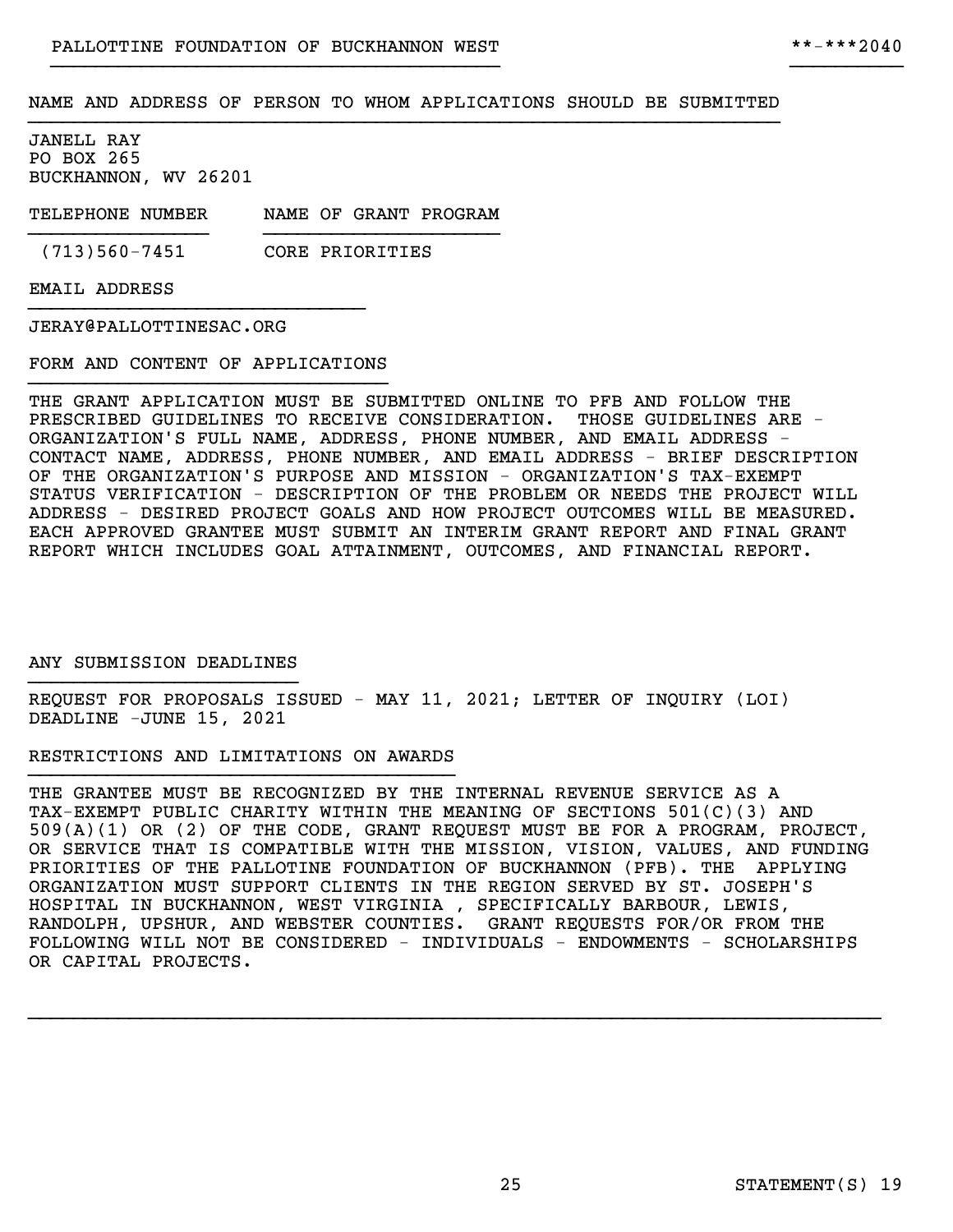}}}}}}}}}}}}}}}}}}}}}}}}}}}}}}}}}}}}}}}} }}}}}}}}}}

JANELL RAY PO BOX 265 BUCKHANNON, WV 26201

TELEPHONE NUMBER NAME OF GRANT PROGRAM }}}}}}}}}}}}}}}} }}}}}}}}}}}}}}}}}}}}}

(713)560-7451 CORE PRIORITIES (CONTINUED)

EMAIL ADDRESS

JERAY@PALLOTTINESAC.ORG

FORM AND CONTENT OF APPLICATIONS }}}}}}}}}}}}}}}}}}}}}}}}}}}}}}}}

}}}}}}}}}}}}}}}}}}}}}}}}}}}}}}

THE GRANT APPLICATION MUST BE SUBMITTED ONLINE TO PFB AND FOLLOW THE PRESCRIBED GUIDELINES TO RECEIVE CONSIDERATION. THOSE GUIDELINES ARE - ORGANIZATION'S FULL NAME, ADDRESS, PHONE NUMBER, AND EMAIL ADDRESS - CONTACT NAME, ADDRESS, PHONE NUMBER, AND EMAIL ADDRESS - BRIEF DESCRIPTION OF THE ORGANIZATION'S PURPOSE AND MISSION - ORGANIZATION'S TAX-EXEMPT STATUS VERIFICATION - DESCRIPTION OF THE PROBLEM OR NEEDS THE PROJECT WILL ADDRESS - DESIRED PROJECT GOALS AND HOW PROJECT OUTCOMES WILL BE MEASURED. EACH APPROVED GRANTEE MUST SUBMIT AN INTERIM GRANT REPORT AND FINAL GRANT REPORT WHICH INCLUDES GOAL ATTAINMENT, OUTCOMES, AND FINANCIAL REPORT.

ANY SUBMISSION DEADLINES }}}}}}}}}}}}}}}}}}}}}}}}

LOI APPROVAL AND INVITATION TO APPLY - JULY 1, 2021; APPLICATION SUBMISSION DEADLINE - JULY 31, 2021

RESTRICTIONS AND LIMITATIONS ON AWARDS }}}}}}}}}}}}}}}}}}}}}}}}}}}}}}}}}}}}}}

THE GRANTEE MUST BE RECOGNIZED BY THE INTERNAL REVENUE SERVICE AS A TAX-EXEMPT PUBLIC CHARITY WITHIN THE MEANING OF SECTIONS 501(C)(3) AND 509(A)(1) OR (2) OF THE CODE, GRANT REQUEST MUST BE FOR A PROGRAM, PROJECT, OR SERVICE THAT IS COMPATIBLE WITH THE MISSION, VISION, VALUES, AND FUNDING PRIORITIES OF THE PALLOTINE FOUNDATION OF BUCKHANNON (PFB). THE APPLYING ORGANIZATION MUST SUPPORT CLIENTS IN THE REGION SERVED BY ST. JOSEPH'S HOSPITAL IN BUCKHANNON, WEST VIRGINIA , SPECIFICALLY BARBOUR, LEWIS, RANDOLPH, UPSHUR, AND WEBSTER COUNTIES. GRANT REQUESTS FOR/OR FROM THE FOLLOWING WILL NOT BE CONSIDERED - INDIVIDUALS - ENDOWMENTS - SCHOLARSHIPS OR CAPITAL PROJECTS.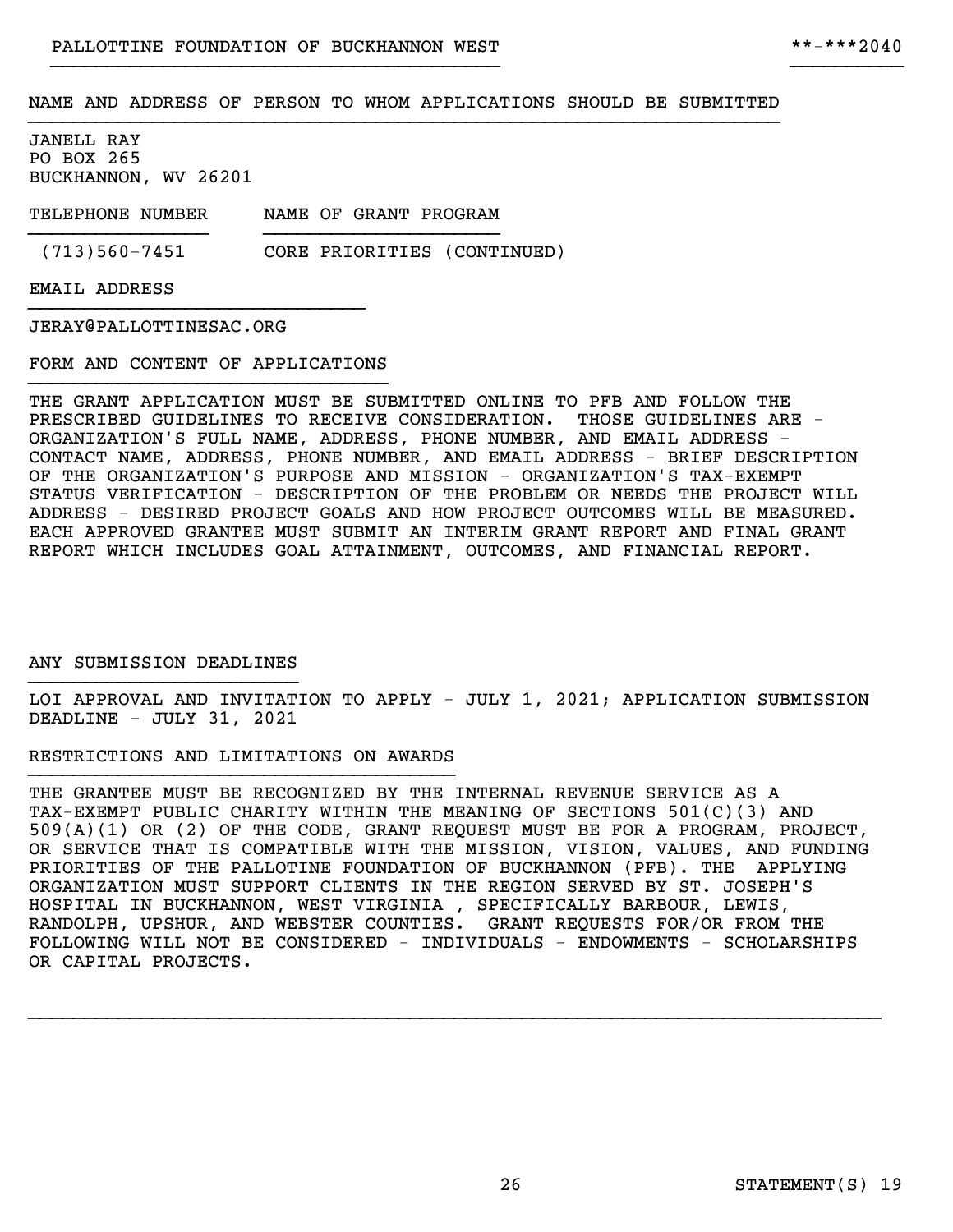}}}}}}}}}}}}}}}}}}}}}}}}}}}}}}}}}}}}}}}} }}}}}}}}}}

JANELL RAY PO BOX 265 BUCKHANNON, WV 26201

TELEPHONE NUMBER NAME OF GRANT PROGRAM }}}}}}}}}}}}}}}} }}}}}}}}}}}}}}}}}}}}}

(713)560-7451 CORE PRIORITIES (CONTINUED)

EMAIL ADDRESS

JERAY@PALLOTTINESAC.ORG

FORM AND CONTENT OF APPLICATIONS }}}}}}}}}}}}}}}}}}}}}}}}}}}}}}}}

}}}}}}}}}}}}}}}}}}}}}}}}}}}}}}

THE GRANT APPLICATION MUST BE SUBMITTED ONLINE TO PFB AND FOLLOW THE PRESCRIBED GUIDELINES TO RECEIVE CONSIDERATION. THOSE GUIDELINES ARE - ORGANIZATION'S FULL NAME, ADDRESS, PHONE NUMBER, AND EMAIL ADDRESS - CONTACT NAME, ADDRESS, PHONE NUMBER, AND EMAIL ADDRESS - BRIEF DESCRIPTION OF THE ORGANIZATION'S PURPOSE AND MISSION - ORGANIZATION'S TAX-EXEMPT STATUS VERIFICATION - DESCRIPTION OF THE PROBLEM OR NEEDS THE PROJECT WILL ADDRESS - DESIRED PROJECT GOALS AND HOW PROJECT OUTCOMES WILL BE MEASURED. EACH APPROVED GRANTEE MUST SUBMIT AN INTERIM GRANT REPORT AND FINAL GRANT REPORT WHICH INCLUDES GOAL ATTAINMENT, OUTCOMES, AND FINANCIAL REPORT.

ANY SUBMISSION DEADLINES }}}}}}}}}}}}}}}}}}}}}}}}

GRANT AGREEMENTS EXECUTED AND FUNDING AWARDED - SEPTEMBER 1 - SEPTEMBER 30, 2021

RESTRICTIONS AND LIMITATIONS ON AWARDS }}}}}}}}}}}}}}}}}}}}}}}}}}}}}}}}}}}}}}

THE GRANTEE MUST BE RECOGNIZED BY THE INTERNAL REVENUE SERVICE AS A TAX-EXEMPT PUBLIC CHARITY WITHIN THE MEANING OF SECTIONS 501(C)(3) AND 509(A)(1) OR (2) OF THE CODE, GRANT REQUEST MUST BE FOR A PROGRAM, PROJECT, OR SERVICE THAT IS COMPATIBLE WITH THE MISSION, VISION, VALUES, AND FUNDING PRIORITIES OF THE PALLOTINE FOUNDATION OF BUCKHANNON (PFB). THE APPLYING ORGANIZATION MUST SUPPORT CLIENTS IN THE REGION SERVED BY ST. JOSEPH'S HOSPITAL IN BUCKHANNON, WEST VIRGINIA , SPECIFICALLY BARBOUR, LEWIS, RANDOLPH, UPSHUR, AND WEBSTER COUNTIES. GRANT REQUESTS FOR/OR FROM THE FOLLOWING WILL NOT BE CONSIDERED - INDIVIDUALS - ENDOWMENTS - SCHOLARSHIPS OR CAPITAL PROJECTS.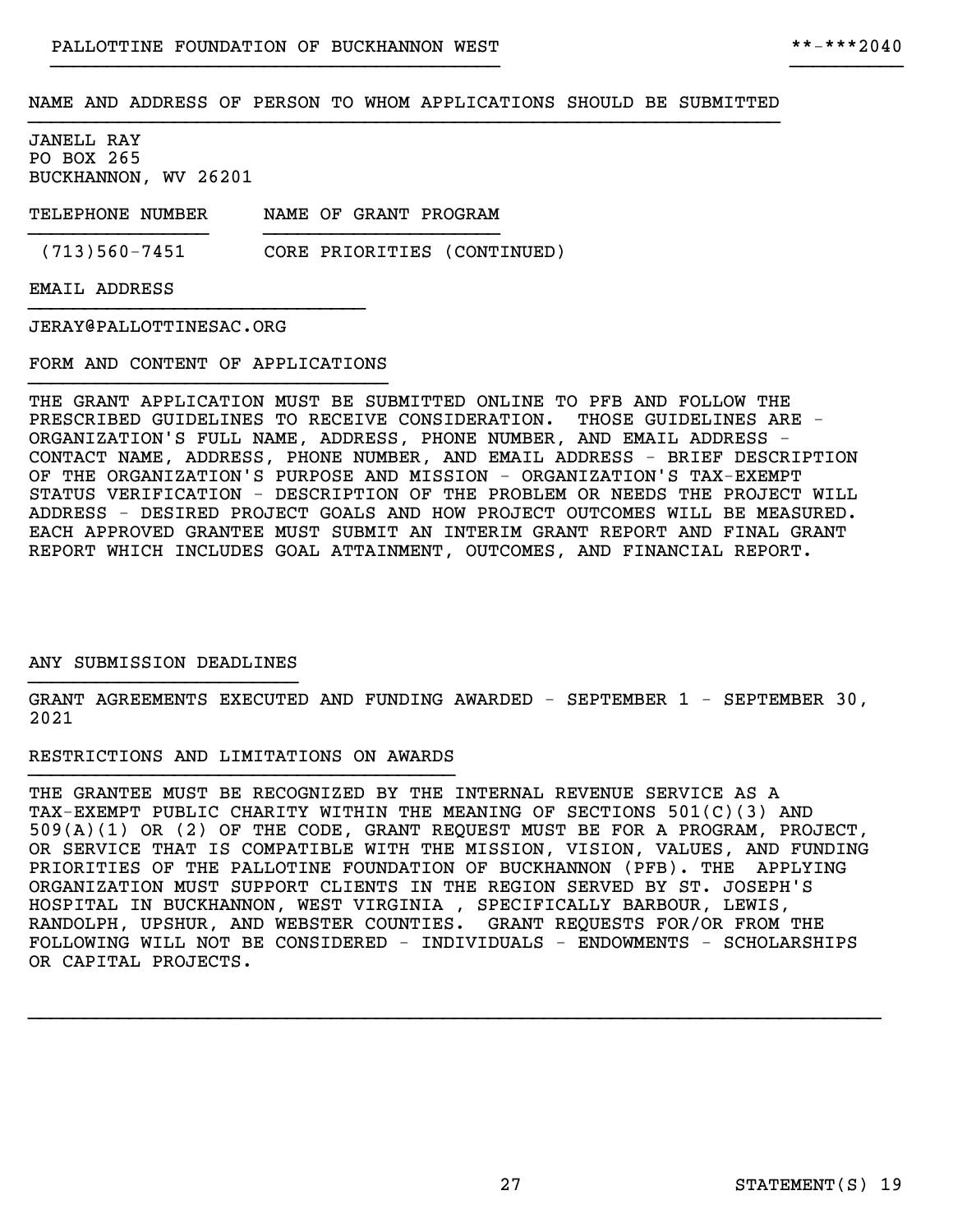}}}}}}}}}}}}}}}}}}}}}}}}}}}}}}}}}}}}}}}} }}}}}}}}}}

JANELL RAY PO BOX 265 BUCKHANNON, WV 26201

TELEPHONE NUMBER NAME OF GRANT PROGRAM }}}}}}}}}}}}}}}} }}}}}}}}}}}}}}}}}}}}}

(713)560-7451 CORE PRIORITIES (CONTINUED)

EMAIL ADDRESS

JERAY@PALLOTTINESAC.ORG

FORM AND CONTENT OF APPLICATIONS }}}}}}}}}}}}}}}}}}}}}}}}}}}}}}}}

}}}}}}}}}}}}}}}}}}}}}}}}}}}}}}

THE GRANT APPLICATION MUST BE SUBMITTED ONLINE TO PFB AND FOLLOW THE PRESCRIBED GUIDELINES TO RECEIVE CONSIDERATION. THOSE GUIDELINES ARE - ORGANIZATION'S FULL NAME, ADDRESS, PHONE NUMBER, AND EMAIL ADDRESS - CONTACT NAME, ADDRESS, PHONE NUMBER, AND EMAIL ADDRESS - BRIEF DESCRIPTION OF THE ORGANIZATION'S PURPOSE AND MISSION - ORGANIZATION'S TAX-EXEMPT STATUS VERIFICATION - DESCRIPTION OF THE PROBLEM OR NEEDS THE PROJECT WILL ADDRESS - DESIRED PROJECT GOALS AND HOW PROJECT OUTCOMES WILL BE MEASURED. EACH APPROVED GRANTEE MUST SUBMIT AN INTERIM GRANT REPORT AND FINAL GRANT REPORT WHICH INCLUDES GOAL ATTAINMENT, OUTCOMES, AND FINANCIAL REPORT.

ANY SUBMISSION DEADLINES }}}}}}}}}}}}}}}}}}}}}}}}

GRANT PERFORMANCE PERIOD - OCTOBER 1, 2021 - SEPTEMBER 30, 2022

## RESTRICTIONS AND LIMITATIONS ON AWARDS }}}}}}}}}}}}}}}}}}}}}}}}}}}}}}}}}}}}}}

THE GRANTEE MUST BE RECOGNIZED BY THE INTERNAL REVENUE SERVICE AS A TAX-EXEMPT PUBLIC CHARITY WITHIN THE MEANING OF SECTIONS 501(C)(3) AND 509(A)(1) OR (2) OF THE CODE, GRANT REQUEST MUST BE FOR A PROGRAM, PROJECT, OR SERVICE THAT IS COMPATIBLE WITH THE MISSION, VISION, VALUES, AND FUNDING PRIORITIES OF THE PALLOTINE FOUNDATION OF BUCKHANNON (PFB). THE APPLYING ORGANIZATION MUST SUPPORT CLIENTS IN THE REGION SERVED BY ST. JOSEPH'S HOSPITAL IN BUCKHANNON, WEST VIRGINIA , SPECIFICALLY BARBOUR, LEWIS, RANDOLPH, UPSHUR, AND WEBSTER COUNTIES. GRANT REQUESTS FOR/OR FROM THE FOLLOWING WILL NOT BE CONSIDERED - INDIVIDUALS - ENDOWMENTS - SCHOLARSHIPS OR CAPITAL PROJECTS.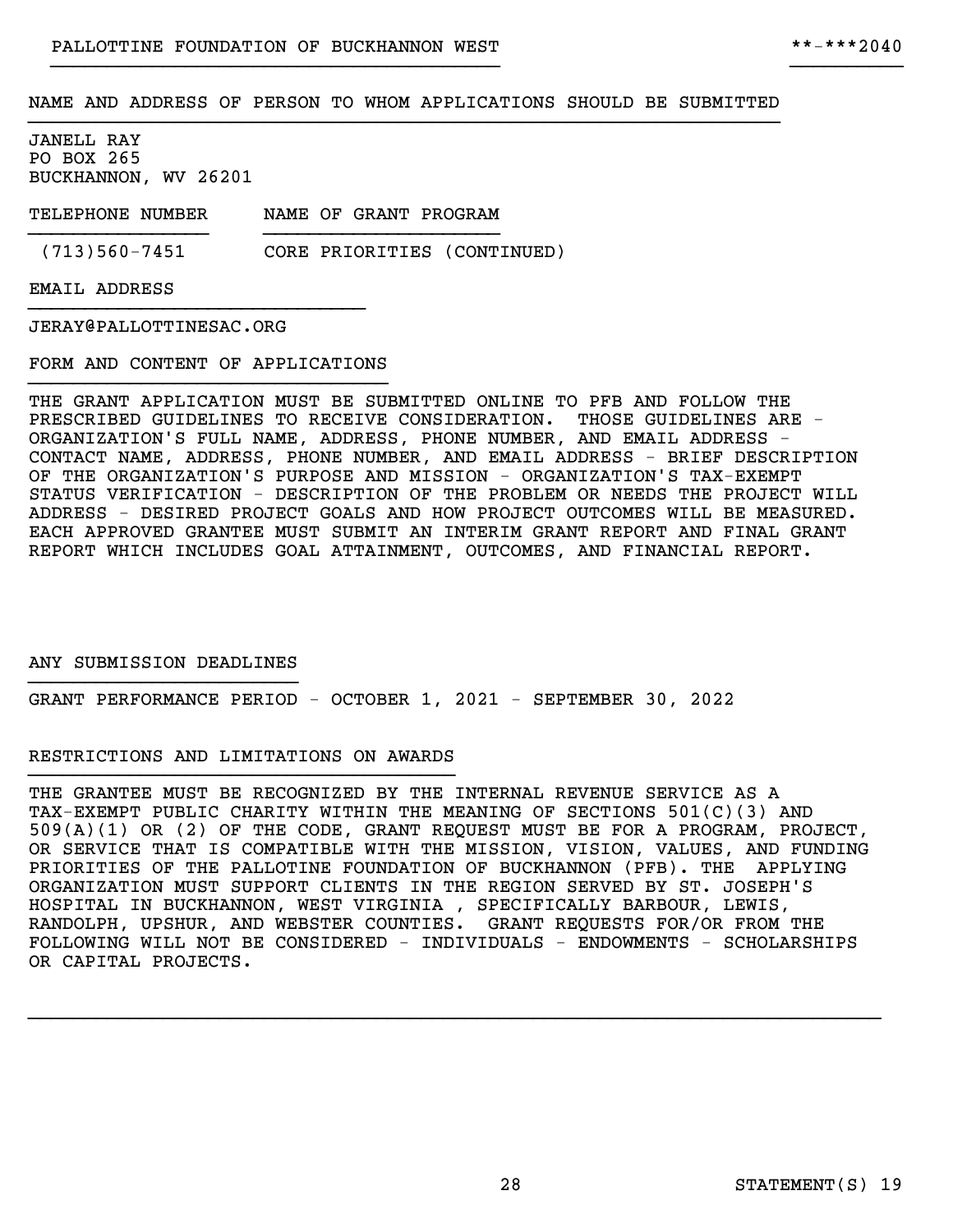}}}}}}}}}}}}}}}}}}}}}}}}}}}}}}}}}}}}}}}} }}}}}}}}}}

JANELL RAY PO BOX 265 BUCKHANNON, WV 26201

TELEPHONE NUMBER NAME OF GRANT PROGRAM }}}}}}}}}}}}}}}} }}}}}}}}}}}}}}}}}}}}}

(713)560-7451 CORE PRIORITIES (CONTINUED)

EMAIL ADDRESS

JERAY@PALLOTTINESAC.ORG

FORM AND CONTENT OF APPLICATIONS }}}}}}}}}}}}}}}}}}}}}}}}}}}}}}}}

}}}}}}}}}}}}}}}}}}}}}}}}}}}}}}

THE GRANT APPLICATION MUST BE SUBMITTED ONLINE TO PFB AND FOLLOW THE PRESCRIBED GUIDELINES TO RECEIVE CONSIDERATION. THOSE GUIDELINES ARE - ORGANIZATION'S FULL NAME, ADDRESS, PHONE NUMBER, AND EMAIL ADDRESS - CONTACT NAME, ADDRESS, PHONE NUMBER, AND EMAIL ADDRESS - BRIEF DESCRIPTION OF THE ORGANIZATION'S PURPOSE AND MISSION - ORGANIZATION'S TAX-EXEMPT STATUS VERIFICATION - DESCRIPTION OF THE PROBLEM OR NEEDS THE PROJECT WILL ADDRESS - DESIRED PROJECT GOALS AND HOW PROJECT OUTCOMES WILL BE MEASURED. EACH APPROVED GRANTEE MUST SUBMIT AN INTERIM GRANT REPORT AND FINAL GRANT REPORT WHICH INCLUDES GOAL ATTAINMENT, OUTCOMES, AND FINANCIAL REPORT.

ANY SUBMISSION DEADLINES }}}}}}}}}}}}}}}}}}}}}}}}

AWARDED -

RESTRICTIONS AND LIMITATIONS ON AWARDS }}}}}}}}}}}}}}}}}}}}}}}}}}}}}}}}}}}}}}

THE GRANTEE MUST BE RECOGNIZED BY THE INTERNAL REVENUE SERVICE AS A TAX-EXEMPT PUBLIC CHARITY WITHIN THE MEANING OF SECTIONS 501(C)(3) AND 509(A)(1) OR (2) OF THE CODE, GRANT REQUEST MUST BE FOR A PROGRAM, PROJECT, OR SERVICE THAT IS COMPATIBLE WITH THE MISSION, VISION, VALUES, AND FUNDING PRIORITIES OF THE PALLOTINE FOUNDATION OF BUCKHANNON (PFB). THE APPLYING ORGANIZATION MUST SUPPORT CLIENTS IN THE REGION SERVED BY ST. JOSEPH'S HOSPITAL IN BUCKHANNON, WEST VIRGINIA , SPECIFICALLY BARBOUR, LEWIS, RANDOLPH, UPSHUR, AND WEBSTER COUNTIES. GRANT REQUESTS FOR/OR FROM THE FOLLOWING WILL NOT BE CONSIDERED - INDIVIDUALS - ENDOWMENTS - SCHOLARSHIPS OR CAPITAL PROJECTS.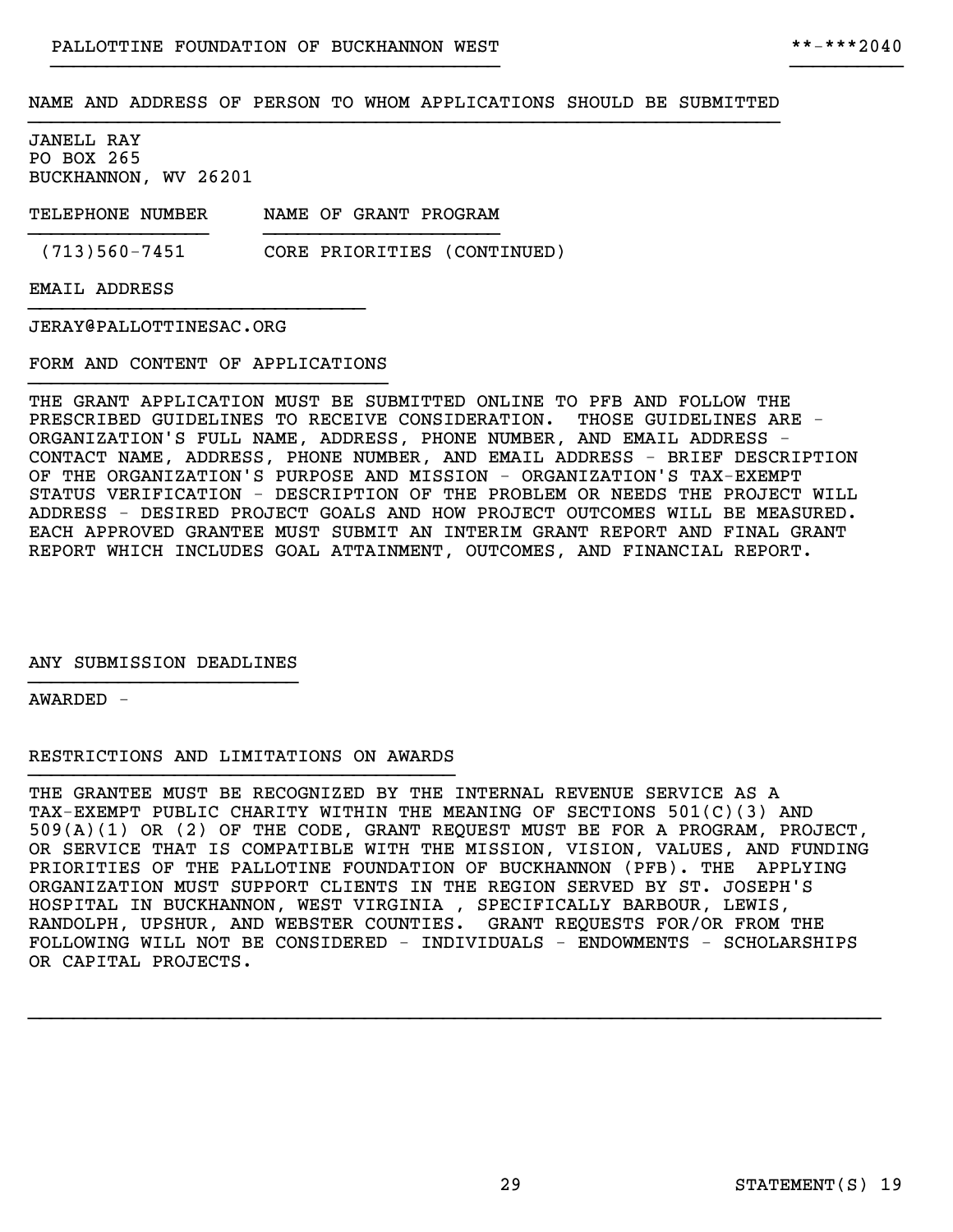}}}}}}}}}}}}}}}}}}}}}}}}}}}}}}}}}}}}}}}} }}}}}}}}}}

JANELL RAY PO BOX 265 BUCKHANNON, WV 26201

TELEPHONE NUMBER NAME OF GRANT PROGRAM }}}}}}}}}}}}}}}} }}}}}}}}}}}}}}}}}}}}}

(713)560-7451 HEALTHY COMMUNITIES (CONTINUED)

EMAIL ADDRESS

JERAY@PALLOTTINESAC.ORG

FORM AND CONTENT OF APPLICATIONS }}}}}}}}}}}}}}}}}}}}}}}}}}}}}}}}

}}}}}}}}}}}}}}}}}}}}}}}}}}}}}}

THE GRANT APPLICATION MUST BE SUBMITTED ONLINE TO PFB AND FOLLOW THE PRESCRIBED GUIDELINES TO RECEIVE CONSIDERATION. THOSE GUIDELINES ARE - ORGANIZATION'S FULL NAME, ADDRESS, PHONE NUMBER, AND EMAIL ADDRESS - CONTACT NAME, ADDRESS, PHONE NUMBER, AND EMAIL ADDRESS - BRIEF DESCRIPTION OF THE ORGANIZATION'S PURPOSE AND MISSION - ORGANIZATION'S TAX-EXEMPT STATUS VERIFICATION - DESCRIPTION OF THE PROBLEM OR NEEDS THE PROJECT WILL ADDRESS - DESIRED PROJECT GOALS AND HOW PROJECT OUTCOMES WILL BE MEASURED. EACH APPROVED GRANTEE MUST SUBMIT AN INTERIM GRANT REPORT AND FINAL GRANT REPORT WHICH INCLUDES GOAL ATTAINMENT, OUTCOMES, AND FINANCIAL REPORT.

ANY SUBMISSION DEADLINES }}}}}}}}}}}}}}}}}}}}}}}}

FUNDING DECISION ANNOUNCEMENTS - JUNE 15, 2021; GRANT AGREEMENT EXECUTED/FUNDING AWARDED -

RESTRICTIONS AND LIMITATIONS ON AWARDS }}}}}}}}}}}}}}}}}}}}}}}}}}}}}}}}}}}}}}

THE GRANTEE MUST BE RECOGNIZED BY THE INTERNAL REVENUE SERVICE AS A TAX-EXEMPT PUBLIC CHARITY WITHIN THE MEANING OF SECTIONS 501(C)(3) AND 509(A)(1) OR (2) OF THE CODE, GRANT REQUEST MUST BE FOR A PROGRAM, PROJECT, OR SERVICE THAT IS COMPATIBLE WITH THE MISSION, VISION, VALUES, AND FUNDING PRIORITIES OF THE PALLOTINE FOUNDATION OF BUCKHANNON (PFB). THE APPLYING ORGANIZATION MUST SUPPORT CLIENTS IN THE REGION SERVED BY ST. JOSEPH'S HOSPITAL IN BUCKHANNON, WEST VIRGINIA , SPECIFICALLY BARBOUR, LEWIS, RANDOLPH, UPSHUR, AND WEBSTER COUNTIES. GRANT REQUESTS FOR/OR FROM THE FOLLOWING WILL NOT BE CONSIDERED - INDIVIDUALS - ENDOWMENTS - SCHOLARSHIPS OR CAPITAL PROJECTS.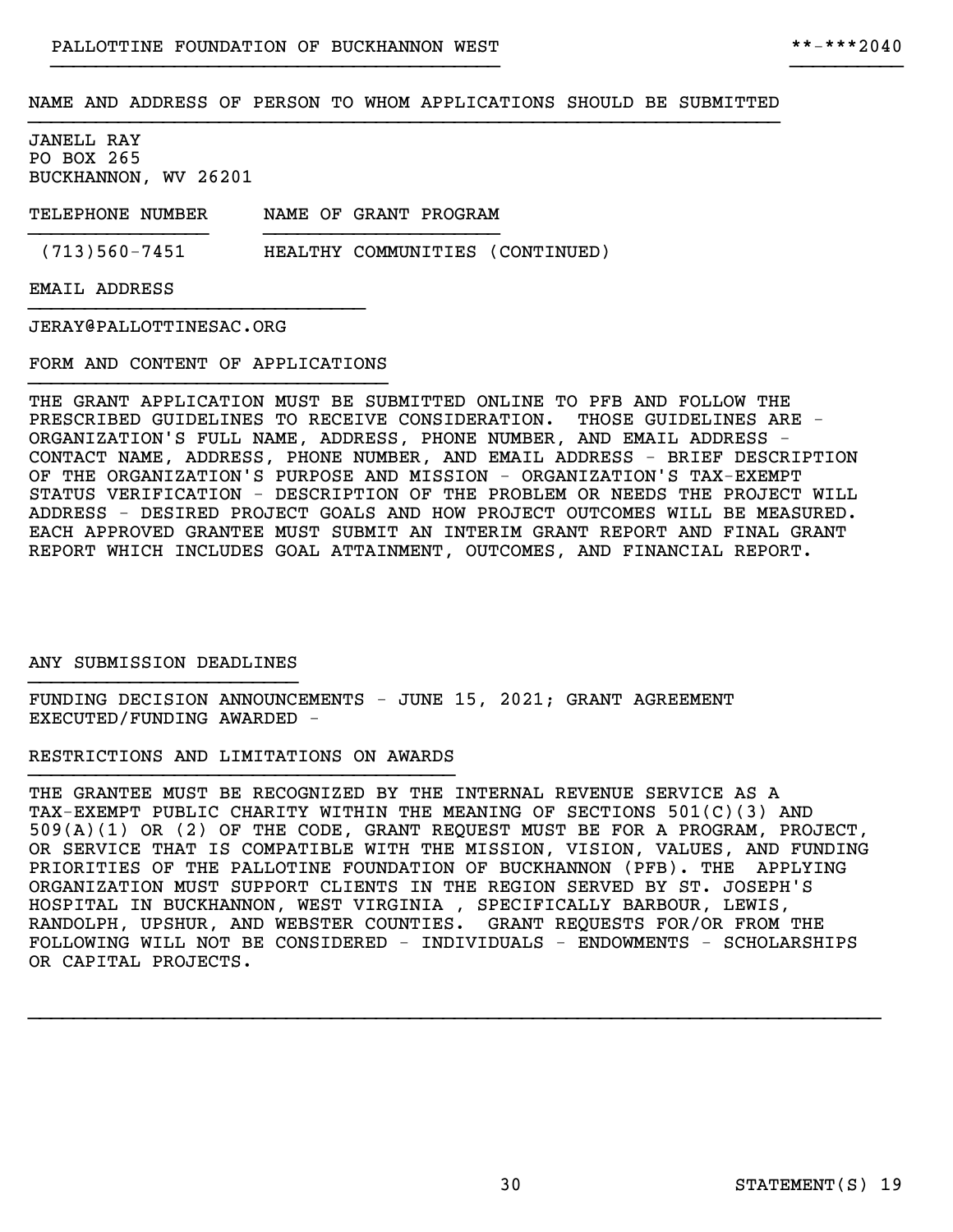}}}}}}}}}}}}}}}}}}}}}}}}}}}}}}}}}}}}}}}} }}}}}}}}}}

JANELL RAY PO BOX 265 BUCKHANNON, WV 26201

TELEPHONE NUMBER NAME OF GRANT PROGRAM }}}}}}}}}}}}}}}} }}}}}}}}}}}}}}}}}}}}}

(713)560-7451 HEALTHY COMMUNITIES (CONTINUED)

EMAIL ADDRESS

JERAY@PALLOTTINESAC.ORG

FORM AND CONTENT OF APPLICATIONS }}}}}}}}}}}}}}}}}}}}}}}}}}}}}}}}

}}}}}}}}}}}}}}}}}}}}}}}}}}}}}}

THE GRANT APPLICATION MUST BE SUBMITTED ONLINE TO PFB AND FOLLOW THE PRESCRIBED GUIDELINES TO RECEIVE CONSIDERATION. THOSE GUIDELINES ARE - ORGANIZATION'S FULL NAME, ADDRESS, PHONE NUMBER, AND EMAIL ADDRESS - CONTACT NAME, ADDRESS, PHONE NUMBER, AND EMAIL ADDRESS - BRIEF DESCRIPTION OF THE ORGANIZATION'S PURPOSE AND MISSION - ORGANIZATION'S TAX-EXEMPT STATUS VERIFICATION - DESCRIPTION OF THE PROBLEM OR NEEDS THE PROJECT WILL ADDRESS - DESIRED PROJECT GOALS AND HOW PROJECT OUTCOMES WILL BE MEASURED. EACH APPROVED GRANTEE MUST SUBMIT AN INTERIM GRANT REPORT AND FINAL GRANT REPORT WHICH INCLUDES GOAL ATTAINMENT, OUTCOMES, AND FINANCIAL REPORT.

ANY SUBMISSION DEADLINES }}}}}}}}}}}}}}}}}}}}}}}}

JUNE 15 - JUNE 30, 2021; GRANT PERFORMANCE PERIOD - JULY 1, 2021 - JUNE 30, 2022

RESTRICTIONS AND LIMITATIONS ON AWARDS }}}}}}}}}}}}}}}}}}}}}}}}}}}}}}}}}}}}}}

THE GRANTEE MUST BE RECOGNIZED BY THE INTERNAL REVENUE SERVICE AS A TAX-EXEMPT PUBLIC CHARITY WITHIN THE MEANING OF SECTIONS 501(C)(3) AND 509(A)(1) OR (2) OF THE CODE, GRANT REQUEST MUST BE FOR A PROGRAM, PROJECT, OR SERVICE THAT IS COMPATIBLE WITH THE MISSION, VISION, VALUES, AND FUNDING PRIORITIES OF THE PALLOTINE FOUNDATION OF BUCKHANNON (PFB). THE APPLYING ORGANIZATION MUST SUPPORT CLIENTS IN THE REGION SERVED BY ST. JOSEPH'S HOSPITAL IN BUCKHANNON, WEST VIRGINIA , SPECIFICALLY BARBOUR, LEWIS, RANDOLPH, UPSHUR, AND WEBSTER COUNTIES. GRANT REQUESTS FOR/OR FROM THE FOLLOWING WILL NOT BE CONSIDERED - INDIVIDUALS - ENDOWMENTS - SCHOLARSHIPS OR CAPITAL PROJECTS.